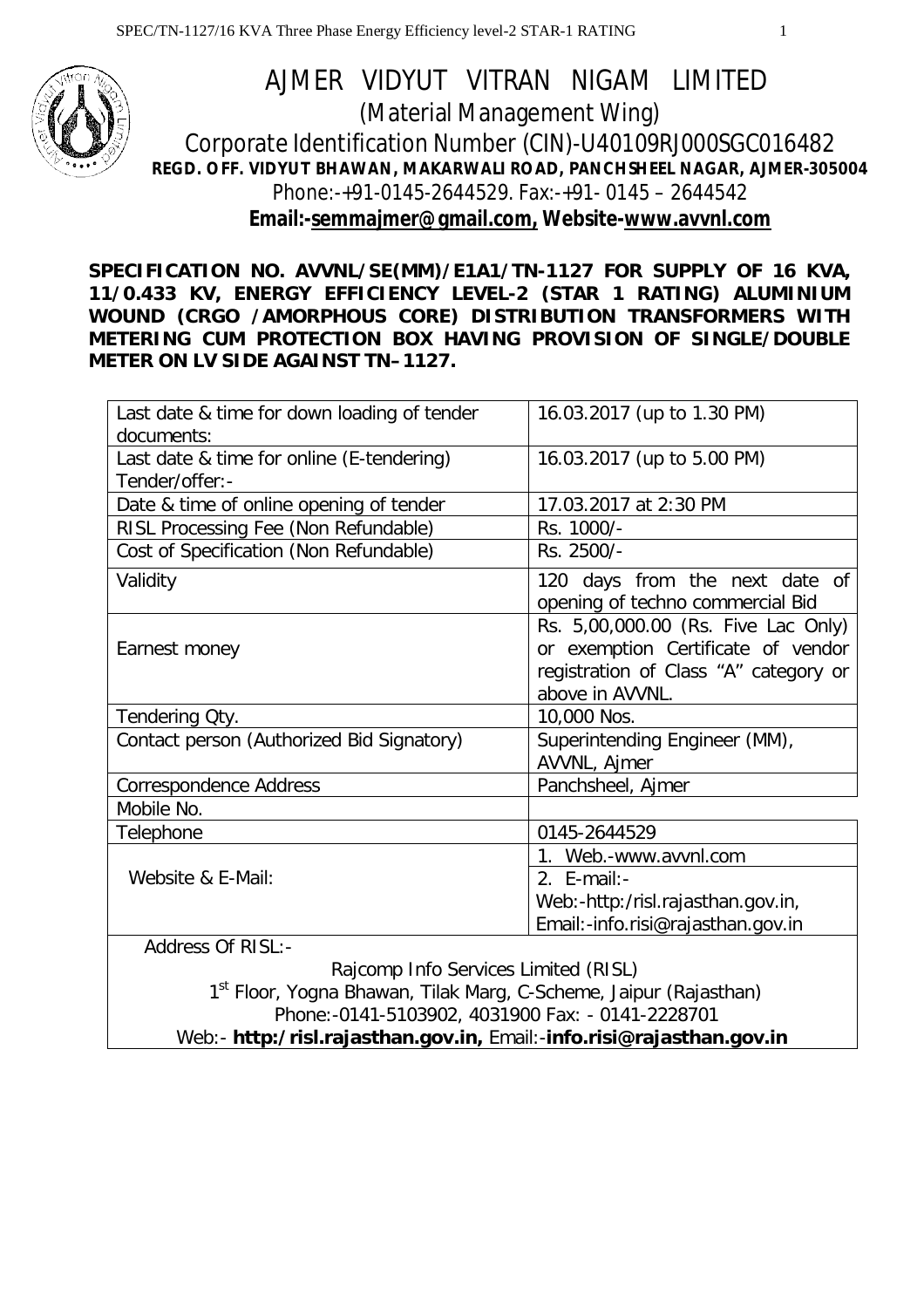| ш | NI | D |  |  |
|---|----|---|--|--|
|   |    |   |  |  |

| Section-I       | Instructions to bidders                                                                                                 |                                                                                         |
|-----------------|-------------------------------------------------------------------------------------------------------------------------|-----------------------------------------------------------------------------------------|
| Section-II      | <b>General Conditions of Contract</b>                                                                                   |                                                                                         |
| Section-III     | <b>Technical Specification</b>                                                                                          |                                                                                         |
| Schedule-I      |                                                                                                                         |                                                                                         |
|                 | <b>Schedule of Requirement</b>                                                                                          |                                                                                         |
| Schedule-II     | <b>Price Variation Formula</b>                                                                                          |                                                                                         |
| Schedule-III    | <b>Details of Standards</b>                                                                                             |                                                                                         |
| Schedule-III A  | Pre Qualification Requirement (PQR)                                                                                     |                                                                                         |
| Schedule-III B  | Performa for Bank Guarantee in lieu of Type Test                                                                        |                                                                                         |
| Schedule-IV     | Price Schedule(Bill of Quantity)                                                                                        | To be uploaded on line on<br>website in BOQ                                             |
| Schedule-IVA    | Details of tendered quantity, quantity offered<br>along with justification with reference to qualifying<br>Requirement. | The bidder is required to<br>justify quantity offered as<br>per qualifying requirement. |
| Schedule V      | <b>Technical</b><br>Guaranteed<br>Departure<br>from<br><b>Particulars</b>                                               |                                                                                         |
| Schedule V(A)   | <b>Technical Particulars</b><br>For<br>Guaranteed<br>Transformer.                                                       |                                                                                         |
| ScheduleVI (A)  | Departure from the requirement of Technical<br>Specification.                                                           |                                                                                         |
| Schedule VI (B) | &<br>from<br>Departure<br>commercial<br>terms<br>conditions of specification                                            |                                                                                         |
| Schedule VII    | <b>List of Past Supplies</b>                                                                                            |                                                                                         |
| Schedule VII A  | C.A.Certificate for Quantity Justification.                                                                             |                                                                                         |
| Schedule VIII   | Delivery schedule.                                                                                                      |                                                                                         |
| Schedule IX     | List of equipment & technical hands available<br>with the biding firm.                                                  |                                                                                         |
| Schedule X      | General Particulars about the bid in brief.                                                                             |                                                                                         |
| Schedule XI     | Undertaking, to be furnished by bidder.                                                                                 |                                                                                         |

- 1. Tender documents will be made available on e-Tendering portal **www.eproc.rajasthan.gov.in** & www.avvnl.com for viewing. The bidders, in their own interest are requested to read very carefully the tender document before submitting the bid only through online on website **www.eproc.rajasthan.gov.in** up to the time & date as specified above. In case of any discrepancy found in the bidding documents downloaded from the website and appended with the bid (as a bid document) and the original copy of such document available in the office of Superintending Engineer (MM), Ajmer discom, Ajmer then the copy available with Superintending Engineer (MM), Ajmer discom, Ajmer will be considered as final document for all purposes.
- 2. **The tender processing fees of Rs. 1,000/-** (non-refundable) payable by Demand Draft in favour of Managing Director, RISL (payable at Jaipur ) can be deposited in this office &

the **cost of tender specification i.e. Rs.2500/-(**non-refundable) and **EMD of Rs.5,00,000.00** in Demand draft/ Banker's cheque in favour of the Sr. Accounts Officer (EA & CASH), AVVNL, Ajmer (payable at Ajmer) can be deposited in the office of the Sr. Accounts Officer (EA & CASH), AVVNL, Panchsheel, Makarwali Road, Ajmer-305004 upto 2:00 p.m. to one working day prior to schedule **date of opening of bid**. **However the bidders who possess valid vendor registration issued by AVVNL as per Clause No. 1.5.3 of Section-II (General Condition of Contract)** for supply of quoted items under appropriate category are not required to furnish Earnest Money Deposit. The Central and State Govt. undertakings are exempted from furnishing of Earnest money subject to furnishing of such certificate / documentary evidence in support of their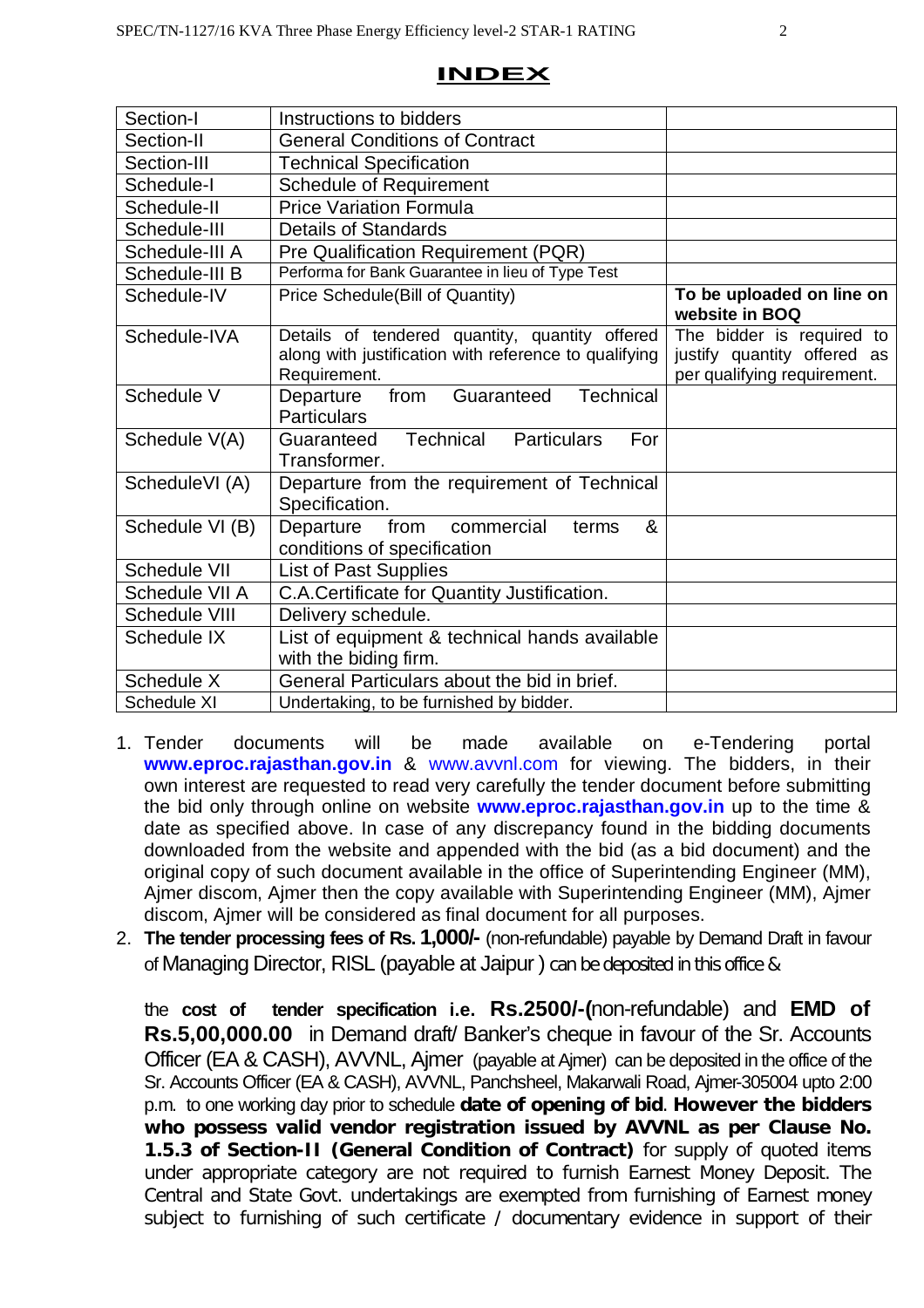being Govt. (Central/State) undertaking. **They shall upload the proof of such valid registration/exemption certificate with their bid.**

- 3. The bidders are required to **upload the** receipt of deposing all above payments along with their tender at the relevant place on the scheduled date & time otherwise their bids are liable to be rejected
- 4. Eligible bidders should submit their bid well in advance instead of waiting till last date. AVVNL will not be responsible for non-submission of Bid due to any website related problems.
- 5. **The bid offer shall be furnished in two parts & shall comply all provisions of Clause No. 1.02 Section-I (instruction to Bidders) and the Bid offer shall be furnished in the following manner:**
- i) **First envelope/ cover containing proof of deposition of cost of Bid documents & EMD as under:**
	- **a. Content proof document of tender fee Rs. 1000/- payable to MD RISL, Jaipur.**
	- **b. Content proof document of tender specification fee (i.e. Rs.2500/-) payable to Sr. Accounts officer (EA & Cash), AVVNL Ajmer.**
	- **c. Content proof document of EMD of Rs. 5,00,000.00 (Rs. Five Lac Only) or Exemption Certificate or Vender Registration of Class "A" category in AVVNL or above or certificate of being a Rajasthan/ Central Govt. undertaking should be clearly mentioned in document**
- ii) **Second envelope/ cover for techno-commercial bid.**
- iii) **Third envelope/ cover for price bid. Cover– III Price Bid' should be clearly furnished on prescribed format to be uploaded online on website.**

**Note:** Envelope/ Cover III containing price bid will be kept unopened in the safe custody at the website RISL. It will be opened at a later date in respect of those bidders whose offers are found / adjudged technically and commercially acceptable. The date of opening of "Price Bid" shall be intimated to successful bidders in due course of time. In case of deviation from the stipulated clauses of bid specifications, price bid of the bidder will not be opened.

#### iv) **The bidder shall ensure that bid is furnished / submitted strictly in the manner detailed in the Specification.**

**Note** :- All eligible interested bidders are required to get enrolled on e-Tendering portal http://www.eproc.rajasthan.gov.in/nicgep/app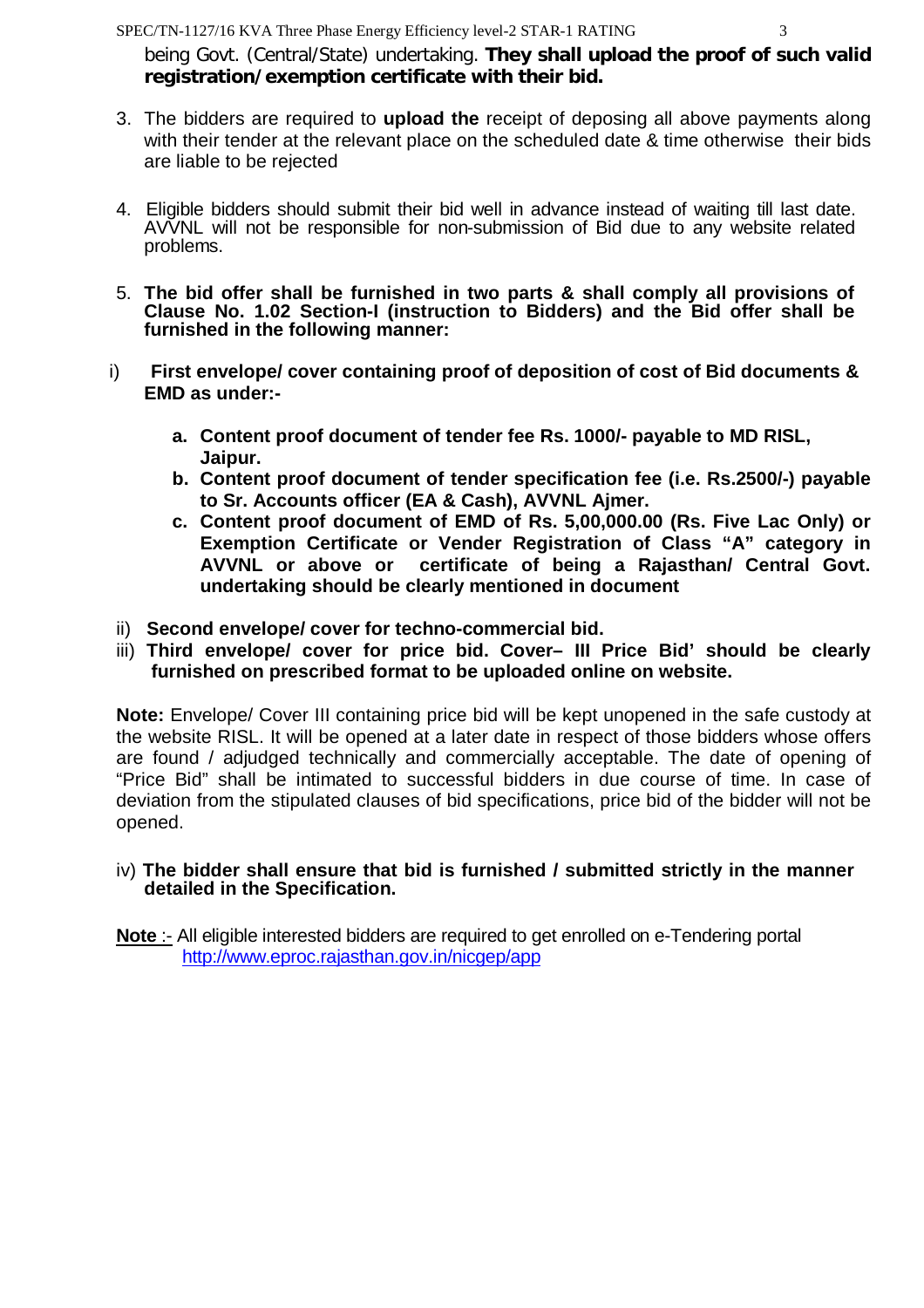# **AJMER VIDYUT VITRAN NIGAM LIMITED (Material Management Wing)**

# **Corporate Identification Number (CIN)-U40109RJ000SGC016482**

**REGD. OFF. VIDYUT BHAWAN, MAKARWALI ROAD, PANCHSHEEL NAGAR, AJMER-305004**

**Phone:-+91-0145-2644529. Fax:-+91- 0145 – 2644542 Email:-semmajmer@gmail.com, Website-www.avvnl.com**

# **TECHNICAL SPECIFICATION**

**FOR**

# **16 KVA, 11/0.433 KV, ENERGY EFFICIENCY LEVEL-2 (STAR 1 RATING) ALUMINIUM WOUND (CRGO /AMORPHOUS CORE) DISTRIBUTION TRANSFORMERS WITH METERING CUM PROTECTION BOX HAVING PROVISION OF SINGLE/DOUBLE METER ON LV SIDE**

**(WITH CRGO ( STACK/ WOUND) / AMORPHOUS CORE)**

**AGAINST TN-1127**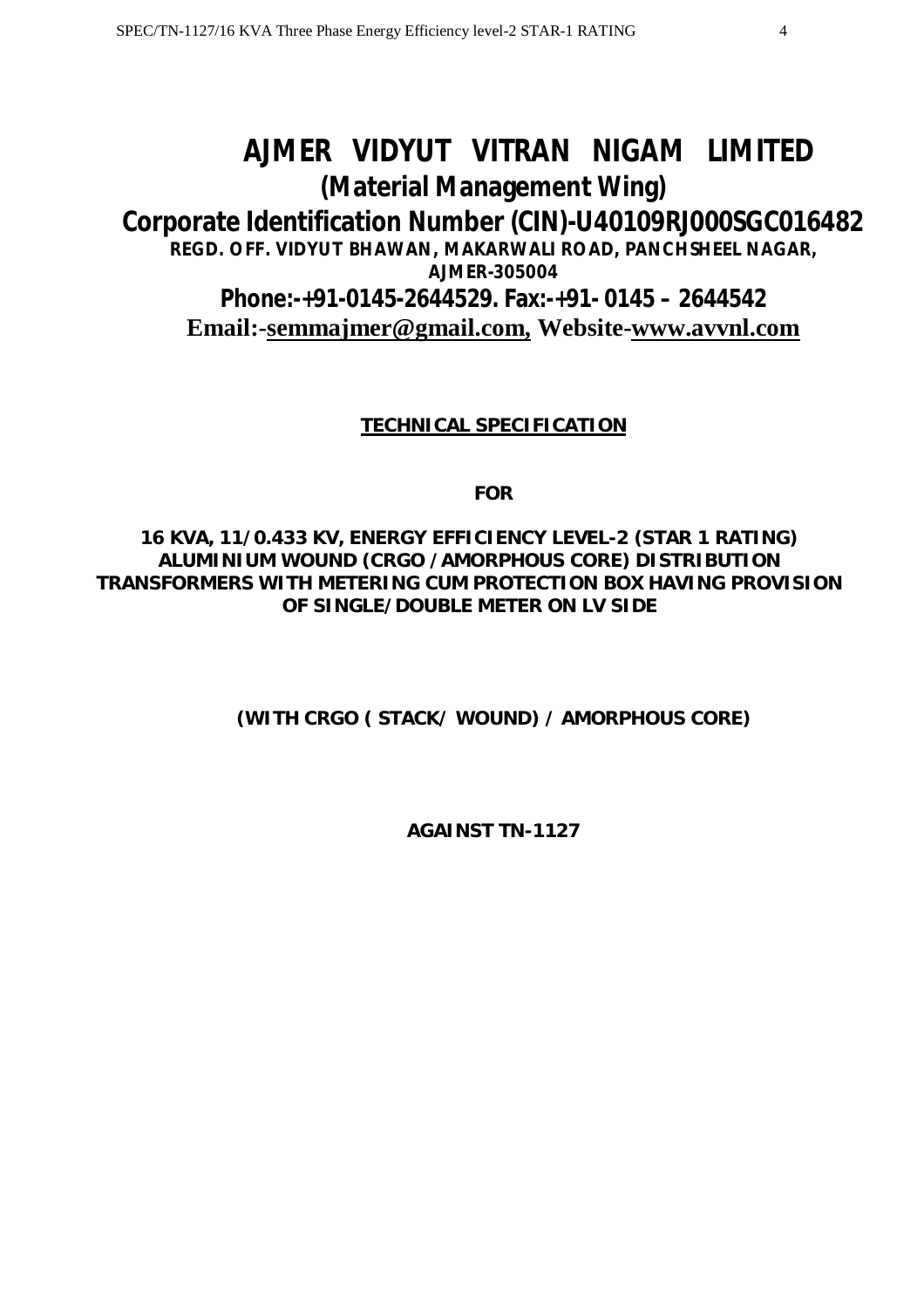#### **TECHNICAL SPECIFICATION FOR SUPPLY OF 16 KVA, 11/0.433 KV, ENERGY EFFICIENCY LEVEL-2 (STAR 1 RATING) ALUMINIUM WOUND (CRGO /AMORPHOUS CORE) DISTRIBUTION TRANSFORMERS WITH METERING CUM PROTECTION BOX HAVING PROVISION OF SINGLE/DOUBLE METER ON LV SIDE AGAINST TN–1127.**

#### **1. SCOPE:**

This specification covers the design, engineering, manufacture, assembly, inspection and testing at manufacturer's works before supply and delivery at site of Oil immersed, Oil Natural Air Natural (ONAN) outdoor type STAR 1 Rating 11KV/433 V, three phase, 50 Hz, Stack / wound core type, outdoor Type, Aluminium Wound Distribution Transformers of 16 KVA ratings, complete with fittings and accessories with metering protection unit on LT side of Distribution Transformers.

1.1 The Equipment Offered shall be complete with all parts necessary for their effective and trouble free operation. Such parts will be deemed to be within the scope of the supply irrespective of whether they are specifically indicated in the commercial order or not.

1.1.1 It is not the intent to specify herein complete details of design and construction. The equipment offered shall conform to the relevant standards and be of high quality, sturdy, robust and of good design and workmanship complete in all respects and capable to perform continuous and satisfactory operations in the actual service conditions at site and shall have sufficiently long life in service as per statutory requirements. In actual practice, not withstanding any anomalies, discrepancies, omissions, incompleteness, etc. in these specifications and attached drawings, the design and constructional aspects, including materials and dimensions, will be subject to good engineering practice in conformity with the required quality of the product, and to such tolerances, allowances and requirements for clearances etc. as are necessary by virtue of various stipulation in that respect in the relevant Indian Standards, IEC standards, I.E. Rules, I.E Act and other statutory provisions.

1.2 The Tender / supplier shall bind himself to abide by these considerations to the entire satisfaction of the Purchaser and will be required to adjust such details at no extra cost to the purchaser over and above the tendered rates and prices.

1.3 Tolerances on all the dimensions shall be in accordance with provisions made in the relevant Indian/ IEC standards and in these specifications. Otherwise the same will be governed by good engineering practice in conformity with required quality of the product.

#### **2. APPLICABLE STANDARDS:**

Unless otherwise modified in the specifications, the Distribution Transformers, including various accessories, shall generally comply with the following Indian Standards / REC Specifications. The standard(s) shall be with latest amendment, if any, from time to time.

**Note**: Wherever ISS are mentioned, equivalent or better International standards are also acceptable: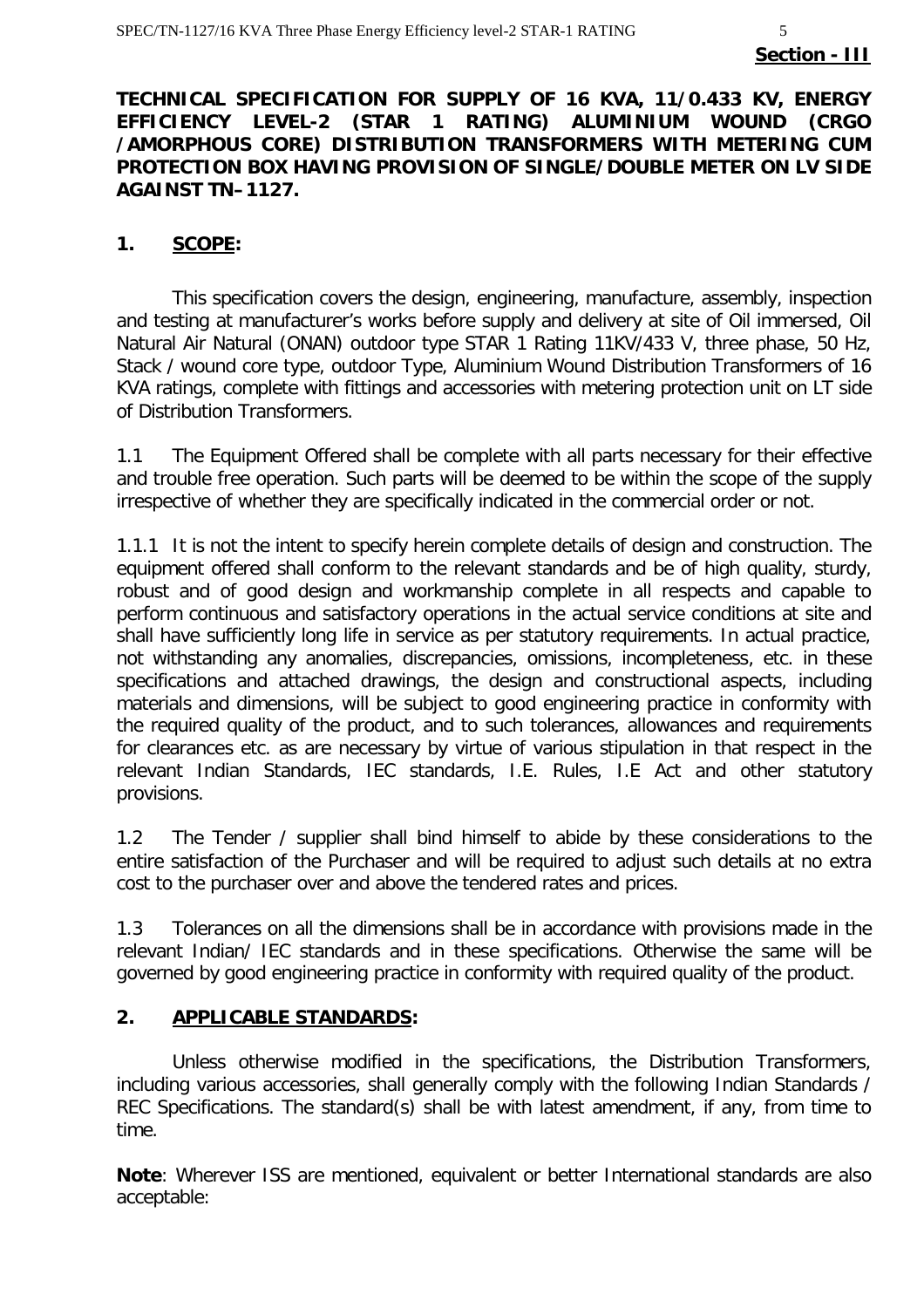| Sr.<br>No.     | Specification                                                                                        | Details about                                                                                                                                                                                | International<br>&<br>internationally<br>recognized standards. |
|----------------|------------------------------------------------------------------------------------------------------|----------------------------------------------------------------------------------------------------------------------------------------------------------------------------------------------|----------------------------------------------------------------|
| $\mathbf{1}$   | IS: 1180 (PART-I)/2014                                                                               | Specifications for outdoor type oil immersed<br>distribution transformers upto and including<br>2500 KVA, 33 KV Class.                                                                       | IS:<br>1180<br>(PART-I)/2014                                   |
| $\overline{2}$ | IS:6600/1978                                                                                         | Guide for loading of oil immersed Transformers                                                                                                                                               | <b>IEC 76</b>                                                  |
| 3              | IS:335/1983                                                                                          | New insulation oils for Transformers                                                                                                                                                         | BS 148, D-1473, D-1533<br>- 1934, IEC PUB 296                  |
| 4              | IS:3347 (Part-I/<br>Sec. 1 & 2)                                                                      | Dimension of Porcelain parts & Metal parts for<br>Transformer bushing (1.1 KV).                                                                                                              | DIN 42531 to 33                                                |
| 5              | IS:3347 (PART-III / Sec-<br>1 & 2) & IS:8603:2008                                                    | Dimensions of Porcelain (parts & Metal parts)<br>for Transformer bushing for use in heavily<br>polluted atomshphere 12/17.5 KV,24 KV and<br>36KV( amalagmating IS 8603 (Part 1, 2 & 3): 1977 |                                                                |
| 6              | IS:7421                                                                                              | Porcelain Transformer Bushings for low voltage<br>$-$ upto 1 KV.                                                                                                                             |                                                                |
| $\overline{7}$ | IS:2099/1986                                                                                         | Porcelain Transformer bushing for AC volts<br>above 1000 volts.                                                                                                                              |                                                                |
| 8              | IS:3639/1966                                                                                         | Fittings & accessories for Transformers                                                                                                                                                      |                                                                |
| 9              | IS:1866/1978                                                                                         | Code of practice for maintenance & supervision<br>of insulating oil in service.                                                                                                              |                                                                |
| 10             | IS:5484                                                                                              | Specifications for Aluminium wire rods.                                                                                                                                                      | $ASTM B - 233$                                                 |
| 11             | IS:9335                                                                                              | Specifications for insulating kraft paper.                                                                                                                                                   | <b>IEC 554</b>                                                 |
| 12             | IS:1576                                                                                              | Specifications for solid insulating press Boards<br>for electrical purposes.                                                                                                                 | <b>IEC 641</b>                                                 |
| 13             | IS:616 (Part I)                                                                                      | Specification for paper covered Aluminium<br>round conductors                                                                                                                                |                                                                |
| 14             | IS:6162(Part II)                                                                                     | Specification for paper covered Aluminium<br>rectangular conductors                                                                                                                          |                                                                |
| 15             | IS:104                                                                                               | Ready mixed paint, brushing zinc chromate,<br>painting                                                                                                                                       |                                                                |
| 16             | IS:649                                                                                               | Testing of steel sheets and strips for magnetic<br>circuits.                                                                                                                                 |                                                                |
| 17             | IS:2362                                                                                              | Determination of water content in oil for<br>porcelain bushing transformers.                                                                                                                 |                                                                |
| 18             | IS: 4257                                                                                             | Dimensions for clamping arrangements for<br>bushings.                                                                                                                                        |                                                                |
| 19             | IS 6160                                                                                              | Rectangular conductor for electrical machines.                                                                                                                                               |                                                                |
| 20             | IS:10028                                                                                             | Selection, Installation and maintenance of<br>transformers                                                                                                                                   |                                                                |
| 21             | IS: 3401                                                                                             | Silica gel                                                                                                                                                                                   |                                                                |
| 22             | - REC Specification No. 2<br>- REC Specification No.<br>39/1993<br>CEA<br>Specification<br>Chapter 4 |                                                                                                                                                                                              |                                                                |
|                |                                                                                                      |                                                                                                                                                                                              |                                                                |

**Note:- Besides above changes, the technical parameters of the specifications wherever are deviating from the IS:1180 (Part-I/2014) , the same shall be in accordance with IS:1180 (Part-I/2014) and its latest amendments, if any and the changes where the IS:1180 (Part-I/2014) is silent for technical parameters, same shall be applicable as per Discom specification**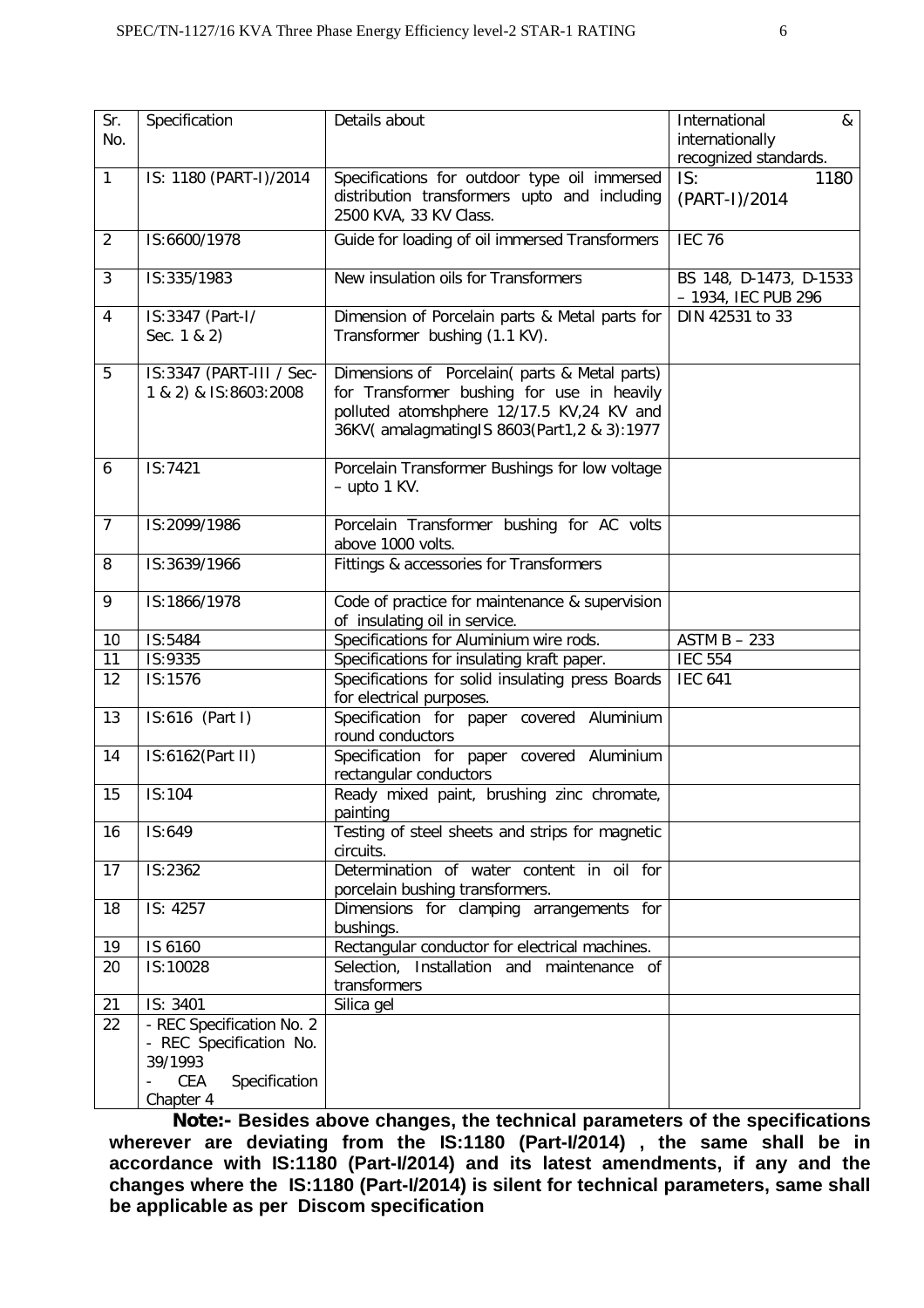Material conforming to other internationally accepted standards, which ensure equal or higher quality than the standards mentioned above would also be acceptable. In case the Bidders who wish to offer material conforming to the other standards, salient points of difference between the standards adopted and the specific standards shall be clearly brought out in relevant schedule. Four copies of such standards with authentic English Translations shall be furnished along with the offer.

#### **3. SERVICE CONDITIONS:**

The distribution transformers to be supplied against this specification shall be suitable for satisfactory continuous operation under the following climatic conditions as per IS 2026 (Part- I) latest revision.

|                | Peak ambient temperature                                         | $: 50^{\circ}$ C       |
|----------------|------------------------------------------------------------------|------------------------|
|                | ii) Minimum Ambient Temperature in shade                         | $: -5^{\circ}$ C       |
|                | iii) Maximum average ambient temp. in a 24 hours period in shade | $: 45^{\circ}$ C       |
|                | iv) Maximum yearly weighted average ambient temperature          | $: 35^{\circ}$ C       |
|                | v) Maximum temperature attainable by an object exposed to sun    | $: 60^{\circ}$ C       |
|                | vi) Maximum relative humidity                                    | $: 100 \%$             |
|                | vii) Average number of thunder storm days per annum              | $\div$ 40              |
|                | viii) Average number of rainy days per annum                     | : 120                  |
|                | ix) Average annual rainfall                                      | $: 15-100$ cm          |
|                | x) Number of months of tropical monsoon conditions               | $: 4$ Months           |
|                | xi) Maximum wind pressure                                        | 195 Kg/mt <sup>2</sup> |
| xii) Altitudes |                                                                  | : Not exceeding        |
|                |                                                                  | : 1000 mtrs.           |
|                |                                                                  |                        |

 The equipment shall be for use in moderately hot and humid tropical climate, conducive to rust and fungus growth.

#### **4. PRINCIPAL PARAMETERS:**

The Transformers shall be suitable for outdoor installation with three phase 50 Hz 11 KV system in which the neutral is effectively earthed and should be suitable for outdoor service as step down transformers under fluctuations in supply voltage upto plus 10% to minus (-) 15 % permissible under Indian Electricity Act and rules there under.

The transformer shall confirm to the following specific parameters:

| i)    | Continuous rated capacity    | $: 16$ KVA              |
|-------|------------------------------|-------------------------|
| ii)   | System Voltage (Max.)        | $: 12$ KV               |
| iii)  | Rated HT voltage             | 11 KV                   |
| iv)   | Rated LT voltage             | 433 V (P-P)/250 V (P-N) |
|       | Line current HV              | 0.84A                   |
|       | Line Current LV              | 21.33 A                 |
| V)    | Frequency                    | 50 Hz                   |
| vi)   | No. pf phases                | <b>THREE</b>            |
| vii)  | Primary connection (HT)      | <b>DELTA</b>            |
| viii) | Secondary connection (LT)    | <b>STAR</b>             |
| ix)   | <b>Vector Group</b>          | $Dyn-11$                |
| X)    | Percentage impedance at 75°C | 4.5 %                   |
| xi)   | Taps (off circuits)          | TAPS ARE NOT REQUIRED.  |
| xii)  | Type of cooling              | ON AN                   |
| xiii) | Fault level of the system    | 750 MVA                 |
|       |                              |                         |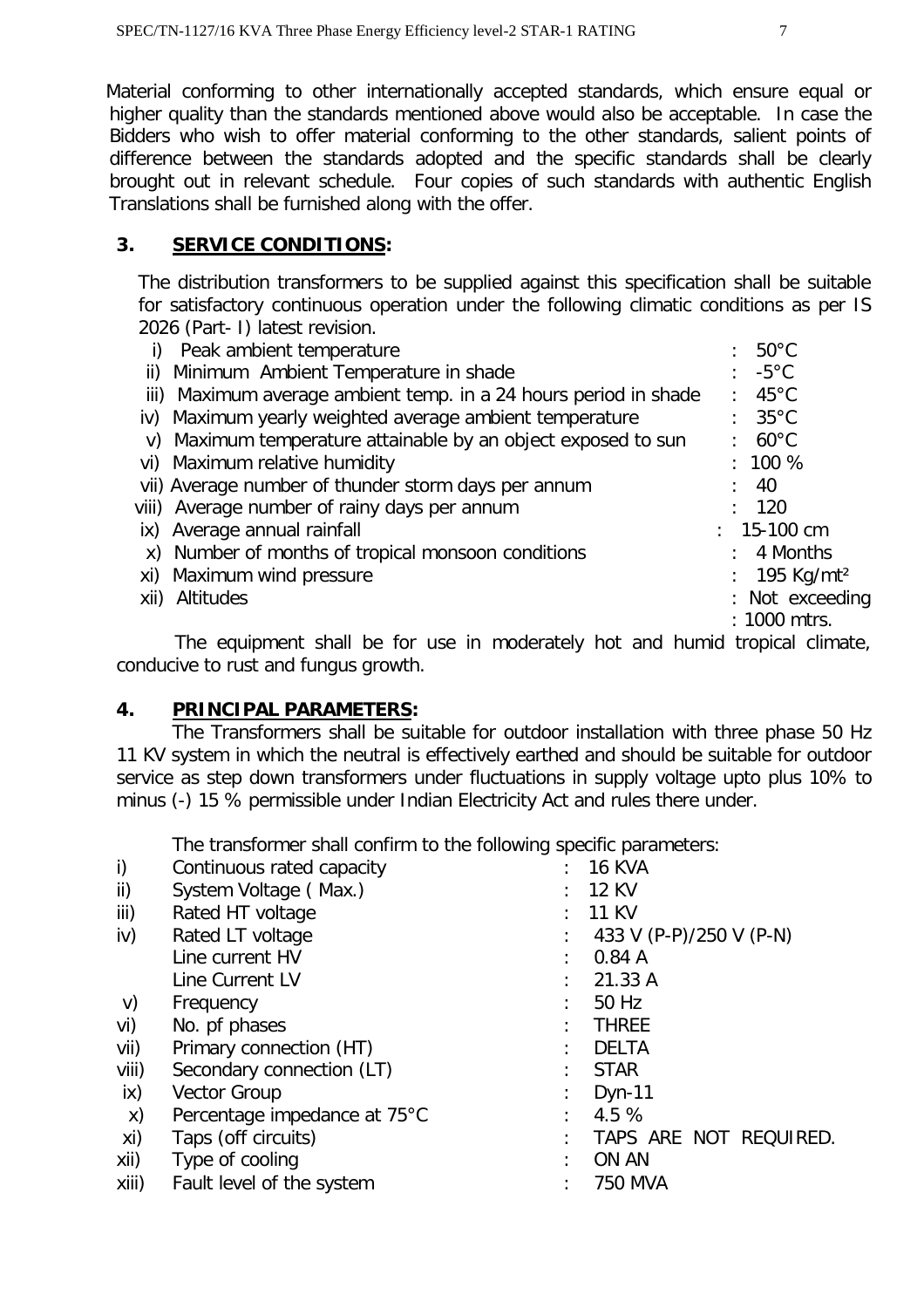Primary winding shall be DELTA connected and the secondary winding shall be STAR connected (vector symbol Dyn-11), so as to produce a positive displacement of 30° from the primary to the secondary vectors of the same phase. The neutral of the secondary winding shall be brought out to a separate insulated terminal. The transformers shall be **Aluminium** Wound.

The transformers shall be designed and constructed to withstand without damage the thermal and dynamic stresses of an external short circuit. The manufacturer / supplier shall furnish all relevant design data and calculations in support of having fulfilled this requirement as stipulated in IS:2026 (Part-I).

#### **5. NO LOAD VOLATGE RATIO:**

The No load voltage ratio(s) shall be 11000/ 433 Volts.

#### **6. THE LOSSES:**

The max. allowable losses at rated voltage and frequency and at 75 Deg. C. shall be as under:

| RATING (KVA) | C at 50% loading (Max.) | Total losses (watts) at 75 Deg. Total losses (watts) at 75 Deg.<br>$\vert$ C at 100% loading (Max.) |
|--------------|-------------------------|-----------------------------------------------------------------------------------------------------|
| 16           | 135                     | 440                                                                                                 |

The above specified loss values are maximum guaranteed, **as per Energy Efficient level-2,** without any positive tolerance. In case the actual loss values exceed the above guaranteed values, the transformers shall be rejected at the risk, cost and responsibility of the supplier.

# **NOTE: The Star Rating will be as per notification letter dater 16.12.2016, Ministry of Power, Govt. Of India, New Delhi.**

# **7. TEMPERATURE RISE:**

The temperature rise over ambient shall not exceed the limits given below:

|  |  | Top oil temperature rise measured by thermometer | 35 Deg. C. |
|--|--|--------------------------------------------------|------------|
|--|--|--------------------------------------------------|------------|

ii) Winding temperature rise measured by resistance method 40 Deg. C.

Temperature rise test shall be conducted on Maximum measured total losses (No load at rated excitation + Load loss at max. current tap at 75oC) at 100% loading shall be supplied during temperature rise test

The transformer shall be capable of giving continuous rated output without exceeding the specified temperature rise. **Bids not meeting the above limits of temperature rise will be treated as non responsive.** 

The Hot spot temperature at annual weighted average ambient temperature of  $35^{\circ}$ C shall not exceed 98<sup>°</sup>C, when calculated as per IS: 2026 (Part-II)

However, the transformer shall be designed for class 'A' insulation.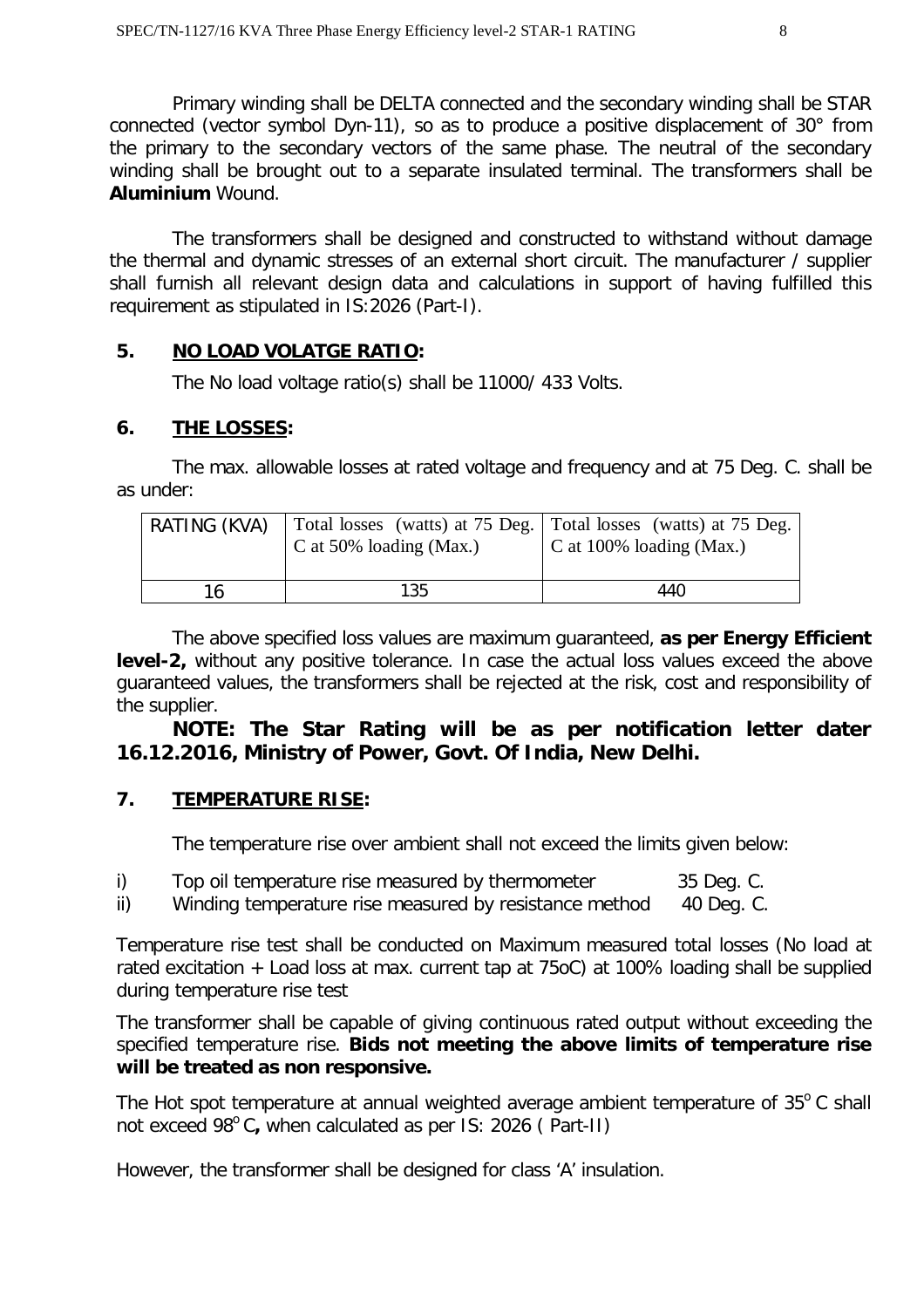#### **8. UNBALANCE CURRENT:**

The maximum value of unbalance current in transformers shall not exceed 2% of full load current.

#### **9. IMPEDANCE:**

The percentage impedance at rated current and at 75°C shall be **4.5 %** with (+/-) 10 % tolerance.

#### **10. TAPPINGS:**

No taps are to be provided in these transformers.

#### **11. FREQUENCY:**

Transformers shall be designed for normal frequency of 50 Hz, but shall be capable of giving the rated output with the variation of  $(+/-)$  3 % from the rated frequency.

#### **12. ELECTRICAL CLEARANCES:**

#### **(A) EXTERNAL (IN Air)**

Minimum external electrical clearances after mounting the bimetallic terminal connectors in position shall be maintained, as under, however positive tolerance shall be acceptable without any ceiling.

| Voltage    | Medium | Clearance      |                |
|------------|--------|----------------|----------------|
|            |        | Phase to phase | Phase to earth |
| 11000 Volt | Air    | 255 mm         | 140 mm         |
| 433 Volt   | Air    | 75<br>mm       | 40<br>mm       |

#### **B) INTERNAL (IN OIL):**

The following minimum internal clearances shall be maintained as per details given hereunder:

| <b>PARTICULARS</b>                                    | <b>16 KVA</b>          |
|-------------------------------------------------------|------------------------|
| a) Between HT & LT                                    | $11 \text{ mm}$        |
| b) Between HT & tank inside.                          |                        |
| Non Bushing Side                                      | $25 \, \text{mm}$      |
| Bushing side                                          | 40 mm                  |
| Between Sections of HV winding                        | $11$ mm                |
| Between HV winding                                    | 10 mm with press Board |
| Between HV winding and Yoke (at ends)                 | 20 mm with rings       |
| Between LV winding and Yoke (at ends)                 | $5 \, \text{mm}$       |
| Between yoke & Inside of tank top cover (With Gasket) | 125 mm                 |
| Between yoke and Tank Bottom                          | 40 mm                  |
| Between LV winding & Core                             | $3.5$ mm               |

The aforesaid external and internal clearances are minimum clearances and no negative tolerance on these clearances shall be allowed.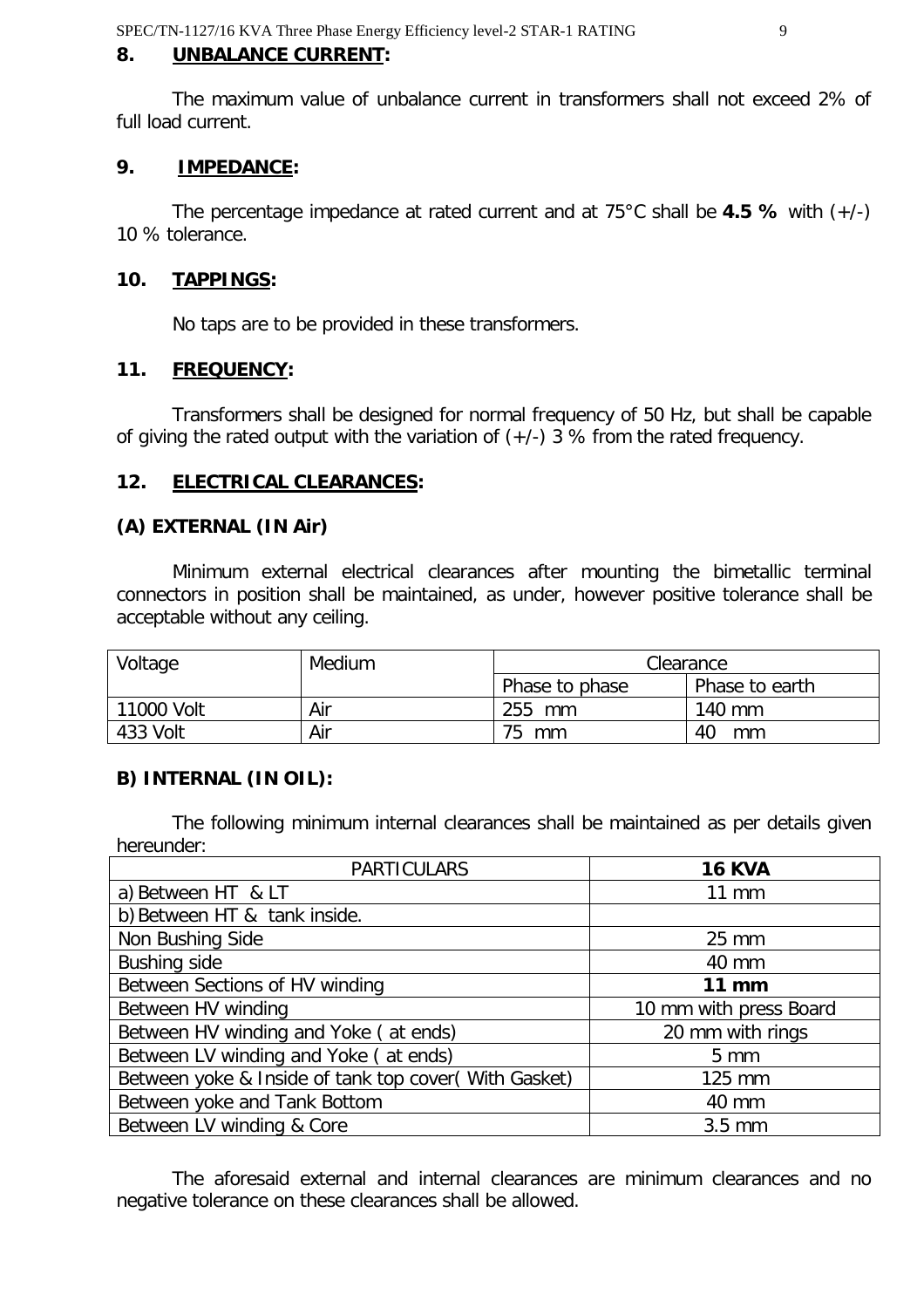#### **13. TEST VOLTAGE:**

Transformers shall be capable of withstanding the power frequency and impulse test voltage prescribed below:

| Nominal          | system   Highest | system   Impulse | withstand   Power frequency test |
|------------------|------------------|------------------|----------------------------------|
| (RMS)<br>Voltage | voltage (RMS)    | voltage          | voltage in (RMS)                 |
| <b>11 KV</b>     | <b>12 KV</b>     | 75 KVp (Minimum) | 28 KV                            |
| $0.433$ KV       | ----             |                  | 3 KV                             |

The Transformer shall have fully insulated windings designed for the above impulse level.

#### **14. HEAT DISSIPATION (COOLING)**

The transformers shall be capable of giving a continuous output without exceeding the specified temperature rise.

Cooling area of the tank should be sufficient to dissipate the guaranteed losses satisfactorily. Necessary calculations in this regard shall be furnished by the Bidder with their tender. For the purpose of heat dissipation calculations, the following criteria shall be adopted:

Plain surface of tank  $-$  500 W / m<sup>2</sup>

**(Note:** The area of top/bottom tank surface, headers, HV/LV bushing pocket and conservator shall not be considered for purpose of above calculations).

#### **15. WINDING AND INSULATION:**

#### **i) MATERIALS:**

The conductor used for winding shall consist of high conductivity , non oxidising solid drawn aluminium with super enamelled / DPC & shall be used for 11 KV class transformers. **The covering shall be conformed applicable ISS.**

#### **ii) CONSTRUCTION:**

The High-tension windings shall be concentric with the Low-tension windings and the HV conductor size of such transformers may be kept as **0.83mm(min.).** The Arrangement of the windings shall be robust in electrical and mechanical construction and shall permit free circulation of oil and avoid hot spots. **The LT conductor shall b**e **rectangular/ round in shape**. Two layer of electrical grade insulation craft paper of 2 mil thickness or one layer of min. 4 mil thickness shall be used for interlayer insulation both for HV and LV Coils. Insulation cylinder made from electric grade pre-compressed board(s) having minimum total thickness of 1.5 mm shall be used between HV and LV windings. Alternatively 20 mil preshrank paper making thickness of the cylinder 1.5 mm having similar electrical properties may also be used.

For phase barrier, 2 Nos. of 1 mm thick press board shall be used for covering the tie rods. Besides, tie rods shall be covered by SRBP tubes of suitable size. 2 mm press board shall be used for base support insulation and core clamping channel insulation**.**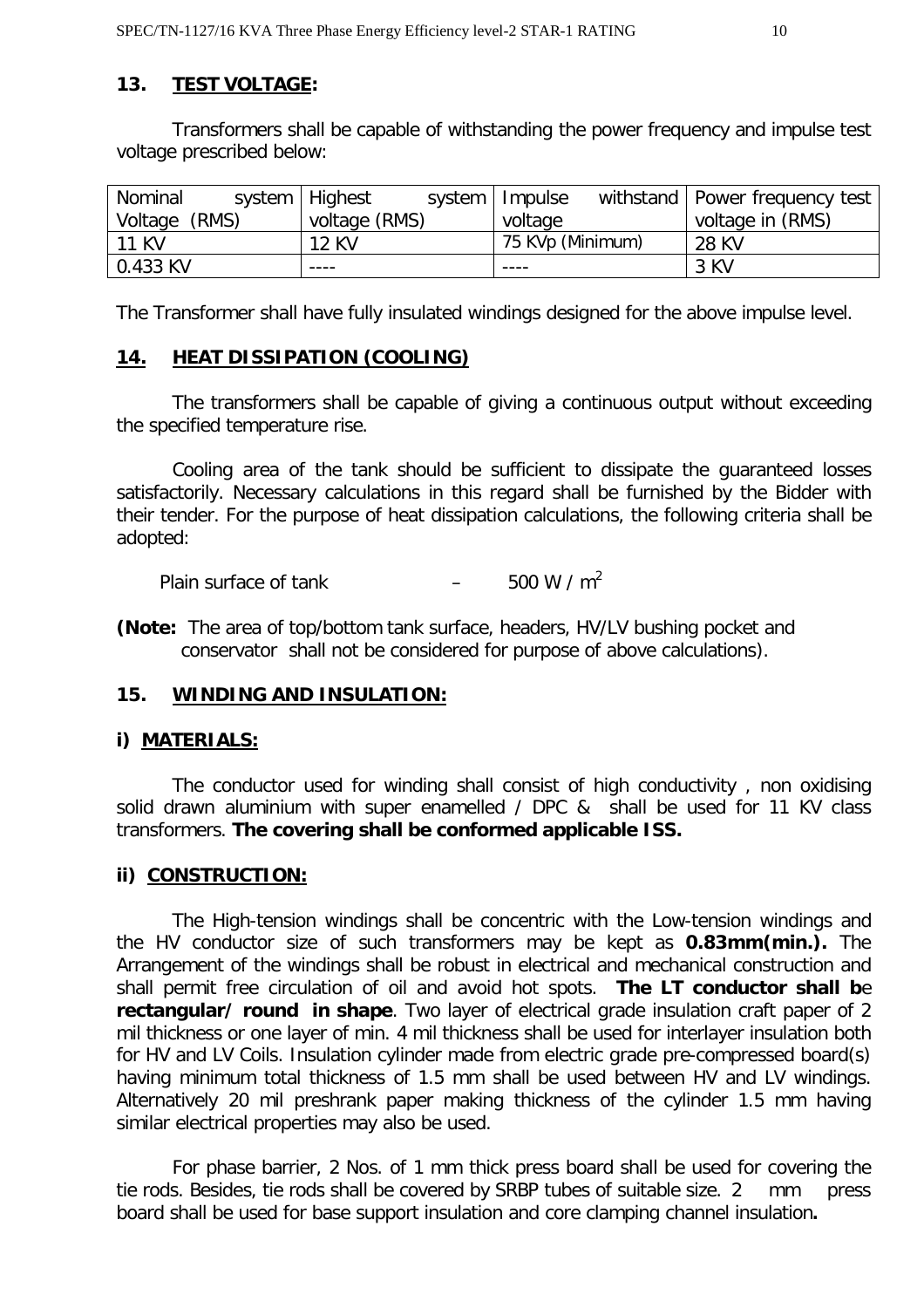For bottom and top yoke insulation, only PC Board of min. 2 mm thickness will be used. Also, vertical spacers between HV and LV coils and radial spacers (tickleys)/ blocks etc. shall be of PC Board only.

Top layer of all HV coil shall be given one coat of air dying insulation varnish.

A tolerance of upto plus minus 1% shall be permissible on ID and OD and axial length of HV and LV coils. However, the above tolerances are subject to maintaining the min. required clearances. The material and thickness of various insulation provided for phase barrier, foot plate insulation, yoke insulation and core clamp insulation shall be clearly indicated in the drawing and in any case shall not be inferior to those used in type tested transformers.

**Max. Nos. of coils on HV side shall be 2(two) per phase for 16 KVA rating transformers. Dovetailed shaped radial spacers shall be placed between HV coil sections, suitably – locked with vertical spacers around the circumference of the coils. The number of such spacers shall be minimum 2(two**).

#### **Current Density**:

The current density for HV and LV conductor shall not exceed the value given hereunder:

| Rating | Current density in Amp. / mm Sq. |            |  |
|--------|----------------------------------|------------|--|
| 16 KVA | HV winding                       | LV winding |  |
|        |                                  |            |  |

#### **iii) INSULATION MATERIAL :**

Electrical grade insulating Kraft paper of only Triveni / Ballarpur / Padamjee shall be used. Press Board used shall be of senapathy whitely / Raman make. Perma wood or haldu wood blocks shall be used for Top and Bottom yoke insulation.

#### **iv) CONNECTIONS AND TERMINATIONS:**

- **A) HV Winding**: The following method shall be adopted for taking out HV connections-
- a) The coil series connections shall be made by soldering / brazing only, after completely removing the insulation from the ends.
- b) Starting and finishing leads of HT coils shall be covered with empire sleeve(s) of proper size. These leads should be clamped with the body of the winding with the help of cotton twine during manufacture of the coils.
- c) All delta leads from the HT coils as well as HT line leads shall be taken out through **multiple paper covered** (MPC) copper wires of sufficient cross section area to impart the desired mechanical strength. The current density in HV lead wire shall not exceed 0.8 **A/mm²**. These lead wires shall be provided with multi layer paper insulation of minimum 1.0 mm thickness i.e. minimum increase in diameter due to paper insulation shall not be less than 2 mm. The layer of glass sleeves/ glass tape shall also be provided on the delta MPC wire and it should be further covered with minimum 12 mm dia SRBP tube. The SRBP tube shall be extended in such a way that it is entered upto 50% of bushing height.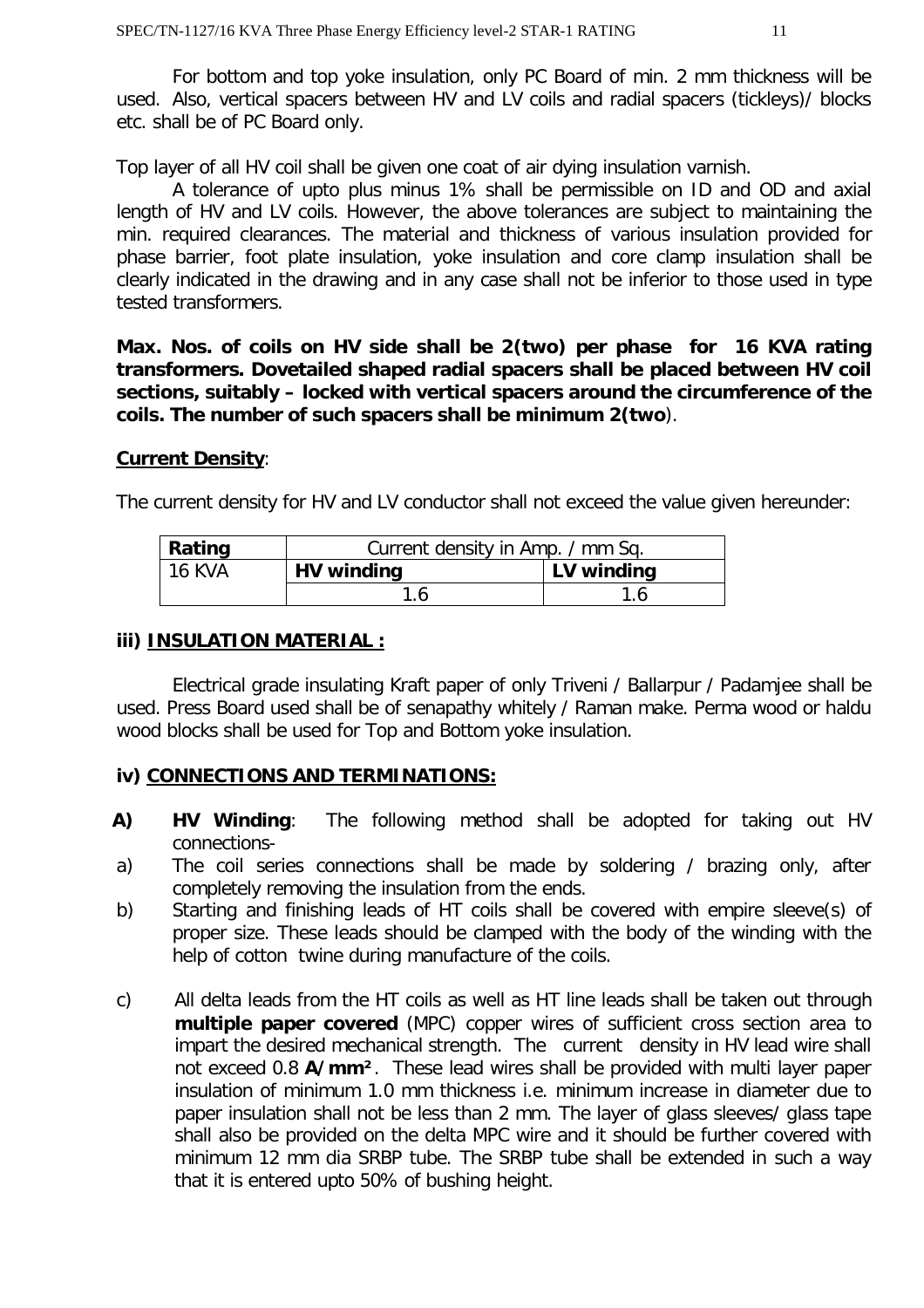- d) All the above leads shall then be clamped tightly with cotton twine directly on to the special frame/bracket making **"Pie"** shape connection. This structure could be made up of Bakelite/ Permalli wood/ laminated PC board flats, having minimum size of **25x4.5** mm for 16 KVA Transformers. Line leads leading to the HV bushing terminals shall be directly clamped to the horizontal support bar of the **"Pie"** structure so that any tension which may develop in the HT leads due to jerks or at the time of making the connection , is not passed to the HT coils.
- e) Delta joint and lead from delta joint to bushing rod shall be made by brazing only.

# **B) LV Winding :**

- a) The LV connection shall be taken out by cut on the top yoke channel duly reinforced to compensate for the mechanical strength.
- b) The layers in LT Coil may be either even or odd in numbers but minimum layers shall be two.
- c) LV star point shall be formed of Aluminium flat of sufficient strength. Leads from winding shall be connected to the flat by brazing.
- d) "L" shape Flat shall be clamped to LV Bushing metal part(s) by using nut, lock nut and washer.
- f) Neutral of the Secondary winding (LV) shall be brought out to a separate insulated bushing.

# **16. CORE CONSTRUCTION & CORE COIL ASSEMBLY DETAILS:**

# **A. CRGO CORE:**

**(i)** The core shall be **stack/ wound type** of generally high grade cold rolled grain oriented annealed steel laminations/ amorphous, having low loss and good grain properties, coated with hot oil proof insulation, bolted together to the frames firmly to prevent vibration or noise. All core clamping bolts shall be effectively insulated. The complete design of core must ensure the permanency of the core losses with continuous working of the transformers. The value of the flux density allowed in the designs and grade of laminations used shall be clearly stated in the offer, along with the curves. The transformer core shall be constructed out of the prime class of materials. CRGO/ amorphous Lamination used shall be of prime grade and not second grade steel laminations.

**(ii)** It will be mandatory for all the transformer manufacturers to use only **PRIME grade CRGO Laminations** with specific loss of 0.89 watt per kg. at 1.5 Tesla or any other combination of better grades with any thickness subject to maximum specific loss of 0.89 watt per kg. at 1.5 Tesla will also be acceptable. The bidder shall furnish the core loss (watt/Kg.) and power (VA/Kg) curves of the laminations used. The core shall be properly stress relieved by annealing in inert atmosphere. The transformer shall be suitable for over fluxing (due to combined effect of voltage and frequency) upto 12.5% without injurious heating. The operating flux density shall be such that there is a clear safe margin over the fluxing limit of 12.5%.

**(iii)** Full mitred core construction technique for stack core shall be adopted. Top yoke & bottom yoke pieces shall all be in one single piece and no cut pieces shall be acceptable. The cross sectional area of yoke & limb shall be approximately same.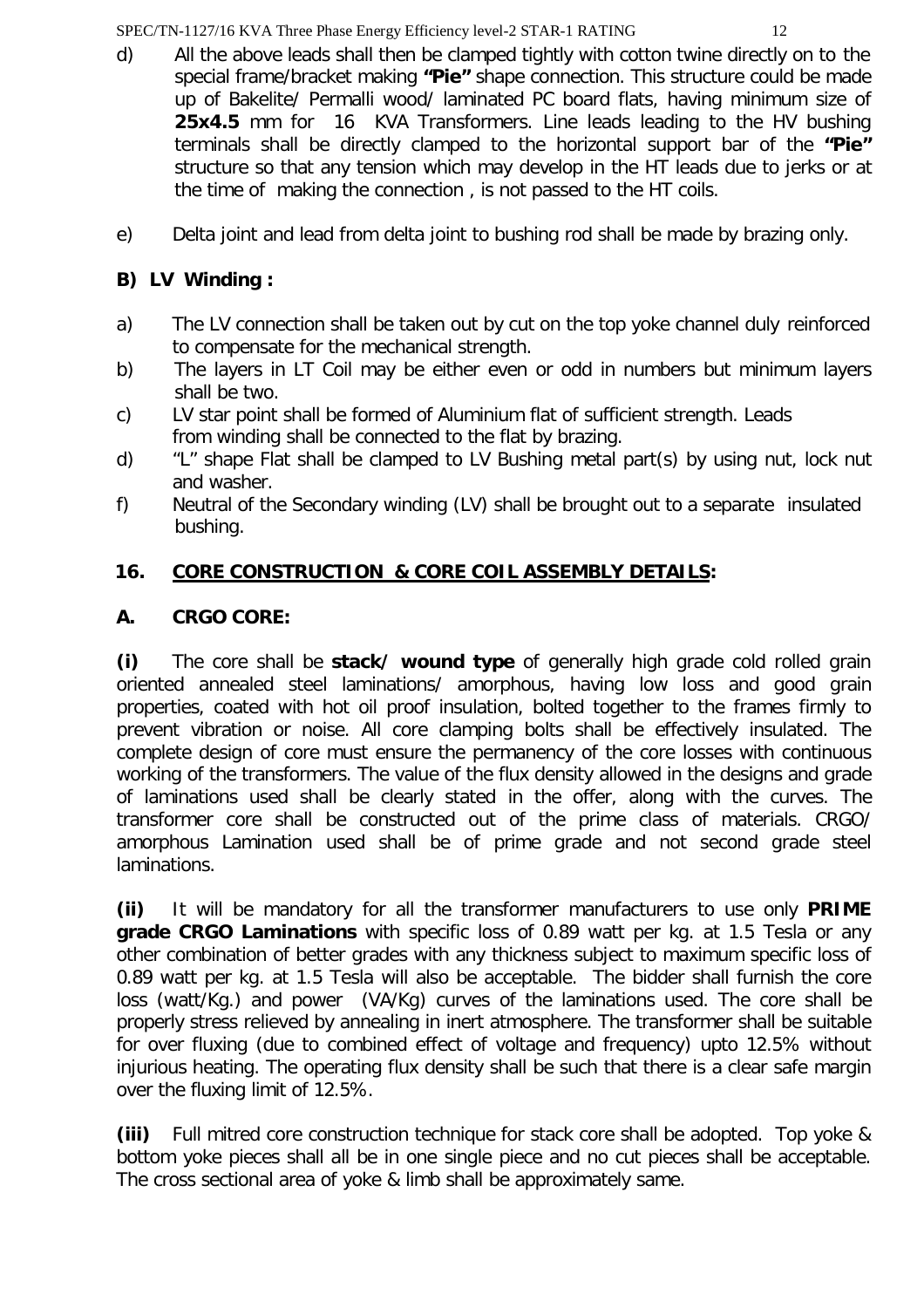**(iv)** The transformer core shall not get saturated for any value of V/f ratio to the extent of 115 % of the rated value of V/f ratio (i.e. 11000/ 50) due to combined effect of voltage and frequency without injurious heating at full load conditions. The bidder shall furnish necessary design data in support of this situation.

**(v)** The flux density at rated voltage and frequency of core and yoke shall not be more than 1.6 Tesla. The Over fluxing shall be limited to 12.5% of rated value and flux density at 112.5% of rated voltage does not exceeds by 1.9 Tesla. (as per amended IS:1180 (Part-I/ 2014) Actual core design along with calculations in support of it should be enclosed with the offer.

The No Load Current (magnetising current) at rated voltage and at 112.5% of rated voltage shall not exceed the values given below:

| Maximum permissible magnetising current in percentage of rated full load current |                       |                         |  |
|----------------------------------------------------------------------------------|-----------------------|-------------------------|--|
| Rating                                                                           | At 100% rated voltage | At 112.5% rated voltage |  |
| 16 KVA                                                                           |                       | 6.0                     |  |

# **The tolerance on magnetizing current shall be +30% on declared value of magnetizing current as per IS: 2026.**

# **Vi) Core clamping :**

- i. MS Channel of 75 x 40 mm min. size shall be used on top and bottom (for stacked core transformers).
- ii. 2 x 12 mm high tensile bolts to be used in parallel at each end.
- iii. Channel on LV side to be reinforced at equidistance, if holes/cutting is done for LT lead in order to avoid bending of channel.
- iv. MS channel shall be painted with varnish or oil-resistant paint.
- v) Tie-rods : 4 Nos. of M12 M.S steel rods shall be effectively insulated.
- vi) All top and bottom yoke nuts & bolts and tie rods shall be painted with oil and corrosion-resistant paint and phosphate coated paint for tie rods before use.
- vii) Only prime quality CRGO sheets should be used in the transformers and no Second/Defective/ Scrap CRGO finds way into transformers.

# **B. AMORPHOUS METAL:**

a) The core shall be high quality amorphous ribbons having very low loss formed into wound cores of rectangular shape, bolted together to the frames firmly to prevent vibration or noise. The complete design of core must ensure permanency of the core loss with continuous working of the transformers. The value of the flux density allowed in the design shall be clearly stated in the offer. Curve showing the properties of the metal shall be attached with the offer.

b) Core Clamping – Amorphous Metal and CRGO wound core Transformers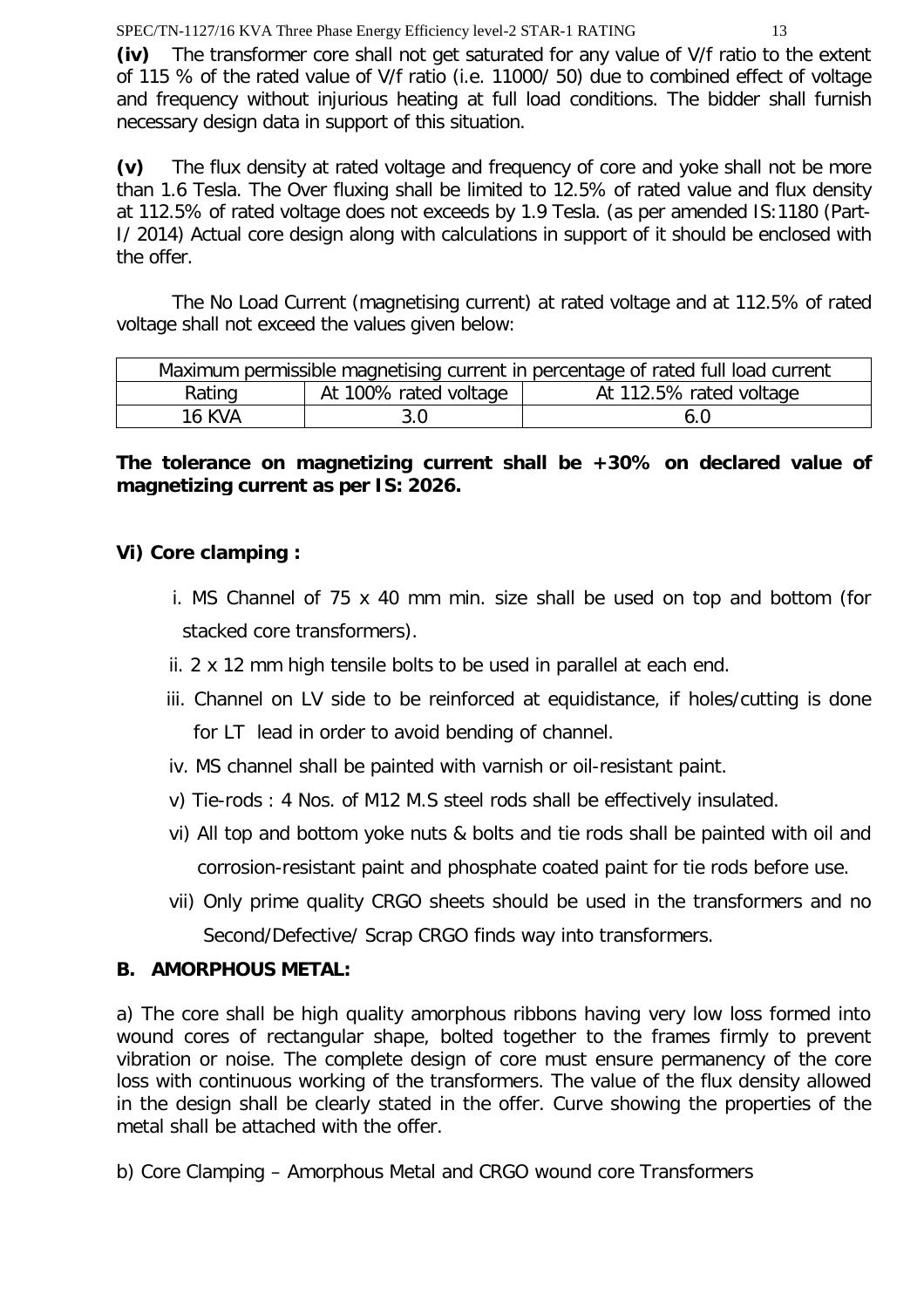1. Core clamping shall be with top and bottom U-shaped core clamps made of sheet steel clamped with MS tie rods for efficient clamping.

2. MS core clamps shall be painted with varnish or hot oil resistant paint

3. Suitable provision shall be made in the bottom core clamp / bottom plate of the transformer to Arrest movement of the active part.

c) The transformer core shall be suitable for over fluxing due to combined effect of voltage and frequency upto 12.5% without injurious heating at full load conditions and shall not get saturated. The Bidder shall furnish necessary design data in support of this situation.

d) Flux density should not be more than 1.6 Tesla for Amorphous core. No load current shall not exceed 3% of full load current and will be measured by energizing the transformer at 433 volts 50 c/s on the secondary. Increase of voltage of 433 volts by 12.5% shall not increase the no load current disproportionately high and shall not exceed i.e., 6%. Test for magnetic balance by connecting the LV phase by phase to rated phase voltage and measurement of an, bn, cn voltage will be carried out.

# **NOTE : Equal Weightage shall be given to the transformers with Amorphous metal core and CRGO.**

# **(C) CORE-COIL ASSEMBLY:**

The core joints shall be interleaved and with full mitre design for conventional, as mentioned above. Ample provision for free circulation of oil in the radial gap between the core & LV coils shall be made. Eyes or lugs of sufficient size shall be provided for lifting core and winding assembly out of the tank. The core shall be effectively earthed through **tinned copper earthing plate** bolted on core frame channels, after removing the channel paint.

For top yoke channels, if cut or holes are made for taking LV connections, suitable reinforcement to channels shall be made by providing adequate size of MS Flat of the thickness not less than 6 mm.

On the core-coil assembly, core clamping channels, tie rods, core studs, spacers, assembly base supports, etc. shall be provided as per details given hereunder:

| Sr.          | <b>Item</b>              | <b>Particulars</b>                                                                                                              |
|--------------|--------------------------|---------------------------------------------------------------------------------------------------------------------------------|
| No.          |                          |                                                                                                                                 |
| a)           | Tie rods                 | Minimum 4 Nos. of 12 mm each properly insulated and covered with<br>SRBP tubes. Tie rods shall also be provided with lock nuts. |
| b)           | Core studs               | Minimum 4 Nos. of 12 mm each properly insulated and covered with                                                                |
|              |                          | SRBP tubes. The core studs shall also be provided with lock nuts for                                                            |
|              |                          | stack core.                                                                                                                     |
| $\mathsf{C}$ | <b>Spacers</b>           | Minimum 4 Nos. dovetail type with min. peripheral coverage of 30%.                                                              |
| d)           | $\mathsf{of}$<br>Support | 2 Nos. MS channels of 75x40 mm                                                                                                  |
|              | core assembly            |                                                                                                                                 |
|              | base                     |                                                                                                                                 |
| e)           | Channels<br>for          | 4 MS Channels of 75 x 40 mm size (applicable for stack core                                                                     |
|              | clamping<br>core         | transformers)                                                                                                                   |
|              | coil assembly            |                                                                                                                                 |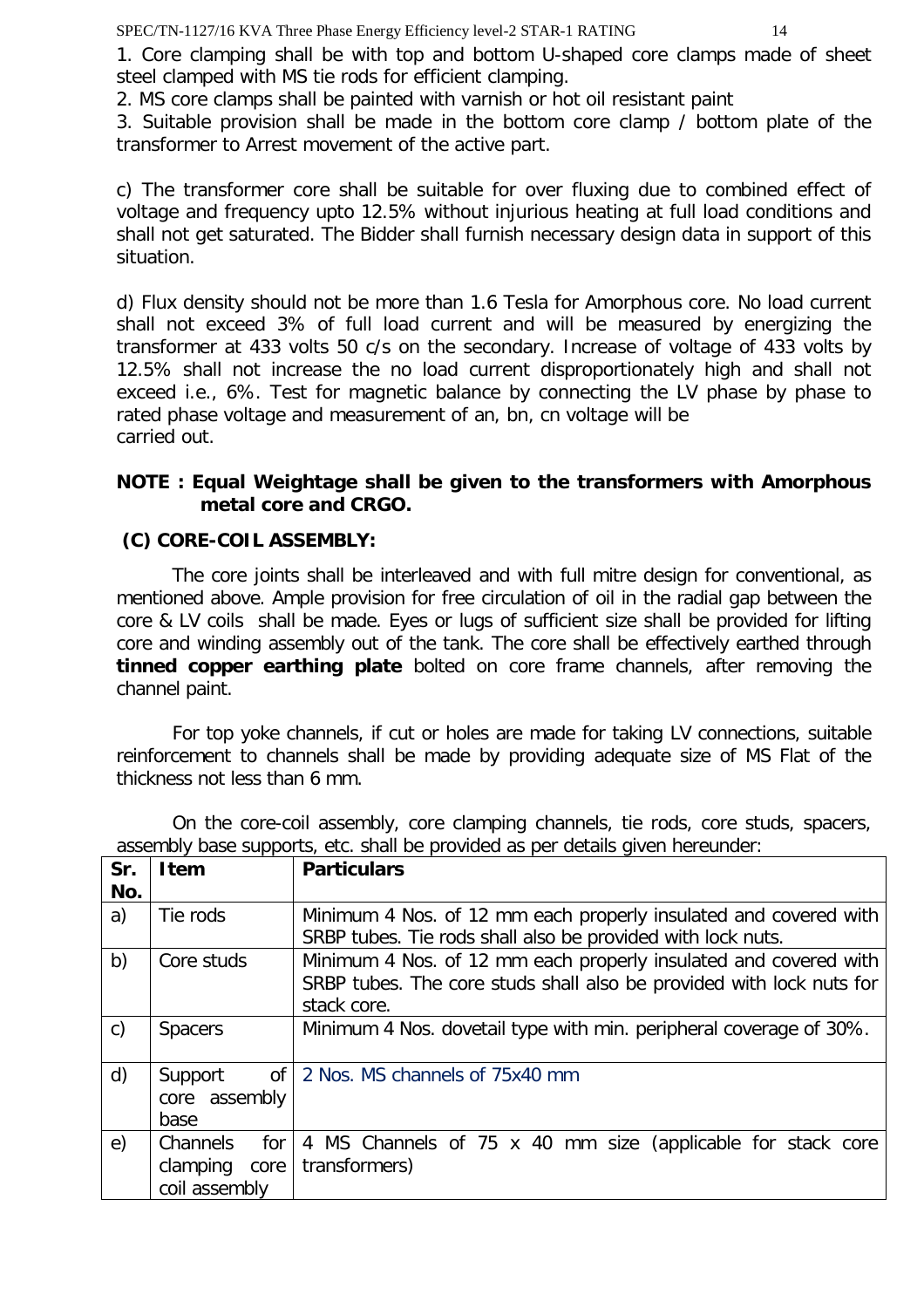Guides on all the four sides shall be provided to prevent shifting of the active parts and thereby accidental touching the tank. Alternatively boss nut arrangement at the top of core coil assembly to lock the same with the transformer tank be provided.

The assembly fixing boss nut(s) are to be welded,20-30 mm off the center line (and diagonally) of the tanks, so that assembly shifting during transport etc. is prevented. M S Channel, tie Rods etc should be painted with hot oil and corrosion resistant paint after phospating.

All core-coil assembly shall be punched on core channel / a identity plate welded on core channel with following details:

- 1. Name of Supplier:
- 2. Order / TN No:
- 3. Rating:

In case if above marking is not found on the core assembly of physically opened transformer selected for physical verification during final inspection then no further inspection shall be carried out and re-inspection charges shall be payable by the supplier.

# **17. TRANSFORMER TANK:**

**(a)** Transformer tank shall be rectangular in shape, robust in construction and with adequate strength to withstand the pressures developed at the time of severe fault conditions. The tank body shall be suitably stiffened to achieve the object. The tank sheet shall be electrically welded both from inside and outside to impart proper mechanical strength and to plug leakage of oil. All joints of tank and fittings shall be oil tight and no bulging shall occur during service. The tank design shall be such that the core and windings can be lifted freely. The tank plates shall be of such strength that the complete transformer when filled with oil may be lifted bodily by means of lifting lugs provided. The stiffeners shall be welded full length. All the welding shall be continuous. The top cover plate shall be sloping down by **more than 10 mm**, opposite LV bushings side. The top cover instead of bending shall be extended by 5 mm by all the sides beyond the flange of the top cover. Accordingly length of the lifting hooks shall be extended. The top cover shall have no cut at point of lifting lug. **No negative tolerance in the tank dimensions is acceptable in actual supply**. The tank shall be fabricated by welding at corners. No horizontal or vertical joints in tank side walls and its bottom and top cover will be allowed.

| Sr. No. | <b>ITEMS</b>                      | <b>16 KVA</b> |
|---------|-----------------------------------|---------------|
|         | Tank Cover plate thickness (mm)   | 5.0t          |
| 2       | Tank Sides wall thickness (mm)    | $3.15$ t      |
| 3       | Tank bottom plate thickness (mm)  | 5.0t          |
| 4       | Conservator body (mm)             | 2.0 t         |
| 5       | Detachable Conservator side Cover | N.A.          |
| 6       | No. of stiffeners (To be welded)  |               |
|         | Size of M. S. stiffener (mm)      | 40x 6t angle  |
| 8       | Tank Top flange size (mm)         | 40 x 6 t Flat |

**(b)** Minimum size of MS Sections to be used in construction of transformer tanks shall be as under: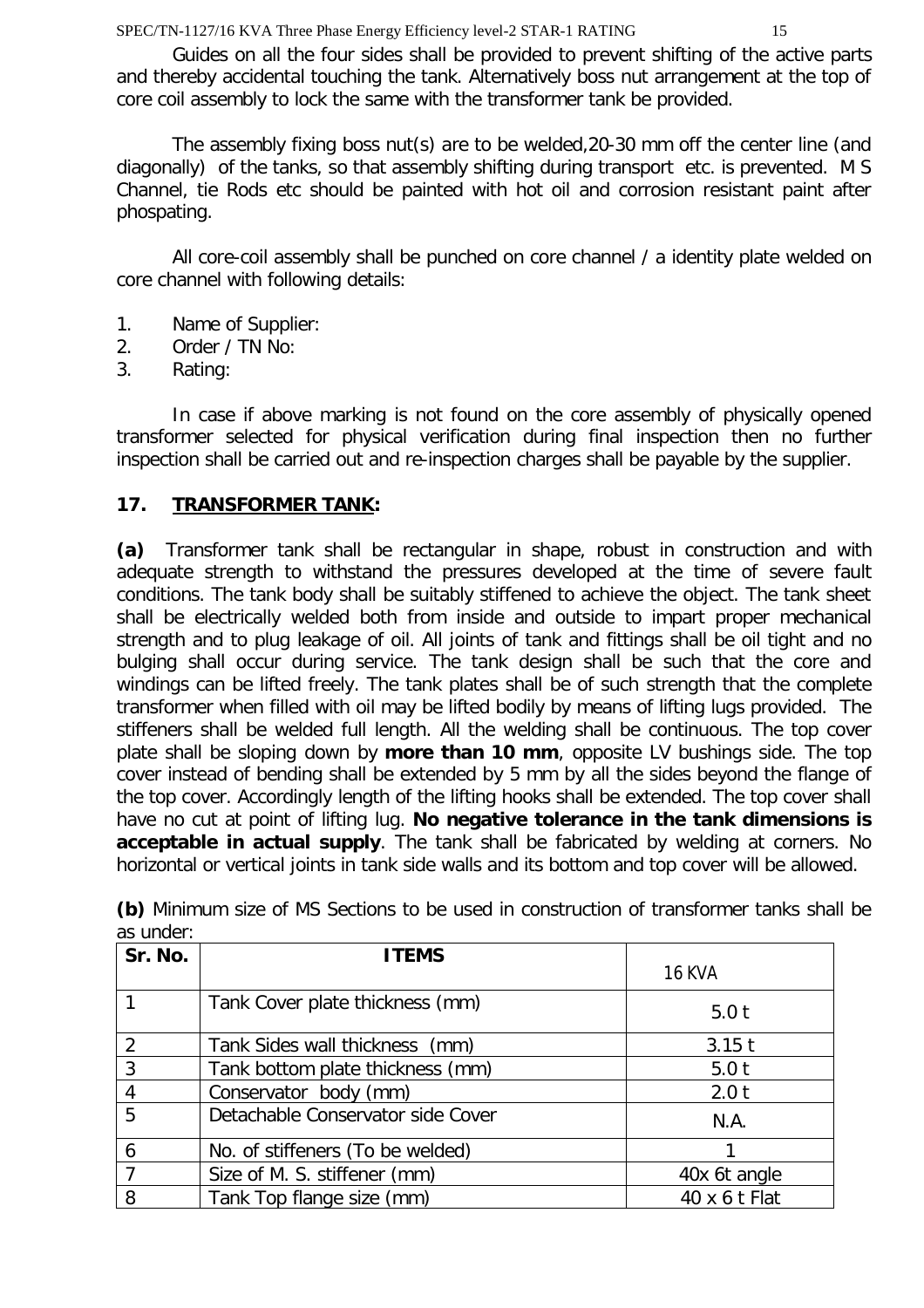| SPEC/TN-1127/16 KVA Three Phase Energy Efficiency level-2 STAR-1 RATING |                                                                          |                              |
|-------------------------------------------------------------------------|--------------------------------------------------------------------------|------------------------------|
| - 9                                                                     | Cover Bolt Size (Stainless Steel only)                                   | M10/ 3/8 x 1.5"              |
|                                                                         |                                                                          | (Fixed Size)                 |
| 10                                                                      | Cover Bolt spacings (Maximum)                                            | 75 mm                        |
| 11                                                                      | Lifting lugs                                                             | 2 Nos.                       |
|                                                                         |                                                                          | 6t mm flat                   |
| 12                                                                      | Tank Base Channel of size 75x40 mm (weight =<br>7.14 Kg./mtr.) ISMC Type | $2(75 \times 40 \text{ mm})$ |

#### **\* 16 KVA Star 1 rating 3 Phase AL wound DT's against TN-1127 is to be mounted on double pole structure therefore base channel arrangement for mounting accordingly as in case of 25 KVA 3 phase Distribution Transformers.**

**NOTE:** Each cover bolt shall be complete with two flat washers, one nut and one spring washer.

The above mentioned M S sections shall be subject to tolerance as per ISS.

The 04 Nos. Anti Theft Fasteners shall be provided - one each on all four sides in centre of body of transformer.

Two holes shall be provided – one on top cover and other on collar of transformer to facilitate providing of 2 Nos. poly-carbonate seals on longitudinal side.

**The supplier shall provide additional 8 Nos. stainless steel anti theft fasteners (nuts and bolts) for fixing the base channel on structure.**

# **(b) MEASUREMENT OF SHEET THICKNESS OF TRANSFORMER TANK/ METER & PROTECTION BOX:**

**The following measurements shall be carried out at respective Central Testing Lab (CTL) of the Discom(s) on the supplies of distribution transformers:** 

**Measurement of Transformer Tank Thickness shall be done as follows:-**

|    | <b>Top Cover</b>    | At 2 places to be measured &<br>average is to be taken. |
|----|---------------------|---------------------------------------------------------|
| 2. | <b>Bottom Cover</b> | -do-                                                    |
| 3. | Side Wall(s)        | On all four sides                                       |
|    |                     | (average is to be taken)                                |
| 4. | M&P Box.            | <b>Both sides and front</b>                             |
|    |                     | (average is to be taken)                                |

**· The nominal value of sheet thickness will be considered as mentioned in the Specification.** 

**·· Rolling tolerance will be as per ISS:1852-1985 with latest amendment and no penalty will be charged on such measured thickness till tolerance limit of ISS.**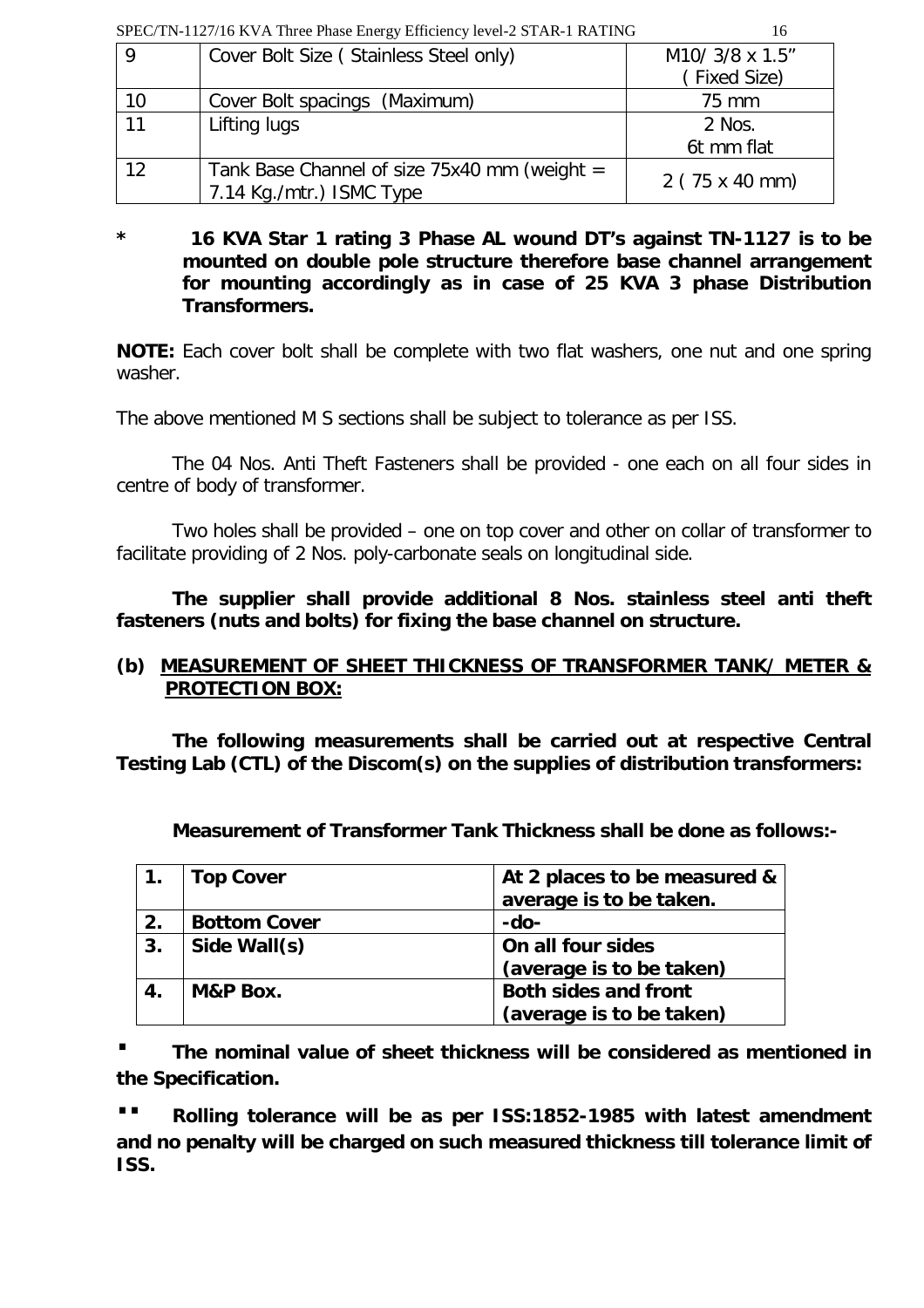Sheet thickness of transformer tank/ M&P Box for Distribution **Transformers as per relevant tender specification are as under for ready reference:**

| Sr.<br>No. | Rating                    | Top<br>(mm) | Cover   Bottom<br>Cover<br>(mm) | <b>Side</b><br>Οf<br>Tank<br>(mm) | M&P<br><b>Box</b><br>(mm) |
|------------|---------------------------|-------------|---------------------------------|-----------------------------------|---------------------------|
|            | <b>16 KVA Three Phase</b> | 5.0         | 5.0                             | 3.15                              | 2.0                       |

**Further it is also intimated that 5% variation beyond tolerance limit in measurement of sheet thickness shall be acceptable by the Discom with levy of penalty. The rate of penalty will be Rs.80.00 per Kg.** 

**For example:**

| Weight of 16 KVA Transformer Tank   120 Kg. (approx.)<br>and M&P Box           |                        |
|--------------------------------------------------------------------------------|------------------------|
| Variation in thickness of tank/M&P   5% (beyond tolerance limit)<br><b>Box</b> |                        |
| Then penalty levied will be                                                    | $120x80x5 = Rs.480.00$ |
|                                                                                | 100                    |

**In case any dimension in transformer tank/ M&P Box sheet thickness found beyond aforesaid limit of 5% will not be acceptable to the Discom and the relevant sub-lot shall stand rejected and the lot of such transformers will have to be replaced by the firm.**

**Transformer having thickness even more than 5% after allowing rolling tolerance shall be acceptable.** 

**The highest percentage variation on negative side in respect of measurement of sheet thickness of any part of tank & M&P Box will be applicable on the entire dimensions for levy of penalty.** 

**The sheet thickness measurements will be carried out on all those sample transformers which are tested in CTL and test results will be applicable to the respective sub-lot or part thereof from which the sample is drawn.**

**(c )** Lifting Lugs: Two Nos. welded heavy duty lifting lugs of MS plate of 6 mm thickness, suitably reinforced by vertical supporting flat welded edge wise below the lug on side wall shall be provided, these shall be so extended that cutting of bent plate is not required

**(d)** Top cover gasket & Bolt :

- i) The gasket provided in between top cover plate and tank shall be of min. 6 mm thick neoprene rubberized oil resistant cork sheets conforming to type B or C as per IS 4253 part II.
- ii) G.I. Nut bolts shall be of size M 10 x 40 mm / 3/8x1.5" long with two flat washers, suitably spaced (as specified) to press the cover.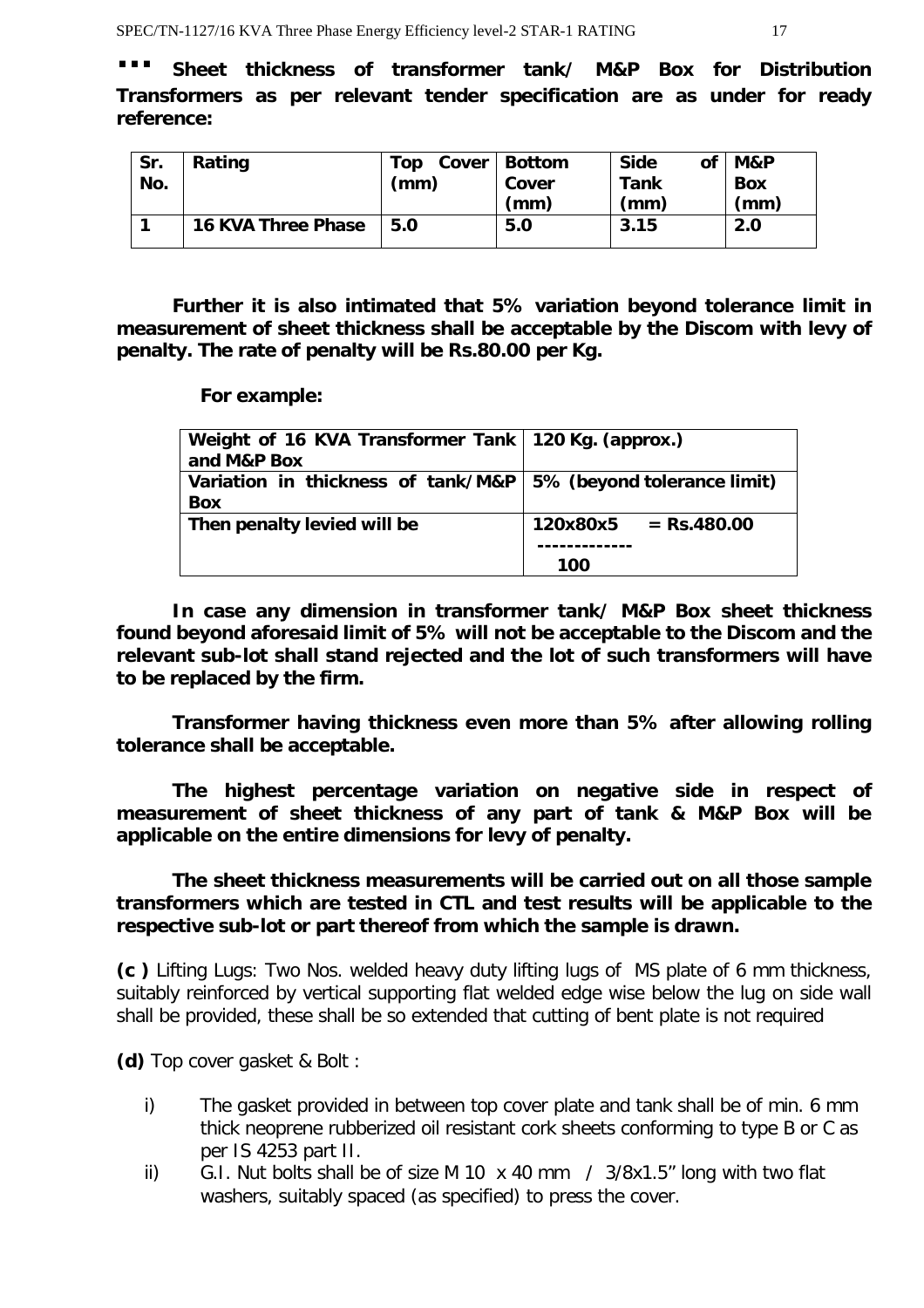- iii) Height of the tank shall be such that minimum clear height of **125** mm is
- achieved between top of yoke and under side of the tank cover (with gasket in place).
- iv) All screws, nuts, bolts and fasteners used in transformers and M & P Box should be of stainless steel.
- v) All sealing washers / gaskets shall be made of oil and heat resistant neoprene or nitrile rubber. Gaskets made of natural rubber sheet are not permissible. The minimum thickness of gaskets shall not be less than 6 mm for tank cover and 4mm for HT/LT gasket washers.
- vi) New cork/ Talbros make neoprene/nitrile based rubberized cork sheet grade RC-70-C shall only be used as gasket material. Alternatively, other makes of gaskets having type designations as under can also be used, if 'Talbros' make gasket is not available:

| S. No. | Name of the firm          | Commercial name of gasket manufactured |                        |                |  |
|--------|---------------------------|----------------------------------------|------------------------|----------------|--|
|        |                           | by the firm.                           |                        |                |  |
|        | M/s. Nu-Cork Products P.  | Nu-Cork                                | (Neoprene) Nu-Cork 999 |                |  |
| 1.     | Ltd. Gurgaon              | <b>RC-70-C</b>                         |                        |                |  |
| 2.     | M/s. Bharat Corrub Ind.   |                                        |                        |                |  |
|        | Vadodara                  | Chetak                                 | (Neoprene)             | <b>RC-70-C</b> |  |
| 3.     | M/s. Grindbeck. Gujarat   | Zebra                                  | (Neoprene)             | <b>RC-70-C</b> |  |
|        |                           |                                        |                        |                |  |
|        | M/s Goodwill Rubber Ind.  | Mayur (Neoprene) RC-70C                |                        |                |  |
| 4.     | (P) Ltd., Calcutta.       |                                        |                        |                |  |
| 5.     | M/s Pristine Technologies |                                        |                        |                |  |
|        | & Industries, Jaipur      | VIN CORK-CO1 (Type-C, RC 70-C)         |                        |                |  |

- vii) The 12 Nos. nuts & bolts ( 4Nos each on length sides & 2 nos each on widths sides of tank body) to be tag welded on top cover / tank body of the transformer.
- viii) The 04 Nos. Anti Theft Fasteners shall be provided one each on all four sides in centre of body of transformer. Two holes shall be provided – one on top cover and other on collar of transformer to facilitate providing of 2 Nos. poly-carbonate seals on longitudinal side.

# **Additional 8 Nos. stainless steel anti theft fasteners (nuts and bolts) used for fixing the base channel on structure shall be provided by the supplier.**

**(e)** Tank shall be reinforced by continuously welded angle on all the four sides of the walls, on the edge of tank, as specified above. The permanent deflection shall not be more than 5 mm upto 750 mm length and 6.5 mm upto 1250 mm length when transformer tank without oil is subjected to the vacuum of 250 mm of Mercury.

# **f). PAINTING & FINISHING :**

Steel surface shall be prepared by sand / shot blast or chemical cleaning including phosphating, as per IS:3618. Inside of tank shall be painted with varnish or oil resistance paint. For external surface, one coat of thermo-setting powder paint or one coat of epoxy primer followed by 2 coat of polyurethane base paint of olive green colour confirming to Shade No. 220 of IS:5-1961 to be applied in order to distinguish of star label transformer. The paint thickness for normal to medium corrosive atmosphere is as per IS:1180 (Part-1/2014).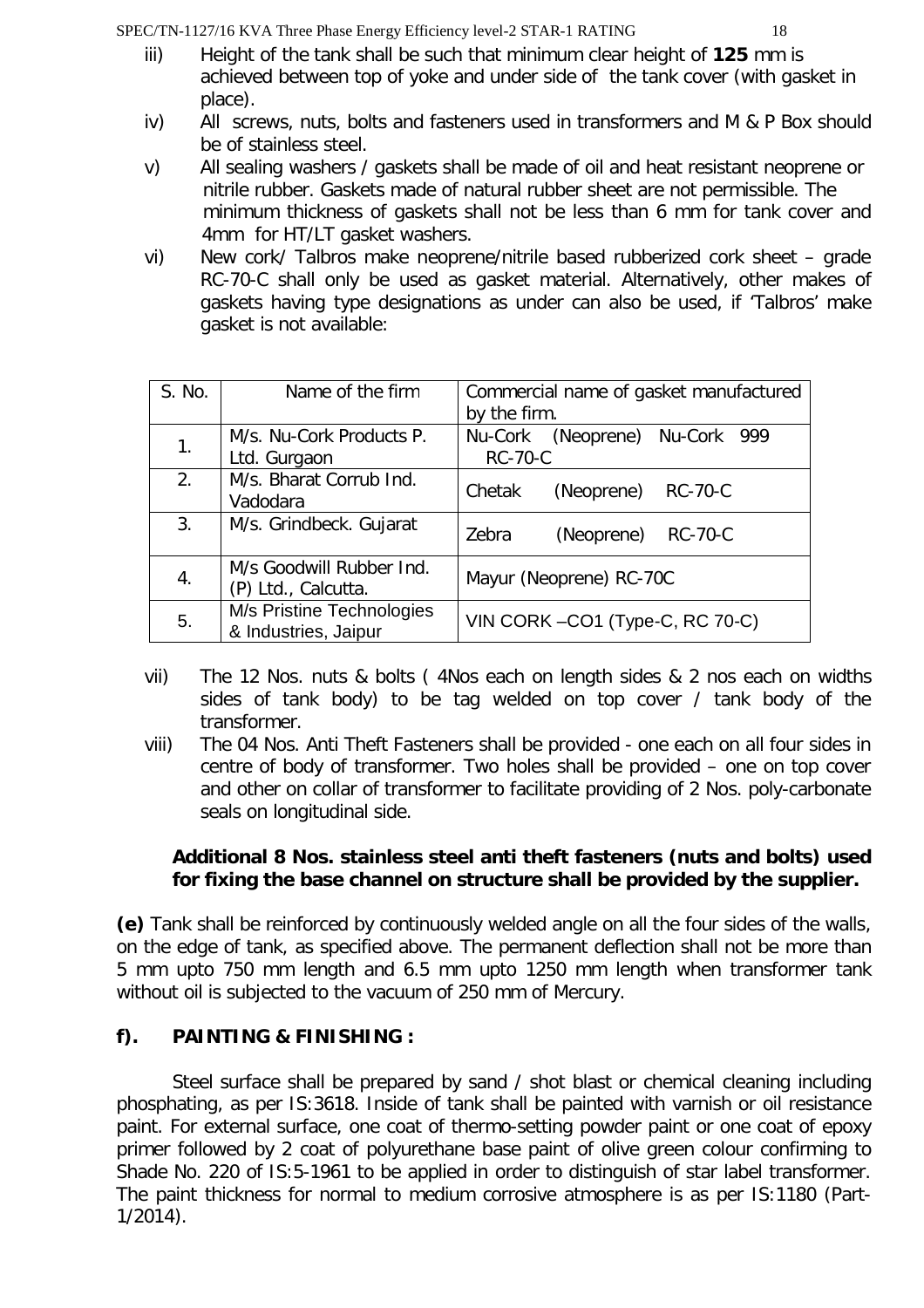The requirement for the dry type film thickness (DFT) of paint and the materials to be used shall be as given below.

| SI.<br>No. | Paint Type                                                            | Area to be<br>Painted | No. of<br>coats | Dry film<br>Total<br>thickness (min.) |
|------------|-----------------------------------------------------------------------|-----------------------|-----------------|---------------------------------------|
| 1.         | <b>Thermosetting Paint</b>                                            | Inside                | 01              | 30 microns                            |
|            |                                                                       | Outside               | 01              | 60 microns                            |
| 2.         | Liquid Paint<br>a) Epoxy(Primer)                                      | Outside               | 01              | 30 microns                            |
|            | b)Polyurethene base (Finish coat)<br>c)Heat resistance paint (Hot oil | Outside               | 02              | 25 microns each                       |
|            | proof Paint)                                                          | Inside                | 01              | 35/10 microns                         |

**g) The TN No., Sr. No. of the transformer and name of the manufacturer should be punched/ embossed on top cover/ bottom cover/ sides of tank body (size of letter 10x5 mm).** 

# **18. FITTINGS & ACCESSORIES:**

The following standard fittings shall be provided on each transformer:

- a) Earthing terminals of M10x40mm/ 3/8x1.5" with tinned lugs and symbol (2 Nos.)
- b) Lifting lugs (2 Nos. for main tank).
- c) Rating and terminal marking plate (non-detachable), details to be included in one plate only. The plate shall be of **stainless steel** only, with details clearly marked - (1 No.)
- d) Bi-metallic terminal connectors on HT bushings and it may be ensured that connectors shall be fitted before dispatch.
- e) Oil level gauge of minimum 100 mm length of prismatic glass, indicating three positions of oil, marked as follows, shall be provided:

| $-5 °C - Min$ . |
|-----------------|
| $30 °C$ - Nor.  |
| 90 °C – Max.    |

- f) Silica Gel Breather shall be aluminium/ metal  $-$  (1 No.)
- g) Thermometer pocket, 12.5 mm dia with cap. shall be provided –– (1 No.)
- h) One drain cum sampling cum filter valve of Steel at the bottom side of the tank but opposite of the top filter valve. The necessary arrangement for locking on this valve by providing MS Sheet box duly welded on tank body shall be made as per IS:1180 Part-1 2014
- i) **HV Bushings**. These shall be of 17.5 KV/250 A class, with non adjustable, single gap type arcing horns – (3 Nos.). HT bushing(s) mounting bolt should be tag weded.
- j) **LV Bushings**. 1.1 KV class, 250A (M12 stem) (4 Nos.)
- k) Under carriage: For transformers of 16 KVA rating shall conform to REC specifications.
- l) Brass rod 12 mm diameter for HT (3 Nos.)
- m) Brass rod 12 mm diameter for  $LT (4$  Nos.)

# **Note: LV/ HV Connectors shall not be the integral part of the bushing stems.**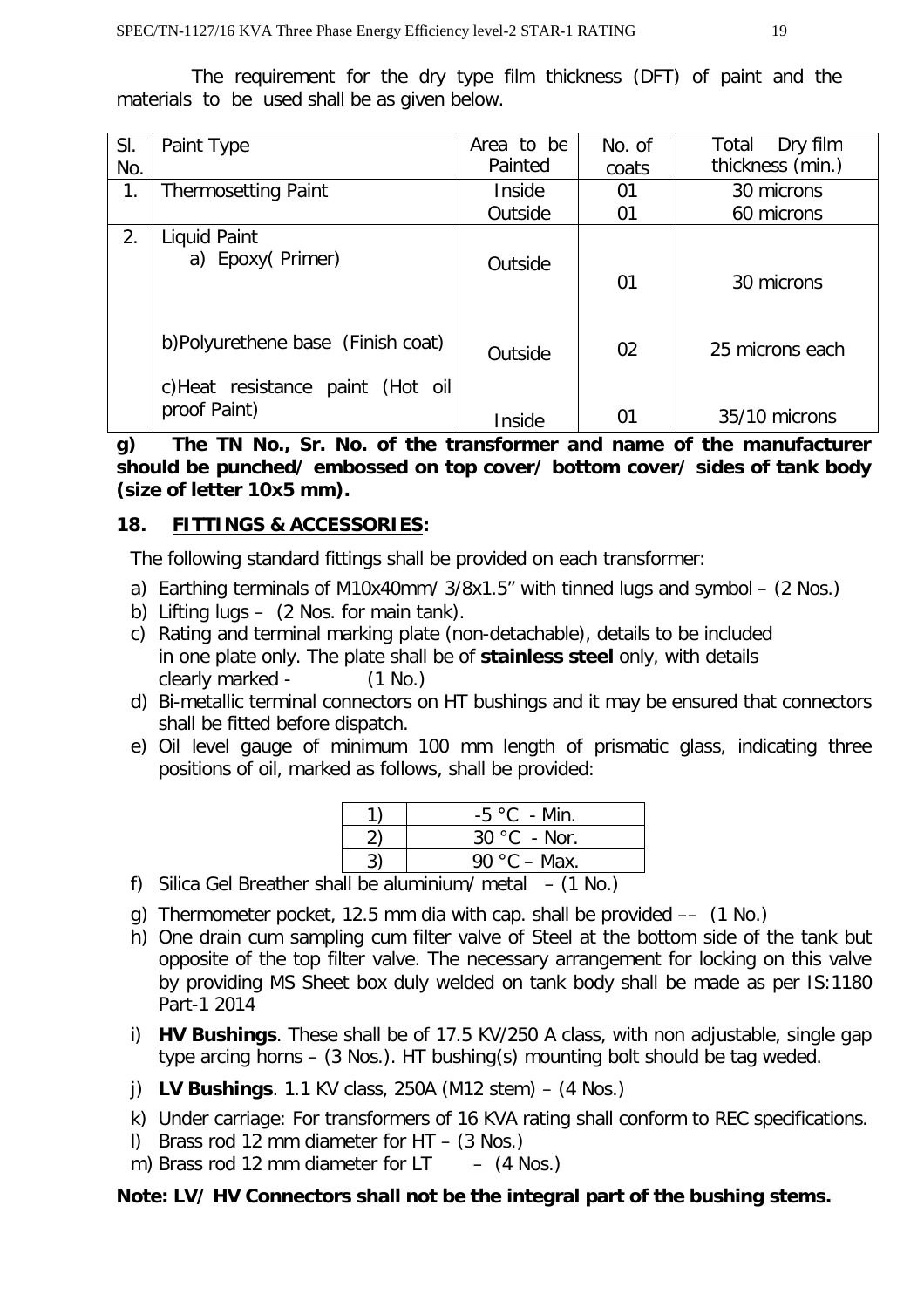#### **19. CONSERVATOR:**

The oil gauge and the breathing device shall be fixed to the conservator. In addition, the cover of the main tank shall be provided with a self-sealing **pressure release device** designed to operate at minimum pressure of 8 PSI (0.564 Kg./cm. Sq.) to enable release of air trapped within the main tank, unless the conservator is so located as to eliminate the possibility of air being trapped within the main tank. The conservator shall be of cylindrical shape and it should be provided above the HV bushing with a minimum clearance of 50 mm and suitably inclined to maintain the clearance.

The total inner volume of conservator shall be minimum 10% of total oil in the tank for 16 KVA Distribution Transformer. The inside diameter of the pipe connecting the conservator to a main tank shall be min. of 30 mm and it should be projected into conservator in such a way that its end is approximately 25 mm above the bottom of conservator so as to create a sump for collection of impurities. The min. oil level (corresponding to – 5 deg. C.) should be above the sump level. The connecting pipe from conservator tank to main tank shall have a sloping flap so that oil falling from pipe shall not fall directly on the active job.

**The oil filling hole cap of conservator should be welded with tank body with the help of suitable inverted 'U' shape clamp.**

#### **20. SILICAGEL BREATHER:**

Body of breather shall be of aluminium/ metal and inside container for Silica gel shall be of tin sheet. The breather shall be only from reputed and approved manufacturer and as per the approved drawing. The gel capacity shall be of 200 grams. Inverted U shape pipe shall be used for breather. Mounting arrangement of the breather shall be flanged/ threaded type as per details given in the illustrative drawing attached.

The design shall be such that the condition of Silica gel is clearly visible from a distance, even after years of service.

#### **21. A) H V BUSHING TERMINAL DETAILS :**

3 Nos. **17.5 KV / 250 A** class bushings, conforming to IS:3347 & IS:2099, shall be fitted on a pocket **made on top cover**. These pockets shall be such that the HV bushing is tilted more towards the HV side. The bushing of R & B phases may also be tilted sidewise to maintain the required electrical clearances.

The clamping ring of HV bushing shall be of galvanised MS Sheet having minimum thickness of 1.6 mm. The total weight of all the 12 aluminium caste member of HV bushing shall not be less than 210 grams.

The inner porcelain portion of bushings shall be projecting approx. 50% of the length inside the conical pocket.

The arcing horn(s) shall be single gap and fixed type. HV bushings shall be of reputed make such as BEPCO, JAYSHREE, WSI, SESHASAYEE, JAIPUR GLASS, BPPL Bikaner, Agarwal salt Co. Bikaner, Baid Sanitary Works, Bikaner, CJI, Genesis/ Krishna Ceramics, Nasirabad or any other make - approved by the purchaser. The HV bushings shall generally conform to IS: 3347 and IS: 2099. Embossing showing the manufacturer's name and month & year of manufacture shall be clearly visible on HV bushings, even after fixing on transformer(s).

#### **Suitable bi-metallic connectors shall be provided , having capacity of about 1.5 times the rated current of the transformer, as per drawing enclosed.**

HT bushing(s) mounting bolt should be tag welded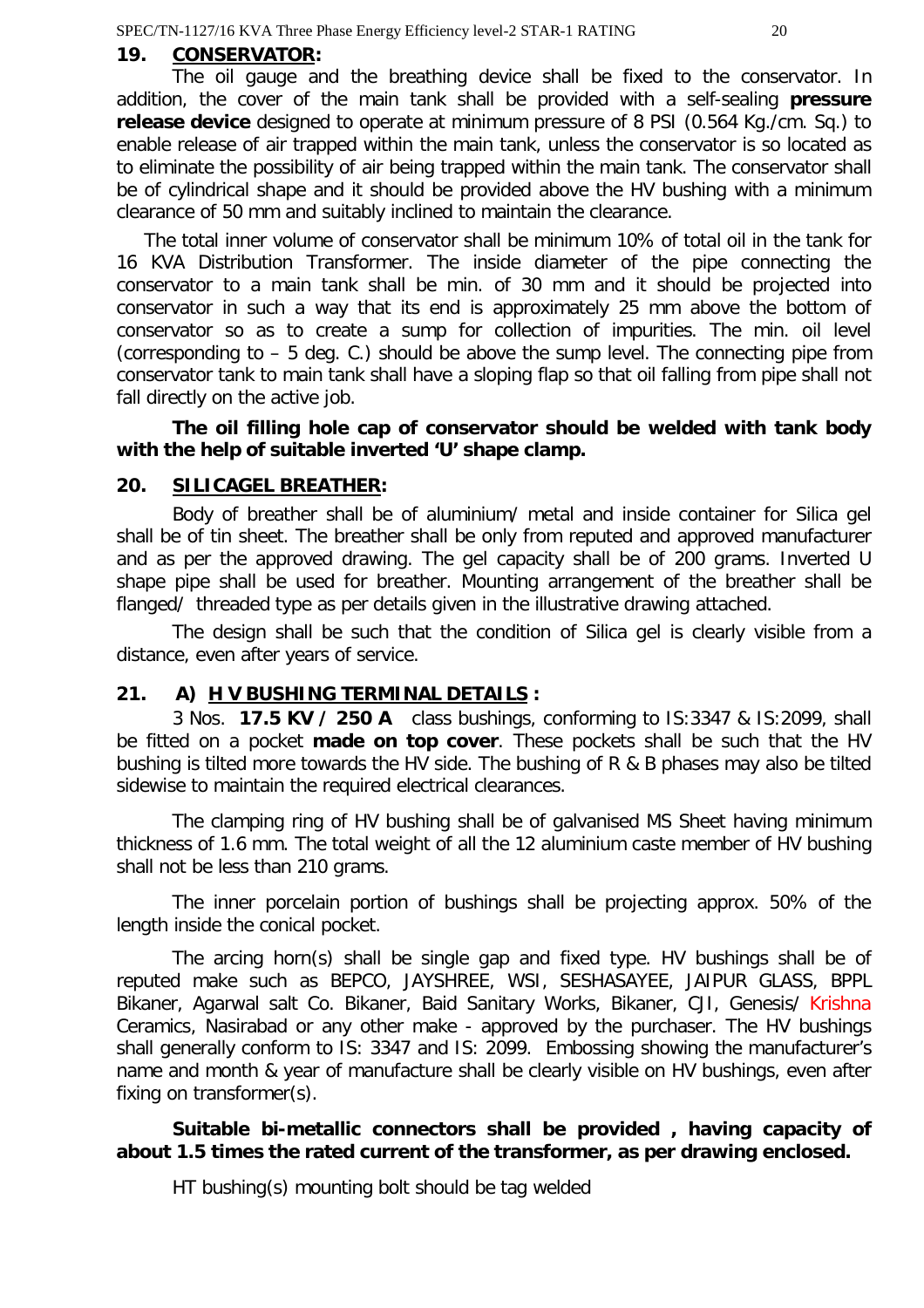# **22. L V BUSHING TERMINAL DETAILS:**

 LV Bushing side shall be opposite to the HV Bushing side. 4 Nos. LV Bushings (1.1 KV/ 250 A) shall be mounted on a special pocket on the tank wall. Projection of the LV pocket shall be such that inner portion of the LV stem shall not project more than 20 mm inside the tank, to facilitate unhindered lifting of the core coil assembly. Bushing stem of M12 size shall be of brass. Rest of the components shall conform to the requirement of IS:3347 (Part I/section 2). The LV bushings shall be of reputed make such as JSI, JAIPUR GLASS, BPPL Bikaner, Baid Sanitary Works, Bikaner, Agarwal salt Co. Bikaner, CJI, Genesis or any other make approved by the purchaser. The LV bushings shall generally conform to IS: 3347 and IS: 7421.

# **23. TRANSFORMER OIL:**

The transformer shall be supplied complete with first filling of EHV Grade transformer oil, up to the normal oil level. The oil shall conform to IS: 335-1993 (latest amended) and should be ISI Marked and having the specified aging characteristics.

The make of Transformer Oil shall be either APAR/SAVITA/ RAJ LUBRICANTS/ SHARAVATI/ MADRAS PETRO/ RAJ PETROL/ LUBRICHEM, MUMBAI/ OPANAMA PETROCHEM, ANKELSHWAR/ TASHKENT OIL, VADODARA/ COLUMBIA. The transformer oil sample taken from the transformer shall be subject to testing as per provisions ofIS:1866.

The oil manufacturer's test certificate shall be made available at the time of inspection to the inspecting officer.

# **24. IDENTIFICATION DETAILS:**

a) **Rating & terminal marking plate**: Each Transformer shall be provided with non detachable name, rating and terminal marking plate fitted in a visible position. All details shall be given on one plate. Material of the plate shall be stainless steel only. Thickness shall be 0.9 mm (with a tolerance of  $\pm 0.1$  mm). The plate shall be made absolutely undetectable either through welding or riveting or through any other approved method.

Each HV & LV terminal shall be duly marked with its terminal numbers. (e.g. HV terminal with capital letter 1U, 1V, 1W and LV terminal by corresponding small letters) 2u, 2v, 2w and the neutral terminal by 2n). In the diagram to be given on the name plate, the relative position of various terminals- when viewed from top – shall be clearly shown. Inspection shall not be undertaken unless all these details are verified by the Inspecting Officer.

Besides other particulars, following details shall also be given on the name plate:

- i) P.O. No. month & year.
- ii) Sr. No. of transformer.
- iii) Date of despatch month & year
- iii) Date of expiry of guarantee period month & year
- iv) Maximum Guaranteed Losses at 50% loading & at 100% loading.
- v) Recommended fuse sizes for HV & LV sides.
- vi) Name & Full address of the manufacturer.
- vii) Capacity of the transformer.
- viii) Rating of the transformer.
- ix) Type Oil filled naturally cooled.
- **x) IS 1180 part-1/2014.**
- **xi) Energy Efficient Level-2**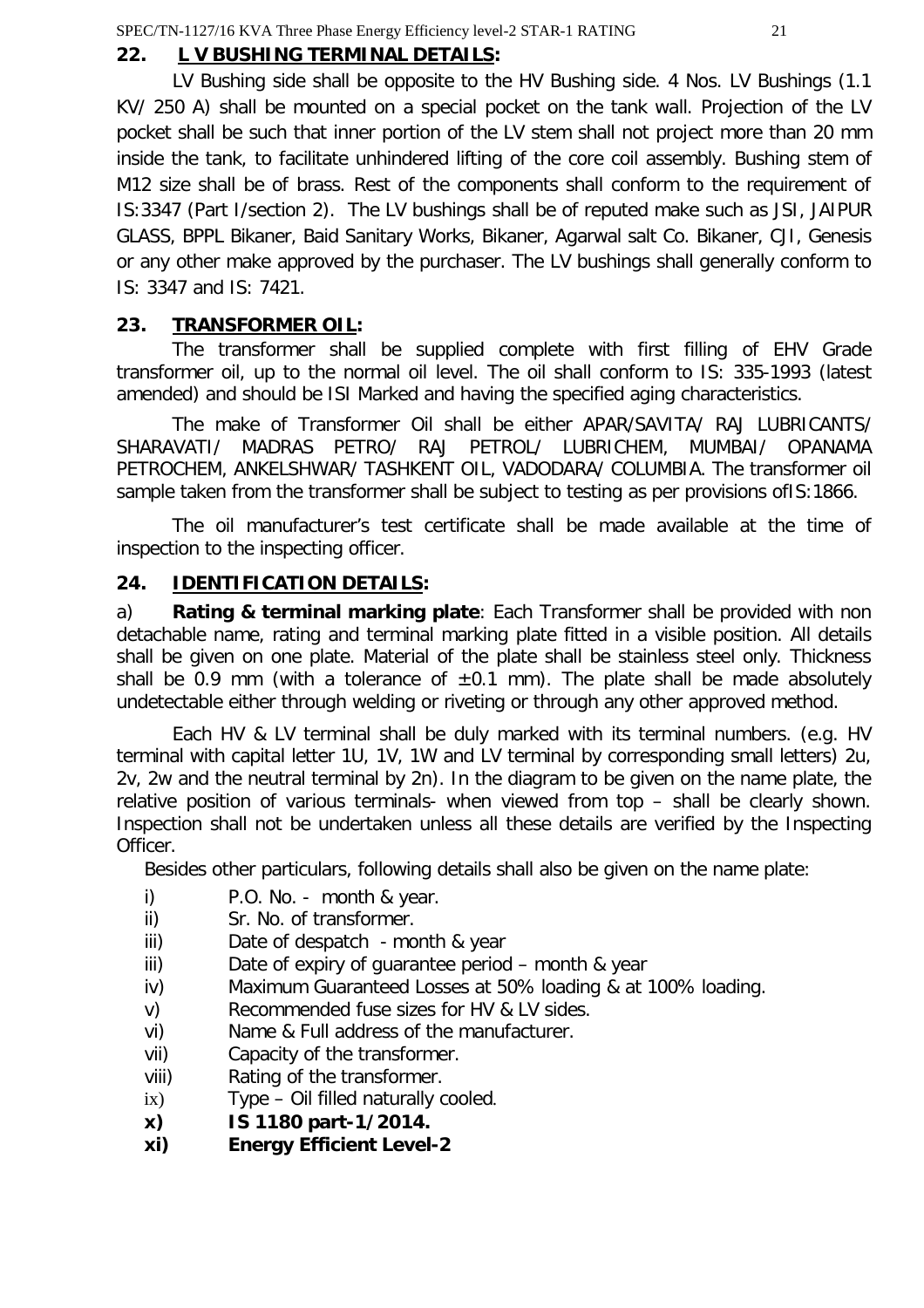ALL DETAILS ON THE NAME RATING AND DIAGRAM PLATE SHALL BE INDELIBLY MARKED i.e. BY ENGRAVING, STAMPING or PUNCHING.

b) **Identification Plate :-** M.S. plate of size 125 x 75 x 2.5 mm having following details punched with letters of size 8mm X 6mm shall be continuously welded to the main tank body below the middle HV bushing and on top cover of tank in clearly visible position :

AJMER DISCOM TN No. ------- ……… KVA , S.NO. ……… MAKE …………….

Further following details is to be punched on all the four sides of the tank preferably in center. The dimensions of letters should be 10x10x1 mm. The punching shall be distinct and visible.

- a) Make
- b) TN No.
- c) Sr.No.
- **B)** To punch the details make, TN No. & Sr.No.of transformer at two places ( i.e. at the top cover & transformer tank). The punching shall be distinct and visible.

#### **C) Technical Plate**-

- A) Name of the Firm
- B) TN No.
- C) Make
- D) Rating
- E) Core :-
	- 1. Core Dia
	- 2. Core Area
- F) LV Coil :-
	- 1. ID/OD Dimensions
	- 2. Conductor Size
- G) HV Coil :-
	- 1. ID/OD Dimensions
	- 2. Conductor Size
- H) Limb Centre
- I) Window Hight

# **25. GUARANTEED AND OTHER TECHNICAL PARTICULARS FOR TRANSFORMERS:**

Guaranteed Technical particulars of the transformers offered shall be furnished in A-4 size paper by the Tenderer in the proforma appended herewith at **Schedule-V(A)**. Complete details shall be furnished. Tolerances on weight quantity and dimension figures shall be  $\pm$  5% (except for internal configuration) at the tender stage, subject to maintaining the minimum electrical clearances as per the specification. However, no negative tolerance shall be allowed on the short circuit type tested design. Electrical performance data shall be subject to tolerances as per ISS, unless otherwise specified in this specification. However, the total losses at 50% and 100% loading shall be maximum guaranteed without any positive tolerance.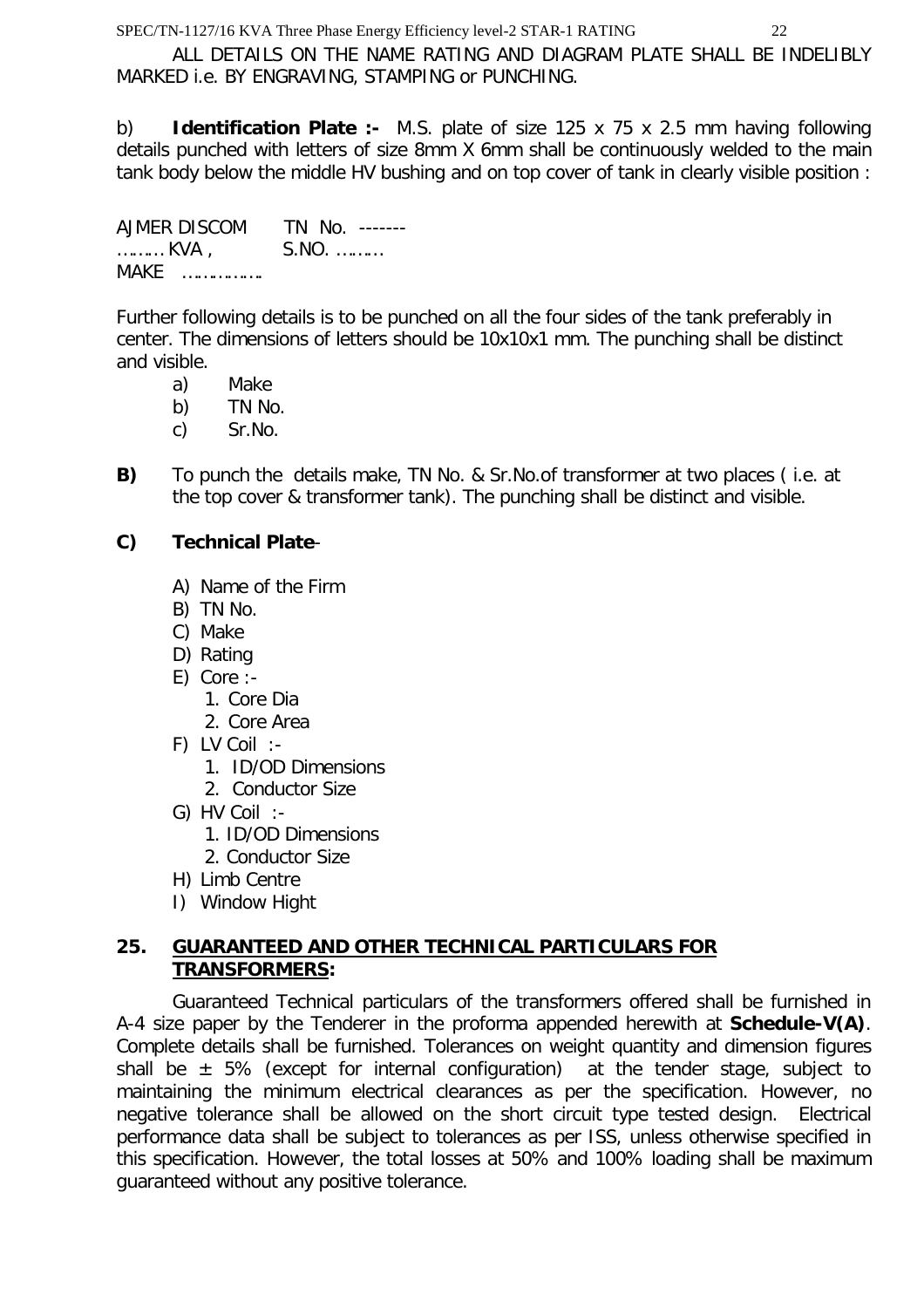# **26. TYPE TEST CERTIFICATES**:

 The bidder shall furnish type test certificates of offered design / similar design, wherever available, with the bid not older than five years from the date of opening of technical bid.

#### **27. DRAWINGS AND OTHER DOCUMENTS:**

The tenders shall be accompanied with the following drawings / Calculation sheets, as per the offered designs. The drawings shall be only on A-3 (420 x 297 mm) size paper and calculation sheet shall be on A-4 size paper only.

- a) Name rating / diagram plate drawing.
- b) Outline and general arrangement drawing.
- c) Core-coil assembly drawing.
- d) Core section (for limb and yoke) along with flux density calculation sheet / drawing.
- e) Cooling area calculation sheet.
- f) Thermal Ability short circuit calculation sheet.
- g) Core loss and magnetization curves of the laminations.
- h) Heat dissipation calculations (heat dissipation by tank walls excluding top and bottom should be 500 W/sq.meter.

# **28. QUALITY ASSURANCE PLAN:**

The purchaser intends to purchase Transformers only from quality conscious manufacturers.

The tenderer shall furnish the details in respect of following, in the schedules prescribed herein this specification, failing which the offer is liable for rejection.

- a) List of testing equipment and instruments (with class of accuracy) available with tenderer for inspection, testing and checking the Transformers offered, as per tender specification in the schedule of testing facilities (Schedule-VIII). The calibration details should also be included.
- b) List of machines/equipment/T&P available with the tenderer for manufacturing the Transformers, in the schedule of plant and machinery (Schedule-IX).
- c) Details of type tests conducted on the Transformers offered to supply in the schedule of type test
- d) List of raw material components and sub-assembly to be used for manufacturing the equipment offered, in the schedule of raw materials and components (Schedule-XII).

The tenderer should possess adequate facilities for inspection and testing of the Transformers, as per requirement of the relevant ISS and this specification. In case any supplier is found not having all the instruments/equipment required for testing, the offer shall be ignored. No borrowing of instruments / equipment shall be allowed. Testing of the Transformers shall also not be allowed at the works of any other manufacturer. However, testing may be allowed at any Government Testing Laboratory.

# **29. INSPECTION AND TESTING:**

( i ) The inspection and testing shall be conducted as per relevant clause of the General Conditions of Contract (Section-II) at the place of manufacture. The transformers shall be completely assembled and tested at the factory. The inspection may be carried out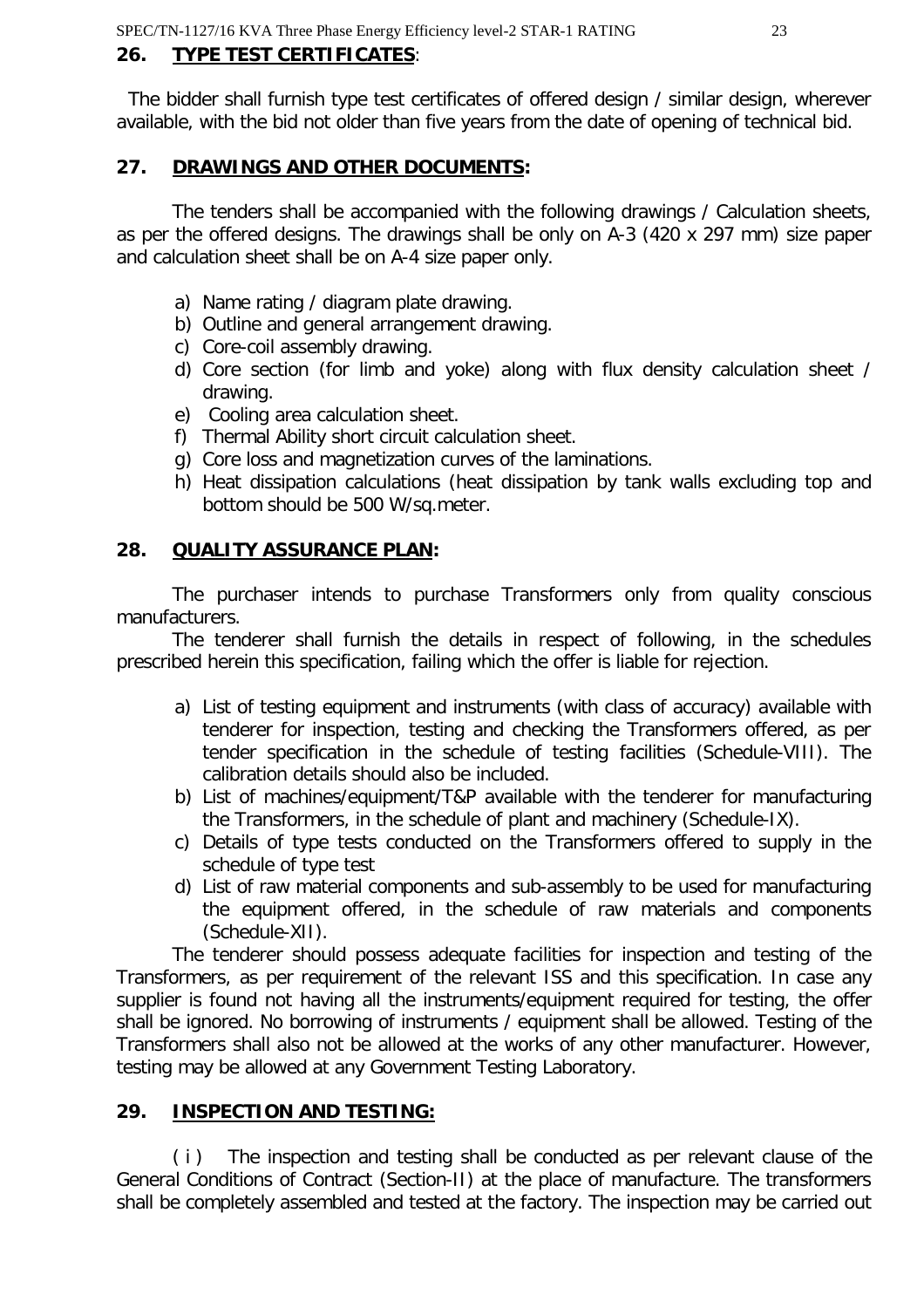by the purchaser at any stage of manufacturing. The supplier shall grant free access to the purchaser's representative at all reasonable times when the manufacturing work is in progress. Inspection and testing of any material under this specification by the purchaser shall not relieve the supplier of his obligation of supplying the material in accordance with the specification and shall not prevent subsequent rejection if the material is found to be defective.

( ii ) The supplier shall afford the inspector representing the purchaser all reasonable facilities, without charge, to satisfy him that the material is being manufactured in accordance with the specification. The bidders must have adequate set of instruments for conducting testing as per ISS/ Specification. The instruments for measurement of losses shall be of accuracy class of 0.5 or better. The instruments shall be duly calibrated and Calibration Certificate should not be older than one year on the date of presentation to the Inspecting Officer. The calibration shall be arranged from NABL accredited testing house. A comprehensive list of testing equipment/ instruments indicating make, Sr.No., type, class of accuracy, calibrating agency, calibration date etc. should be furnished alongwith the bid. The calibrated instruments shall be duly sealed by calibrating agency to avoid any tampering with calibration and the details thereof shall be clearly mentioned in the Calibration Certificate(s).

( iii **)** The supplier shall keep the purchaser informed in advance, about the manufacturing programme so that arrangements can be made for inspection. The supplier shall give minimum fifteen days advance intimation to enable the purchaser to depute his authorised representative for stage inspection/ witnessing of various tests on the equipment/ material as detailed below:

# **NOTE:- Penal provision shall be made for any short technical parameters found noticed in the transformers at any time even beyond guarantee period.**

# **30. ROUTINE/ ACCEPTANCE TESTS:**

- **A) 100% testing of the Distribution Transformers shall be carried out at firm's works for measurement of total losses at 50% & 100 % loading. Remaining testing shall also continue to be carried out as per practice.**
- **B)** All the assembled/ finished transformers prior to despatch shall be subjected to routine tests as per IS:2026. Minimum 25% of the offered lot size samples subject to minimum 5 Nos will be taken for routine and acceptance tests. The supplier shall invariably furnish manufacturer's routine test certificate along with inspection call of the offered transformers for pre-despatch inspection. **The inspection offers without furnishing of routine test certificates as per ISS of all the transformers offered for final inspection shall not be entertained, and any delay on this account shall be to firm's account.**

The selected samples shall be subjected to the following routine / acceptance tests at the manufacturer's works in accordance with the relevant ISS:

- 1. Insulation resistance
- 2. Separate source voltage withstand test
- 3. Induced over voltage withstand test
- 4. Measurement of windings resistance cold (at or near the test bed temperature)
- 5. Measurement of Voltage ratio and check of voltage vector relationship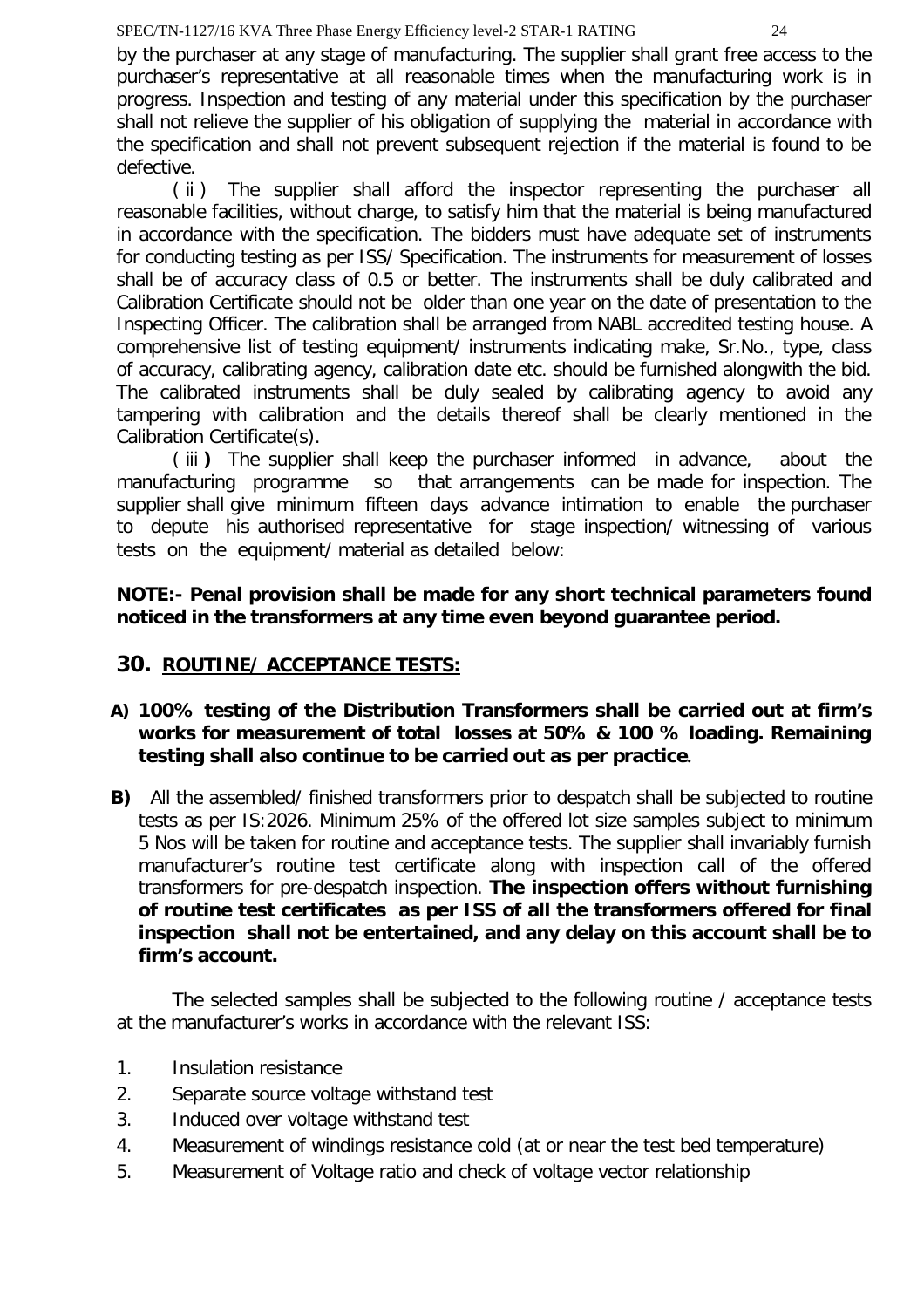- 
- 6. Measurement of Impedance voltage and load losses at rated current and normal frequency.
- 7. Measurement of Total losses at rated voltage and normal frequency (at 50% & 100% loading).
- 8. Measurement of No load current at 100 % and 112.5% of rated voltage and normal frequency.
- 9. Checking of rating and terminal marking plate.

# **10. Pressure Test & oil leakage test (As per IS 1180 Part-1:2014)**

- 11. Checking of weights , dimensions, fittings and accessories, tank sheet thickness, oil quantity , material, finish , paint thickness and workmanship as per purchase order and contract drawings.
- 12. Physical verification of core coil dimension, internal clearances, provisions of required oil ducts in the HV and LV winding, conductor sizes, individual weights of HV and LV winding core laminations etc., with reference to contract drawings and type test report(s) by dismantling selected unit(s). The physical verification shall be conducted on units equivalent to one unit per 50 Nos or part thereof of offered quantity randomly selected from the offered lot. The dismantled unit(s) after reassembly shall be accepted by the purchaser after routine testing in presence of his representative.
- 13. Oil dielectric strength (break down voltage) test shall be carried out on the transformers opened for physical verification and average value shall be calculated.
- 14. Checking of manufacturer's test certificates and invoices for major raw materials shall be done and copies thereof duly signed by firm's representatives and inspecting officers shall be enclosed with the inspection report.

Invoices of CRGO/ AMORPHOUS material shall be provided by the supplier to the inspecting officer at the time of inspection and same shall be verified by the inspecting officer.

Following tests shall also be carried out at manufacturer's works on one complete unit of 16 KVA Transformers unit:

- i) Over Flux Density Test (in the first lot and may be repeated in subsequent lots if desired by purchaser).
- ii) Measurement of unbalance current.
- iii) Magnetic Balance Test (See note below)
- iv) Oil Leakage Test (See note below)

Fifteen days clear notice shall be arranged for pre-despatch inspection by purchaser's representative as per General Conditions of Contract.

After successful inspection, the inspecting officer shall seal **each and every transformer by sealing the transformer with 2 Nos. poly-carbonate seals on longitudinal side as per the manner mentioned in Clause No. 17 above.** Before sealing, the inspecting officer will ensure that all the offered transformers are completed and duly fitted with name, rating and diagram plate, identification plate (on tank body & Top cover) as specified in this specification.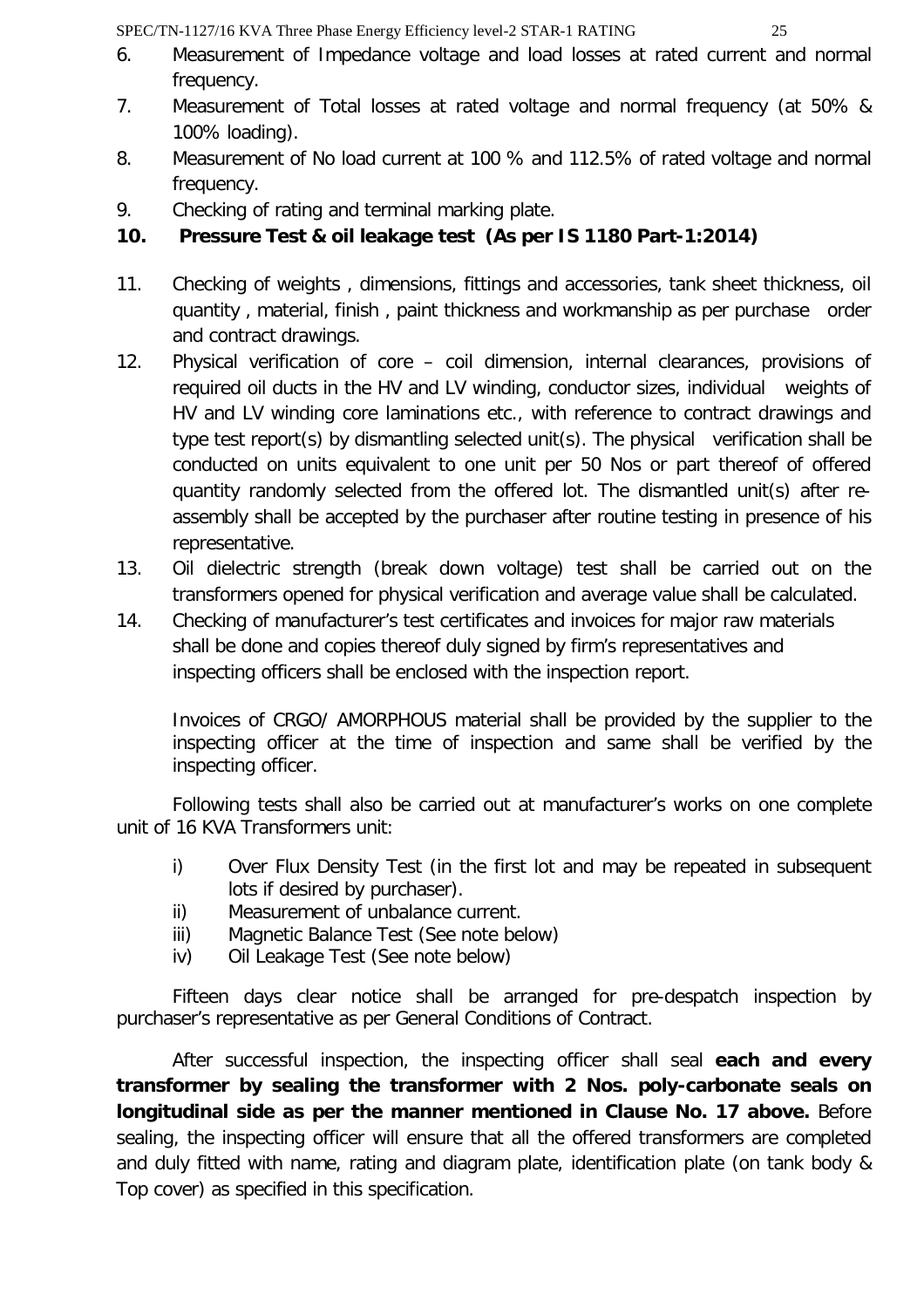# **Also after inspection/ testing, inspecting officer(s) shall affix Signature Seals also on each Transformer in addition to other seals.**

# **i) INSULATION RESISTANCE MEASUREMENT:**

Insulation resistance of selected samples shall be measured with a 2500 V Megger, of standard make such as M/s AVO, M/s Sakova, M/s Wako, M/s Evershed, Vignole or Metrawatt. The minimum insulation resistance, in Mega Ohms, shall be as indicated in the table below:

|                     | $20^0$ C<br>v. | $30^{\circ}$ C<br>J. | $40^{\circ}$ C.<br>J. | $50^{\circ}$ C.<br>J. | $60^{\circ}$ C<br>J. |
|---------------------|----------------|----------------------|-----------------------|-----------------------|----------------------|
| 11000 Volts<br>(HV) | 800            | 400                  | 200                   | 100                   | 50                   |
| 433 Volts<br>(LV)   | 400            | 200                  | 100                   | 50                    | 25                   |

**PRESSURE TEST: (As per IS: 1180 (Part 1):2014)** -This test shall be conducted as type test at a Govt. approved/ a Govt. recognized/ NABL accredited laboratory. The pressure gauge and vacuum gauge shall be duly calibrated and sealed by an independent recognized test lab(s).

The test procedure shall be as detailed below:

The tank subjected to pressure of 80 KPa for 30 minutes and vacuum of 250 mm of mercury for 30 minutes. There should be no air leakage at any pont. The Permanent deflection of flat plate, after pressure has been released, shall not exceed the values given below:

| Length of plate up to | <b>Deflection</b> |
|-----------------------|-------------------|
| 750 mm                | $5.0 \text{ mm}$  |
| 751 to 1250 mm        | $6.5$ mm          |
| 1251 to 1750 mm       | 8.0 mm            |

# **iii) MAGNETIC BALANCE TEST:**

This test shall be conducted as an additional test on one sample transformer from each lot offered for inspection.

 The application of low voltage to the middle limb will induce approximately equal voltages on the two end limbs. The application of voltage to the end limbs will induce greater voltage in the middle limb and less voltage in the other end limb. Uniformity of induced voltages shall confirm the healthiness of the transformer windings.

The procedure for the test shall be as under :

- a) Apply 250 Volts between LV terminals-2u-2n and measure voltages between 2v-2n & 2w –2n.
- b) Apply 250 Volts between 2v-2n and measure voltages between 2u-2n & 2w-2n.
- c) Apply 250 Volts between 2w-2n and measure voltages between 2u-2n & 2v-2n.

The measured voltages shall satisfy the conditions detailed as above.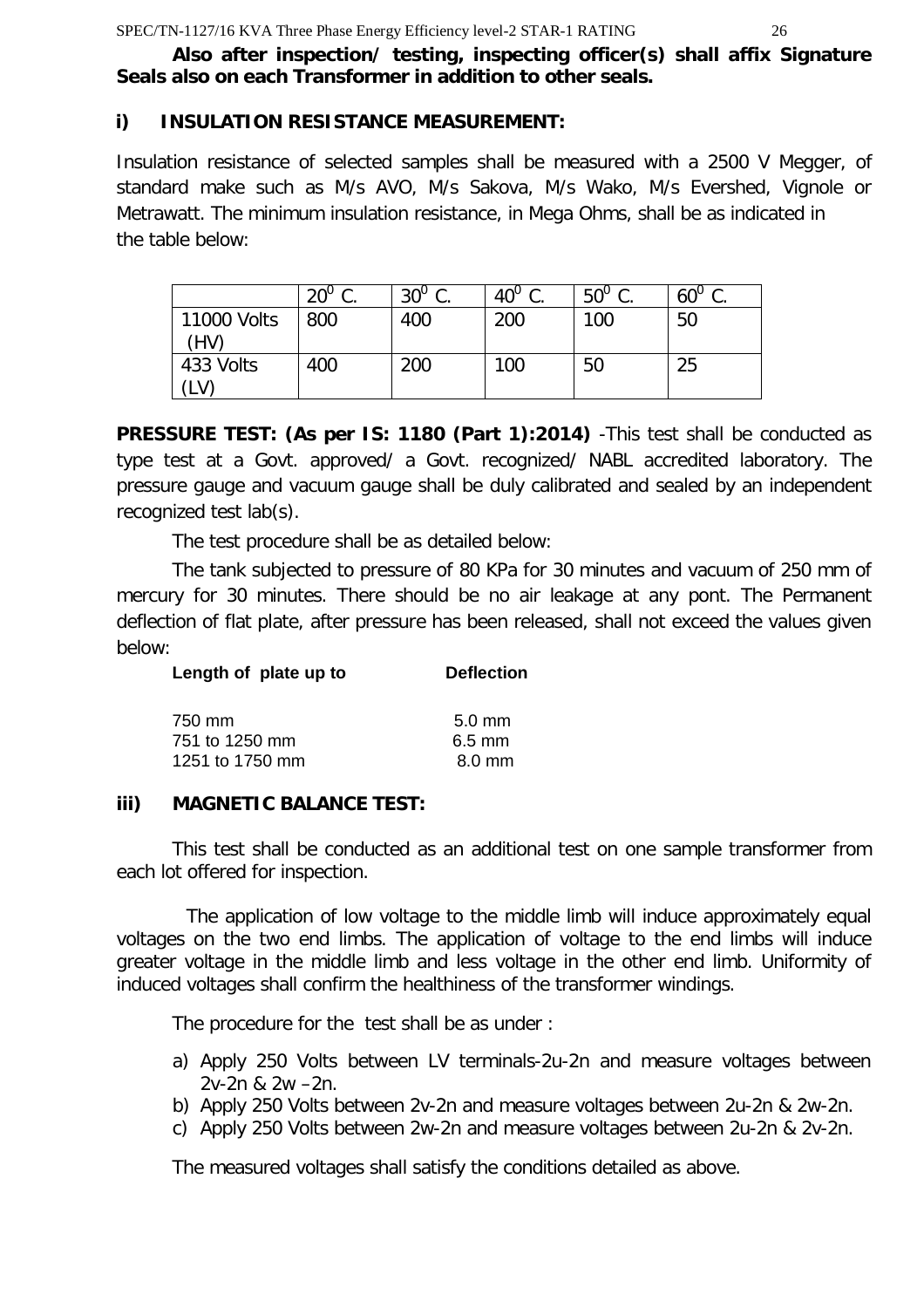**The oil leakage test shall be conducted on one unit selected from the offered lot. The assembled transformer for non-sealed and sealed Type with all fittings including bushing in position shall be tested at a pressure equivalent to twice the normal head measured at the base of tank for 8 hrs. There should be no leakage at any point.**

# **31. TYPE TESTS**:

The firm shall furnish complete type test reports as per IS:1180 Part-I/2014 of this rating transformer (submitted for BIS Certification) for verification and checking along with drawings to be got approved later on.

#### **Type tests required – The following Tests shall be conducted on one unit as per IS:1180 Part-I 2014 at NABL/Govt. approved Lab as under:-**

- i) **Short circuit test** for dynamic and thermal ability: The short circuit test for dynamic and thermal ability shall be arranged at a Govt. approved/ a Govt. recognized/ NABL accredited laboratory/ILAC i.e. International Laboratory Accredited Laboratory/ ILAC i.e. International Laboratory Accreditation Cooperation (in case of foreign laboratory) on one unit . The transformer(s) for the test shall be selected/ sealed by our inspecting officer from the first lot which shall be of minimum 20 Nos. (if ordered quantity is 500 Nos.) OR 50 Nos. (if ordered quantity is more than 500 Nos.).. The short - circuit test shall be conducted only after successful routine tests including measurement of total losses at 50% and 100% loading.. The supply shall be accepted only after arranging successful type test on the selected transformer(s).
- ii) **Impulse voltage withstand test**: The impulse voltage withstand test shall be arranged at any testing house accredited to NABL or a Govt. approved/ a Govt. recognized/ NABL accredited laboratory/ILAC i.e. International Laboratory Accredited Laboratory/ ILAC i.e. International Laboratory Accreditation Cooperation (in case of foreign laboratory) for purpose of impulse test. The test shall be conducted on one unit of each rating to be selected by our inspecting officer from the first lot which shall be of minimum 20 Nos. (if ordered quantity is 500 Nos.) OR 50 Nos. (if ordered quantity is more than 500 Nos.). The test procedure shall conform to the requirement of Clause 13 of IS: 2026 (Part-III). Impulse voltage withstand test shall be 75 KVp The supply shall be accepted only after arranging successful impulse test on the selected transformer(s).

# iii) **TEMPERATURE RISE TEST**: [As per IS 2026 (Part 2)]

 **Temperature rise test shall be conducted on Maximum measured total loss (No load at rated excitation+Load loss at max. current tap at 75 oC) at 100% loading shall be supplied during temperature rise test** at a Govt. approved/ a Govt. recognized/ NABL accredited laboratory/ILAC i.e. International Laboratory Accredited Laboratory/ ILAC i.e. International Laboratory Accreditation Cooperation (in case of foreign laboratory).

The transformer shall be capable of giving continuous rated output without exceeding the specified temperature rise. Bids not meeting the above limits of temperature rise will be treated as non responsive.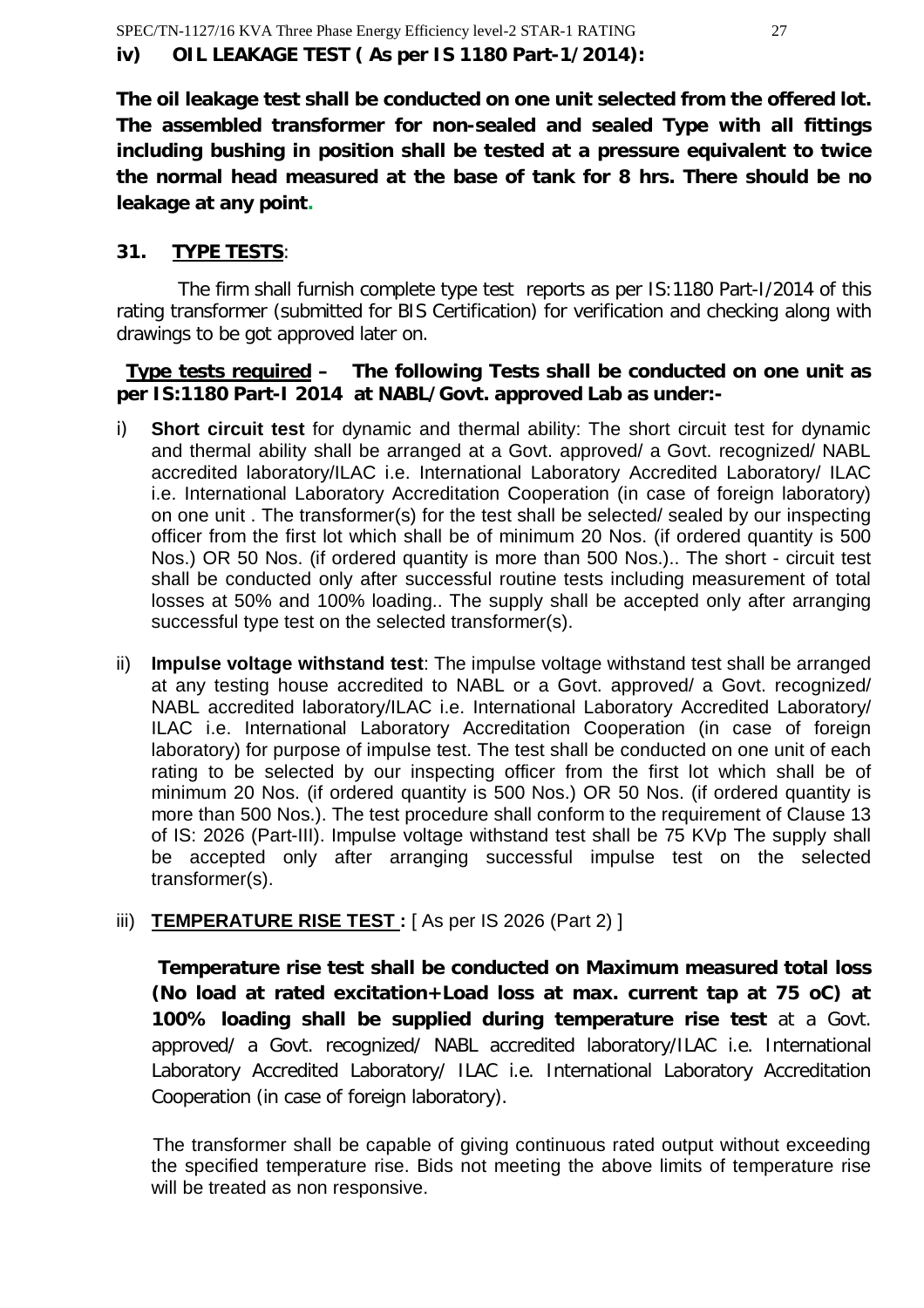**(iv) PRESSURE TEST: (As per IS: 1180 (Part 1):2014)** -This test shall be conducted as type test at a Govt. approved/ a Govt. recognized/ NABL accredited laboratory. The pressure gauge and vacuum gauge shall be duly calibrated and sealed by an independent recognized test lab(s).

The test procedure shall be as detailed below:

The tank subjected to pressure of 80 KPa for 30 minutes and vacuum of 250 mm of mercury for 30 minutes. There should be no air leakage at any pont. The Permanent deflection of flat plate, after pressure has been released, shall not exceed the values given below:

| Length of plate up to | <b>Deflection</b> |
|-----------------------|-------------------|
| 750 mm                | $5.0 \text{ mm}$  |
| 751 to 1250 mm        | $6.5$ mm          |
| 1251 to 1750 mm       | $8.0 \text{ mm}$  |

No extra time shall be allowed for arranging these type tests and BIS certification. The cost of above Type Tests shall be borne by the supplier.

The programmed indicating date and place of type test(s), be intimated enabling purchaser to depute his representative to witness the test if desired. The testing house shall be advised to arrange type test result directly alongwith drawings duly attested by the testing authority for our scrutiny and approval. The type-tested transformer(s) shall also be accepted as the part of the supplies.

The requirement of arranging above type tests shall however not to be insisted on the suppliers who have arranged the above type tests within last 5 years from the date of opening of this tender on similar design. Minor changes in the present specification will not necessitate repetition of type test(s), if design of core-coil assembly is similar in essential details

# **32. RANDOM SELECTION AND TESTING (RST):**

**32.1** The purchaser may select transformer(s) from the supplied lot(s) at random from the stores for conducting the following type tests, at any test house(s) as mentioned above. The supplier shall arrange these tests including loading, unloading and to & fro transportation from our stores to the test house(s). The charges for such tests shall be reimbursable to the supplier on actual basis on production of documentary evidence in case the selected sample successfully withstand type test(s). In case of otherwise, no charges will be reimbursed.

- **i)** Short circuit withstand test for Dynamic & Thermal ability. Measurement of total Losses at 50% and 100% loading shall form part of tests conducted before and the after the short circuit test and recorded in the report.
- **ii)** Impulse test as per Clause No.13 of IS:2026 (Part-III). Impulse voltage shall be minimum 75 KVp.
- **iii)** Temperature Rise Test as per IS-2026 Part-2.
- **iv)** Pressure Test as per IS 1180 Part-1:2014. Pressure of 80 kPa for 30 minutes and a vacuum of 250 mm of mercury for 30 minutes **( As per IS:1180 (Part 1):2014)**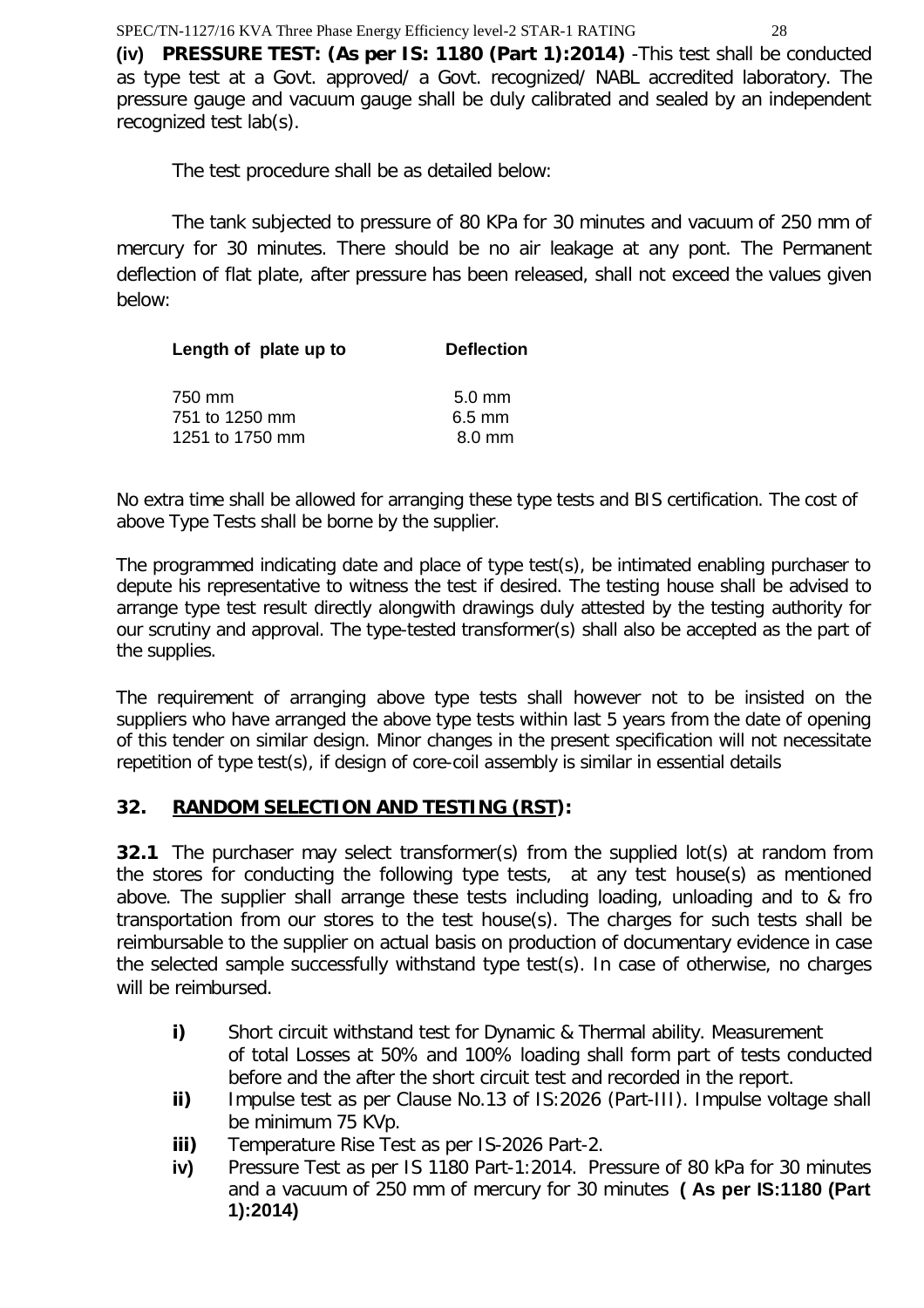Purchaser reserves the right to carry out any site tests he may decide upon at his own expenses. In case equipment/ material are not found as per P.O., all expenses incurred during the testing will be to supplier's account and material shall be replaced by the supplier at site free of cost.

#### **FAILURE IN TYPE TEST (S):**

In the event of failure / unsatisfactory results of the transformer(s) in Dynamic & Thermal Ability to withstand Short Circuit Test / impulse type tests /Temperature rise Test / Pressure Test, the supplier shall have to replace the supplies already made and no further transformers shall be accepted. The purchaser however, at his option, may accept the transformers already supplied with the following conditions:

- i) Guarantee period of the supplied transformers issued to the field shall be increased by double the normal Guarantee period.
- ii) Bank Guarantee shall be extended to cover the additional Guarantee period.
- iii) For failure in any of the type tests listed under RST i.e., short circuit test , Impulse withstand test, Temperature rise test & Pressure Test, no further supplies shall be accepted. The type test charges shall also not be reimbursable in this case and shall be borne by the supplier.
- iv) The transformers lying in the store(s) shall be replaced as per sub para (v) below.
- v) The bidder shall, however, be allowed to check the reasons of failure and if need be, to improve / modify the design. Further supplies, including replacements against supplies already made, shall be accepted only after successful type test(s) are arranged on fresh transformer(s) selected by the authorized representative of the purchaser. All the type tests shall be arranged in case there is change in the design, otherwise, type test shall be repeated only for the test in which failure has occurred. Charges for such test(s) shall be borne by the supplier. However, in the event of failure of transformer in the repeat type test, the purchaser may take following actions:
	- a) Cancel pending orders of the rating in which failure(s) has occurred, &
	- b) Not place any order of Distribution Transformers on the firm for one/ two year(s)

# **32.2 Measurement of Total Losses ( at 50% and 100% Loading)**

- (i) After pre-dispatch inspection of material at firm's works, the dispatch instructions will be issued for the respective store(s) as per requirement of Nigam. Sample(s) will be drawn from the lot(s) received in store(s) and will be subjected to the following test(s):
	- **i)** One transformer with M&P Box will be selected out of every lot of **10 Nos.** or part thereof for measurement of Total Losses of transformer alongwith the losses of M&P Box at 50% & 100% loading at rated voltage; No Load current (at 100% and 112.5% of rated voltage); Impedance voltage. The testing shall be arranged either at purchaser's own testing lab and / or at independent test lab. The testing charges for such tests shall be borne by the purchaser. The test results will be applicable to the respective lot of **10 Nos.** from which sample was drawn. Tolerance on account of M&P Box for 16 KVA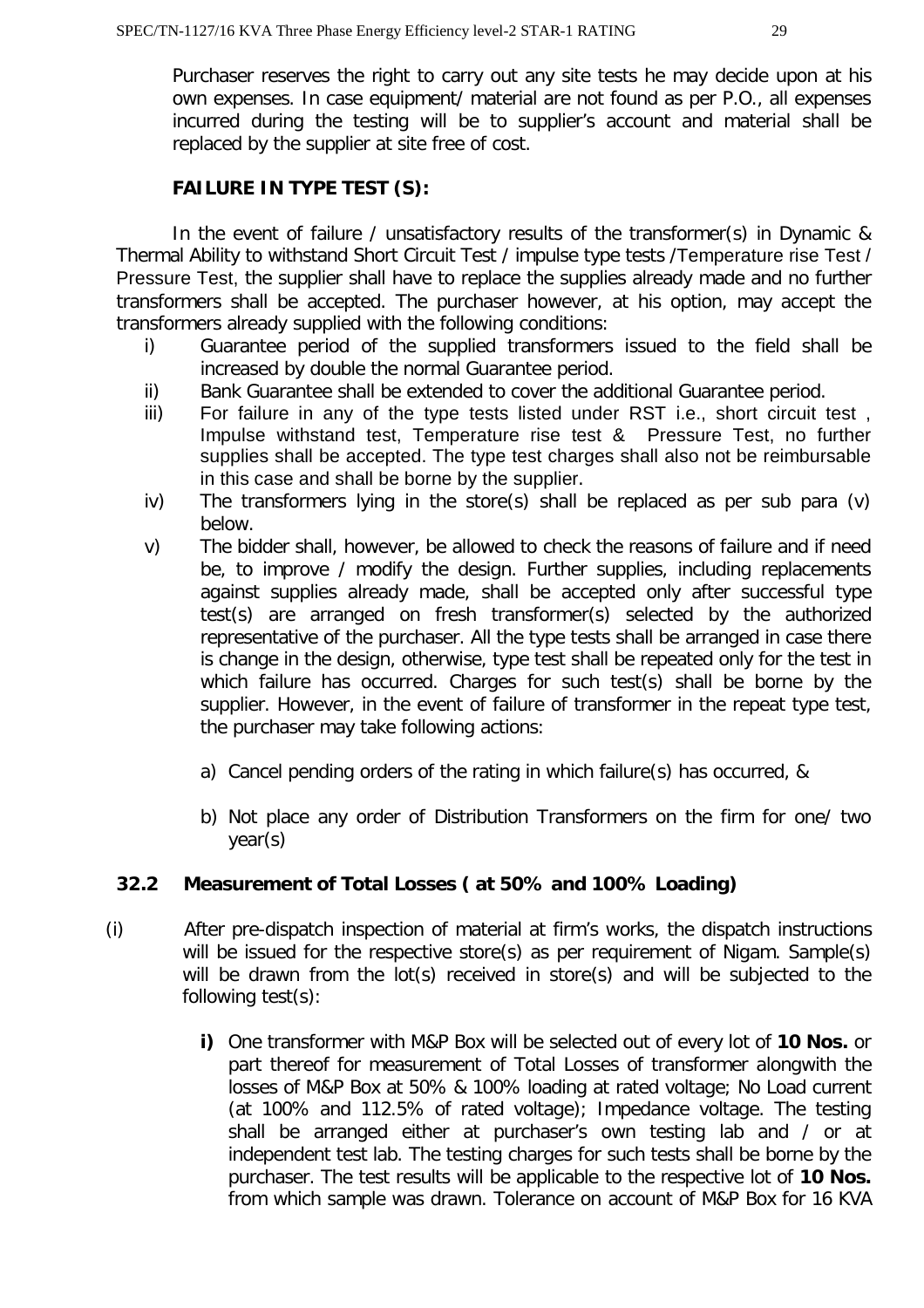distribution transformers shall be 3.0 watt at 50% loading and 9.0 Watt at 100% loading.

- ii) If dispatch instructions are less than **10 Nos.** than one sample shall be selected from each store(s) and the test results so obtained shall be for the quantity consigned/ received by store(s).
- iii) Following tests / checking / verification also be carried out in CTL on one M&P Box out of 100 Nos. or part thereof selected for physical verification welded with the transformer selected for CTL testing:
- a) Size of wire from MCCB to Meter.
- b) Size of lugs.
- c) Make of MCCB.
- d) Size of box

The above information shall be mentioned in the CTL Report.

The percentage impedence voltage at rated current shall not exceed the permissible limit of 4.5% with plus minus 10% tolerance failing which the sub lot of transformers represented by the sample shall be rejected.

The I.R. values of the sample(s) shall be measured at CTL, Ajmer and it must be more than 50 MEGA-OHM.

One sample out of 100 Nos. transformers or part thereof (sample whose losses are found highest in CTL testing) shall be selected for physical verification/ checking of window height, limb centre and checking of insulation of HV and LV windings at CTL. . However, a tolerance of  $\pm$ 2mm shall be allowed in window height & limb centre.

 **Further ,minimum 02 Nos. samples will be tested .One sample will be selected from first lot and another sample will be selected from any other lot of balance supply shall be tested at CTL for minimum clearances specified in the specification in presence of firm's representative**. **No negative tolerance shall be admissible. If clearances are not found as per specification then the lot shall be rejected. The sample(s) tested in CTL will be lifted directly by the firm from CTL after giving the receipt of distribution transformers received and this receipt shall be sent to the concerned consignee(s) by CTL for making entry in the consignee(s) record. The samples will be re-offer by the firm for inspection.**

# **NOTE**:

If the total losses are found more than 10% of specified losses at 100% loading (Transformer + M&P Box) then apart from rejecting the lot, firm's balance order would be cancelled and such firms shall not be awarded any order for one year or in next tender of tendered rating to be opened / finalized whichever is later.

If the window height and limb centre are found more than 7.5 mm, then apart from rejecting the lot, firm's balance order would be cancelled and such firms shall not be awarded any order for one year or in next tender of tendered rating to be opened / finalized whichever is later. However, a tolerance of  $\pm$  2mm shall be allowed in window height.

No tolerance shall be allowed during CTL testing and in case any parameter which are to be tested in CTL are found beyond guaranteed parameters, the lot/ sublot shall stand rejected.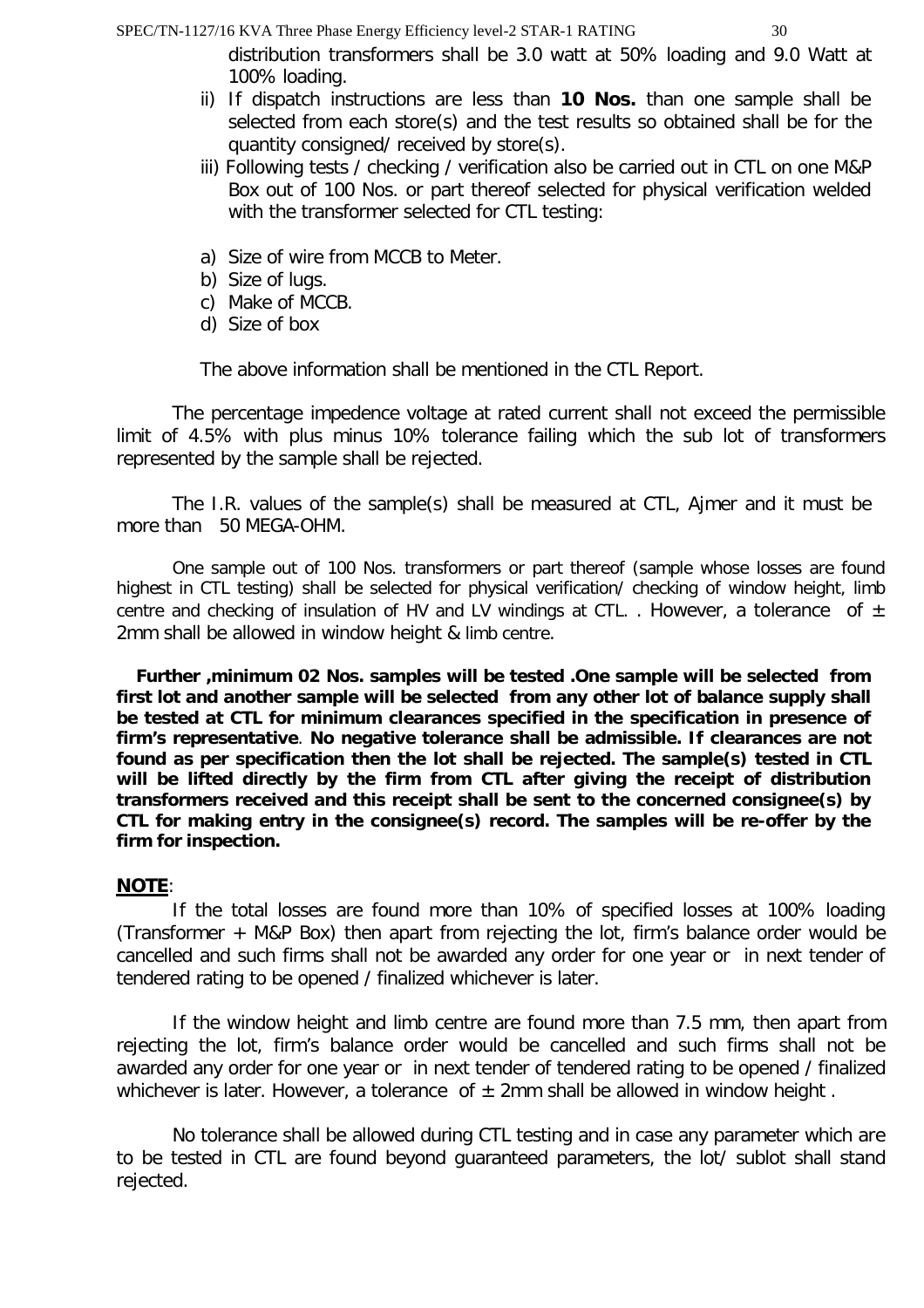# **32.3 CHALLENGE TESTING CLAUSE**:

**The other manufacturer who have either participated in the instant tender enquiry can request challenge testing for tests covered in this clause based on specification & losses. The challenger would request for testing with testing fee. The cost of to & fro transportations of all transformer tested under the provision of this clause along with loading & unloading and transit insurance at actual shall be borne by Challenger firm. The challenge testing fees shall be at least three times the cost of testing. The challenger would have the opportunity to select the sample from the store. The party challenged ,challenger & the utility could witness the challenge testing. The challenge testing would cover the**

- **i. Measurement of Magnetizing current**
- **ii. No Load Losses test**
- **iii. Load Losses test**
- **iv. Temperature Rise Test.**

**The challenge test could be conducted at any Govt. / NABL accredited Lab. like ERDA /CPRI. If the values are within limits as per specification including tolerance allowed in CTL, the products gets confirm else not confirmed. If the product is not confirmed, the manufacturer will pay the challenge fee and challenger would get the fee refunded. However, as a redressal system, the manufacturer (challenged firm) would be allowed to ask for fresh testing of two more samples from the store and the same be tested in a NABL/Govt. laboratory in presence of party challenged, challenger & the utility. If any one or both sample does not confirm the tests then the product is said to have failed the test. In such cases, the manufacturer (challenged firm) will be declared as unsuccessful manufacturer for the said product and balance supply shall not be availed and the balance order shall be cancelled with levy of maximum penalty. Firm shall also be debarred for one year or participating against next tender for that rating, whichever is later. The transformers already supplied (including tested in challenge testing) shall be accepted with the following conditions:**

**i) Guarantee period of the supplied Transformers shall be increased by double the normal guarantee period.**

**ii) Bank guarantee shall be extended to cover the additional guarantee period.**

#### **33. GUARANTEE PERIOD:**

# **Ia) For Out of Rajasthan State Firms**

Performance guarantee of the transformer(s) with LT protection unit shall be for the period of 60 (sixty) months from the date of despatch. The date of expiry of guarantee period shall be marked on the rating plate. Transformer(s) alongwith LT protection unit failed within such guarantee period shall have to be repaired / rectified free of cost expeditiously. **Firms shall lift G.P. failed Transformers from the stores within 60 days of its intimation positively and deliver the same after repair in next 60 days. In case firm fails to lift G.P. failed Transformer within 60 days, cost of the transformer(s) shall be withheld from its payment bills and in case firm fails to deliver transformer after due repair within 120 days, a penalty at the rate of ½% per week subject to maximum 10%, shall be levied for the late delivery of repaired Transformer(s). Firm shall lift G.P. failed transformers after furnishing safe custody bank guarantee, the slab of safe custody Bank Guarantee shall be as under.**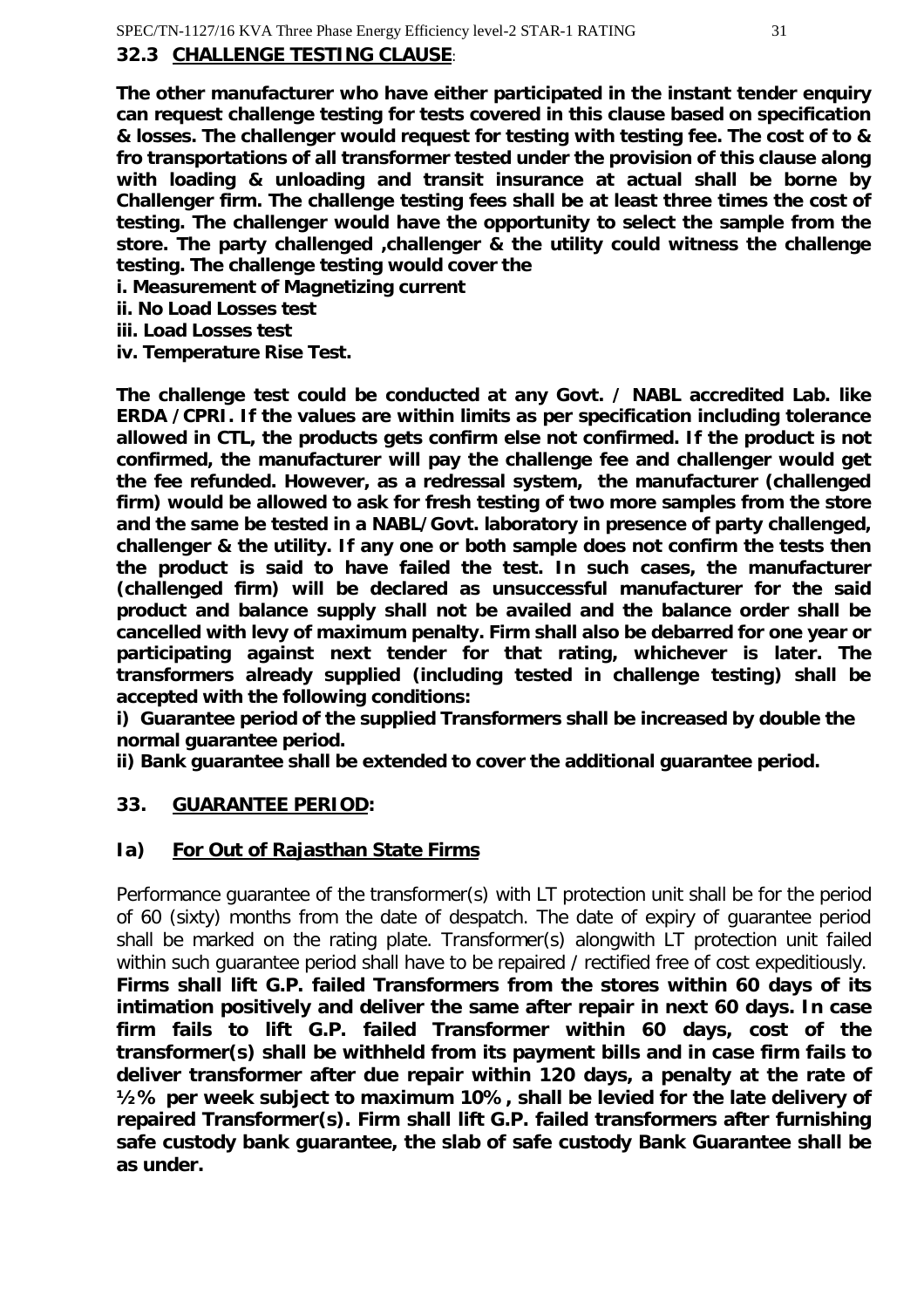In case if order is upto 1000 Nos. DT's the firm have to give safe custody Bank Guarantee for Rs.5.00 Lacks and if order is more than 1000 Nos. but upto 3000 Nos. then the safe custody BG for Rs.10.00 lacs and for orders more than 3000 Nos. DT's the value of safe custody BG shall be Rs.20.00 Lacks. In case firm fails to furnish the safe custody BG the amount equivalent to safe custody BG shall be deducted from firm's first bill due for payment. On furnishing of safe custody BG the amount so deducted shall be returned to the firm. The safe custody BG shall be valid for a period of 12 months over and above the normal GP. After a period of 16 months from normal GP the safe custody BG shall be returned back unless there is some specific direction from the purchaser.

#### **FOR AJMER DISCOM:**

**In case a central store is created in Ajmer Discom then a**ll ACOS(s) shall deposit the G.P. failed distribution transformers to Central Store at Ajmer from where respective firm may lift these transformers for repair work after furnishing of required SCBG (as mentioned above). The charges for arranging the transportation of G.P. failed distribution transformers from site to centralize store (to and fro) as decided by AVVNL shall be recovered from you. The separate orders shall be issued by the respective Discoms if central stores is created by them.

# **Ib) For Rajasthan State Firms**

Performance guarantee of the transformer(s) with LT protection unit shall be for the period of 60 (sixty) months from the date of despatch. The date of expiry of guarantee period shall be marked on the rating plate. Transformer(s) alongwith LT protection unit failed within such guarantee period shall have to be repaired / rectified free of cost expeditiously. **Firms shall lift G.P. failed Transformers from the stores within 60 days of its intimation positively and deliver the same after repair in next 60 days. In case firm fails to lift G.P. failed Transformer within 60 days, cost of the transformer(s) shall be withheld from its payment bills and in case firm fails to deliver transformer after due repair within 120 days, a penalty at the rate of ½% per week subject to maximum 10%, shall be levied for the late delivery of repaired Transformer(s). Firm shall lift G.P. failed transformers after furnishing safe custody bank guarantee, the slab of safe custody Bank Guarantee shall be as under.**

#### **Safe custody Bank Guarantee :-**

In case if order is upto 1000 Nos. DT's the firm have to give safe custody Bank Guarantee for Rs.5.00 Lacks and if order is more than 1000 Nos. but upto 3000 Nos. then the safe custody BG for Rs.10.00 lacs and for orders more than 3000 Nos. DT's the value of safe custody BG shall be Rs.20.00 Lacks. In case firm fails to furnish the safe custody BG the amount equivalent to safe custody BG shall be deducted from firm's first bill due for payment. On furnishing of safe custody BG the amount so deducted shall be returned to the firm. The safe custody BG shall be valid for a period of 12 months over and above the normal GP. After a period of 16 months from normal GP the safe custody BG shall be returned back unless there is some specific direction from the purchaser.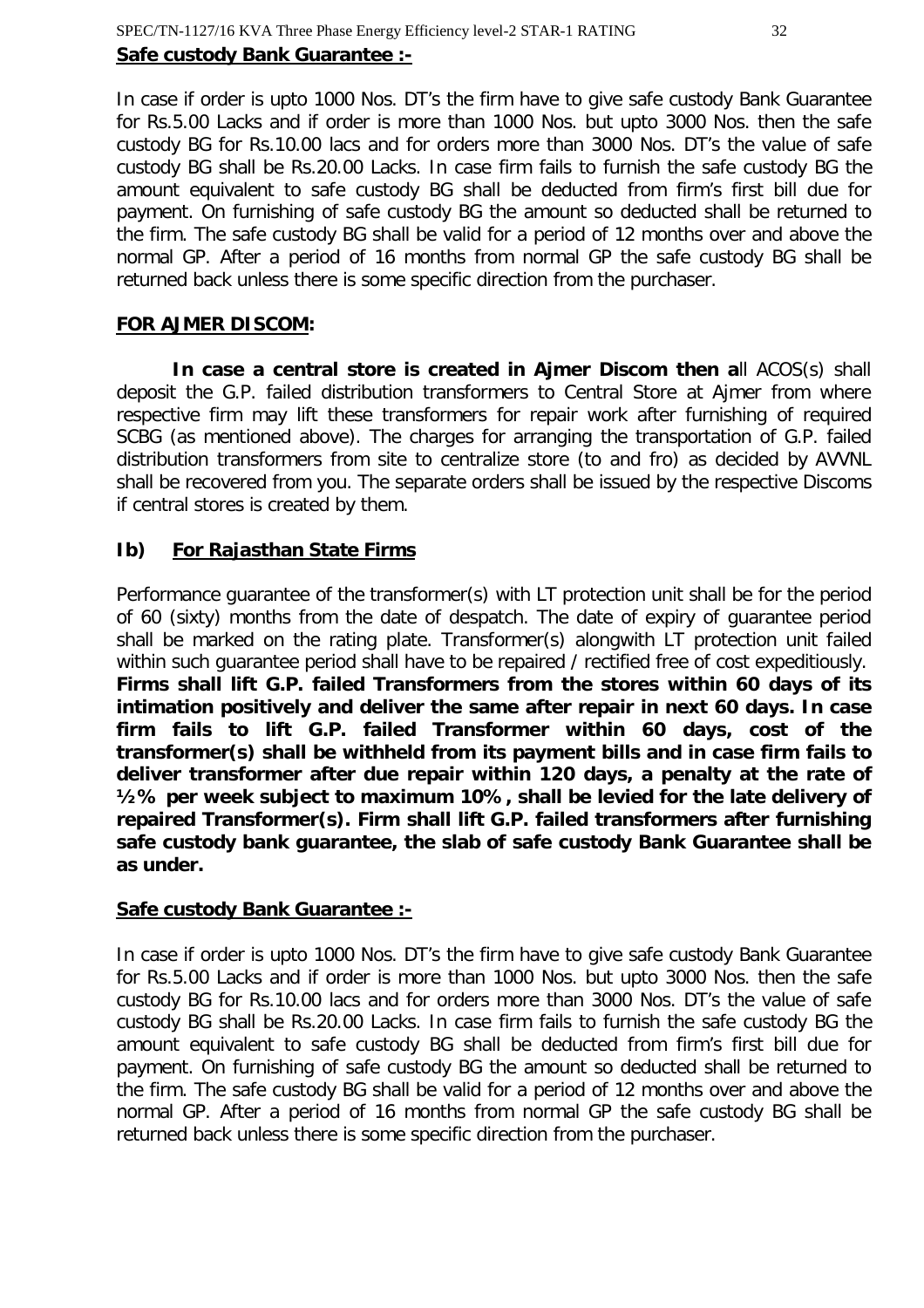**In case a central store is created in Ajmer Discom then a**ll ACOS(s) shall deposit the G.P. failed distribution transformers to Central Store at Ajmer from where respective firm may lift these transformers for repair work after furnishing of required SCBG (as mentioned above). The charges for arranging the transportation of G.P. failed distribution transformers from site to centralize store (to and fro) as decided by AVVNL shall be recovered from you. The separate orders shall be issued by the respective Discoms if central stores is created by them.

**II)** All the transformers repaired/ rectified by the manufacturer under guarantee clause shall carry a further guarantee of 12 months after repair or unexpired guarantee of 60 months from the date of supply, whichever is later, after repair/ rectification. The bank guarantee equivalent to cost of repaired transformers shall be furnished after expiry of performance guarantee period to cover such repair guarantee. The purchaser also reserves the right to withheld the payment of supplier firm, under any other contract, if the performance of the supplier in repaired the failed transformers is not satisfactory. Each supplier shall invariably furnish the detailed information about the total number of transformers failed and repaired by them, every month after commencement of supplies.

**III)** In order to ascertain that transformers have successfully completed guarantee period the following details shall be provided on the transformer body:

**i)** A repair identification steel plate of size 75 x 75 x 2.5 mm duly engraved with following repair details shall be welded on the transformer body.

| Firm's Name<br>ΤN<br><b>KVA</b><br>Sr.No.<br>Date of supply |          | Logo |                  |                   |
|-------------------------------------------------------------|----------|------|------------------|-------------------|
|                                                             | Ist time |      | <b>IInd time</b> | <b>Illrd time</b> |
| Date of failure                                             |          |      |                  |                   |
| Date of repair<br>Guarantee period                          |          |      |                  |                   |

extended.

**ii)** Such metallic plate fixed on first repair should not be removed at the time of second repair or any subsequent repair. However, necessary details of failure and repair shall be graved on the repair identification plate, each time it is repaired in guarantee.

**iii)** The repaired G.P. failed transformer shall be provided with 40 mm wide red colour band all around transformers including radiator each time it is repaired in G.P. Thus if a transformer is repaired three time in G.P. then there should be three coloured bands each of size 40 mm.

- **v)** All due care should be taken to ensure that the original name plate and identification plate provided should not be removed from the position at which they are fixed originally. In case it is felt that these are loose then it should be repaired suitably by welding or riveting.
- **vi) Test checking of G.P. failed transformers will be allowed to the supplier at Nigam's store before lifting of G.P. failed distribution transformers to repair at supplier's works so that minor mistakes like loosing of connections/ replacement of fuse wire/ replacement of MCCB be carried out at Nigam's stores.**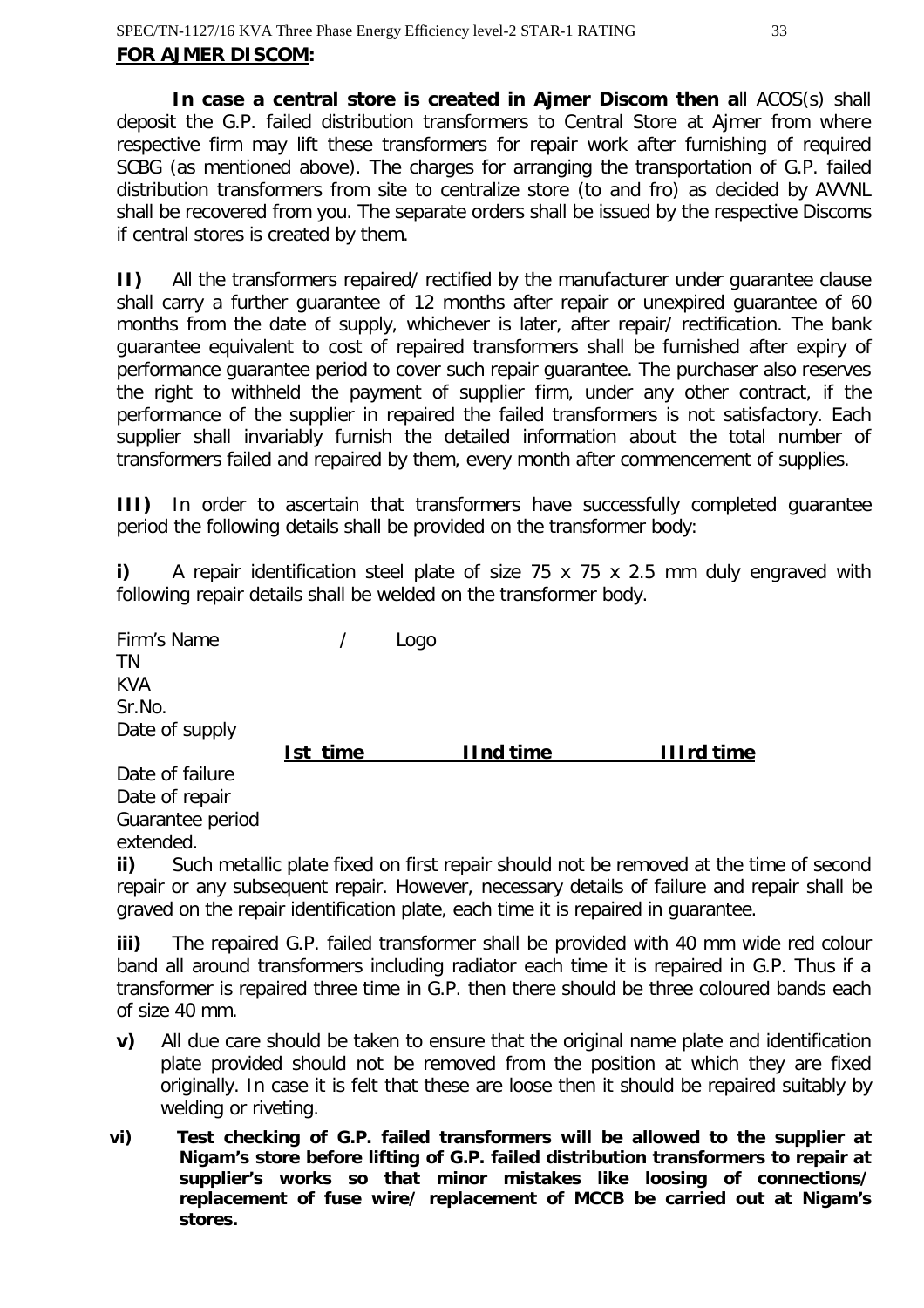- **vii) G.P. repaired Distribution shall be got tested at CTL as per the sampling plan of new transformer except the physical opening test. A tolerance of 10% in total losses at 50% loading and 100% loading shall be allowed in G.P. repaired transformers during the testing at CTL.**
- **viii) An undertaking shall be furnished by the firms, who will supply the amorphous distribution transformers that in case transformer fails beyond guarantee period, it shall be repaired by them on the rates, terms & conditions of Nigams existing CRC for repair of distribution transformers and in case firm denies to repair the transformers under CRC, such firms shall not be awarded order in subsequent tender.**
- **NOTE:- 1. Firm shall keep the records for at least 8 years of transformers supplied by them.**

**2**.**As per GCC, the lifting of G.P. failed transformers and delivery after repair is the responsibility of the firm, therefore, loading and unloading charges may be borne by the supplier as decided by Nigam/CLRC rate time to time. The Central Store(ACOS JCC) / respective circle stores (as the case may be) will intimate these charges directly to the Sr. A.O. (CPC), AVVNL, Ajmer under intimation to firm every month / year .**

#### **34. PRICE:**

The prices shall be quoted on F.O.R. destination basis in the manner detailed in **BOQ** indicating details of ex-works price, excise duty, freight & insurance charges & sales tax/VAT and Entry Tax (for outside Rajasthan Firms) for delivery at our stores. The quoted prices shall be variable as per IEEMA price variation formula attached herewith at **Schedule-II**, without any ceiling for distribution transformers. It will be mandatory for **the supplier to quote the separate price of both i.e. transformer & M&P Box otherwise their offer shall be ignored/ rejected.** The Base date for transformer will be **01.02.2017** irrespective of date of tender opening **and the price of M&P Box is FIRM**. The prices shall be quoted after considering modvat benefits & benefit of VAT available to the supplier. The offers where the prices have not been quoted in prescribed manner are liable for rejection.

**The bidder shall submit transformer cost analysis sheet along-with the tender– including the cost of raw materials, overhead expenses, estimated profit, etc., for each rating separately, as per the annexure attached with the specification. In case the cost analysis sheet is not enclosed Nigam may consider to ignore such offers.**

**NOTE**: Payments shall be made only after receipt of successful test report from our Central Testing Laboratory (CTL) on the samples selected from the material received at the stores, however, the payment priority shall be maintained from the date of submission of bills alongwith receipted challans to the Sr. Accounts Officer (CPC), AVVNL, Ajmer.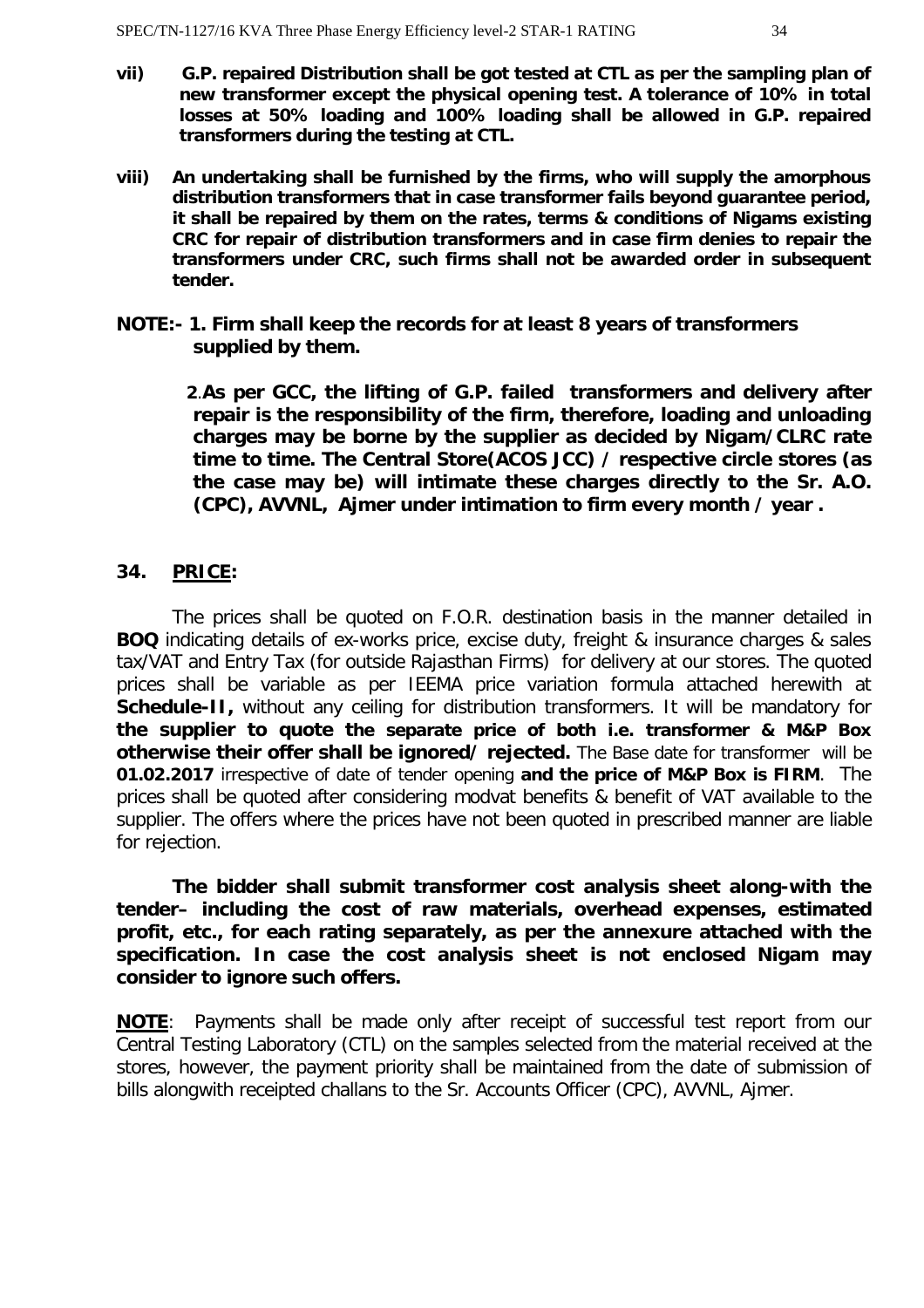#### **35. DELIVERY SCHEDULE:**

The bidders are required to indicate the delivery period in the schedule attached herewith. The commencement period shall include the time taken for conducting the type test and approval of drawings and BIS certification etc. **The maximum commencement period should not be more than 45 days from the date of issue of P.O.** Further the monthly delivery quoted shall be such that the entire **offered quantity shall be completed within a period of 10 months from date of issue of P.O. including commencement period**. The offers deviating in deliveries as per above schedule given, shall be considered as non-responsive. The monthly delivery shall be quoted irrespective of the offered / ordered quantity and offers with any conditional deliveries shall be considered as non-responsive.

#### **36 (I) Attachment Details For Tamper Proof "Metering cum Protection (M&P)Unit having provision of Single meter :**

Tamper Proof Metering & Protection unit shall be manufactured in accordance with the following Standards.

- (a) The Enclosure Box shall comply with the requirement of I.S. 13947/I/1993 for Degree of Protection I.P.- 33.
- (b) TP MCCB shall be in accordance with I.S. 13947/II/1993 amended up to date.
- (c) The MCCB will be provided by Suppliers.

**The drawing and bill of material is enclosed at Annexure-A are applicable for all the three Discoms.**

#### **36 (II) Attachment Details For Tamper Proof "Metering cum Protection (M&P)Unit having provision of Two meter :**

Tamper Proof Metering & Protection unit shall be manufactured in accordance with the following Standards.

- (d) The Enclosure Box shall comply with the requirement of I.S. 13947/I/1993 for Degree of Protection I.P.- 33.
- (e) TP MCCB shall be in accordance with I.S. 13947/II/1993 amended up to date.
- (f) The MCCB will be provided by Suppliers.

#### **The drawing and bill of material is enclosed at Annexure-A-2 are applicable for all the three Discoms.**

#### **General Technical Particulars** :

These outdoor type cabinets are to be manufactured and supplied as complete unit suitable for fixing **1 Nos**. **and 2 Nos**. 3 phase 4 wire whole current energy meter and modem (Meters and Modem are not in the scope of supply of bidder), alongwith 1 No. TPMCCB, Terminal Blocks and wiring in sheet steel cabinet duly powder coated/ enamel painted as per clause no 17 (f) of specifications.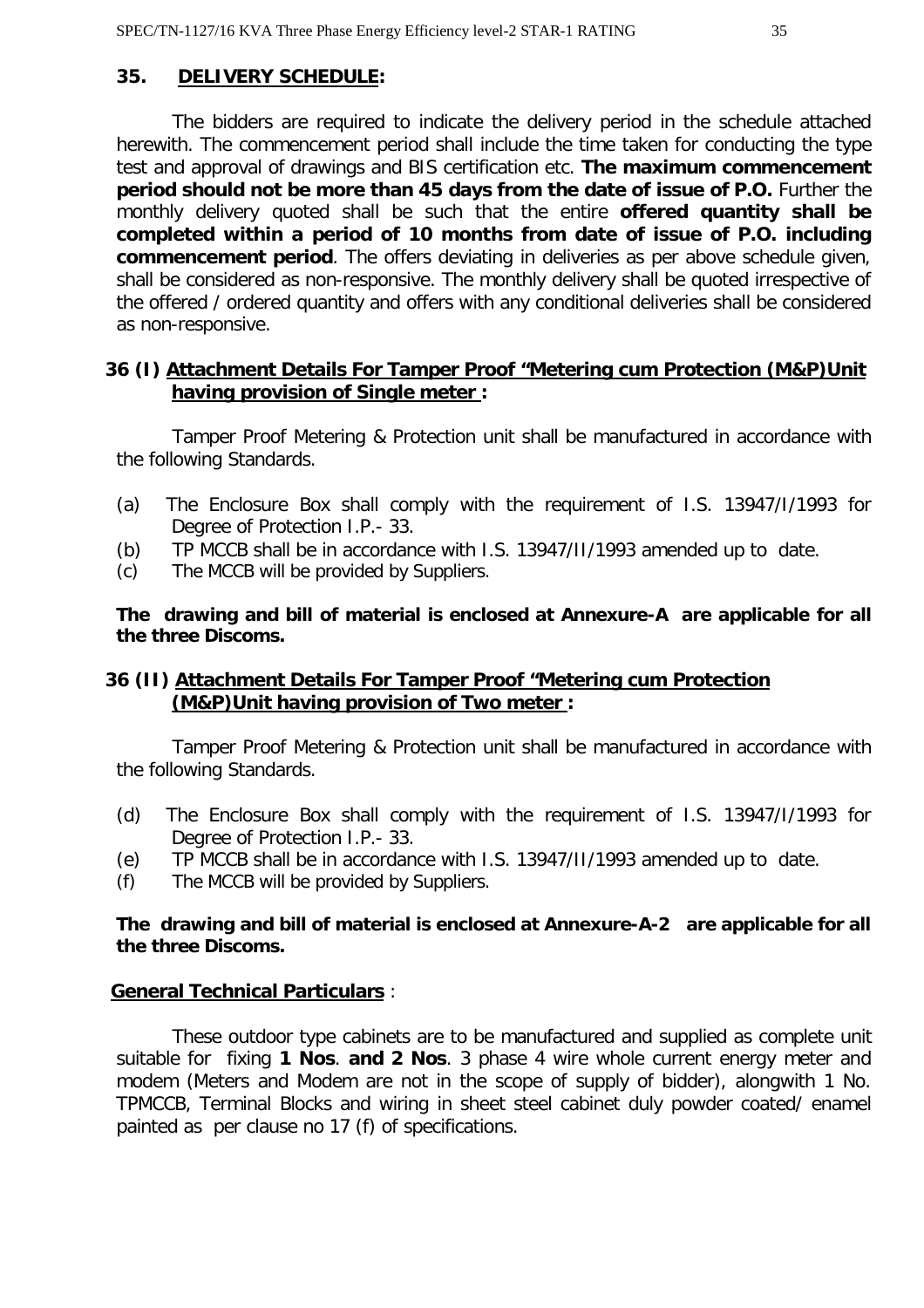**The Enclosure shall be fabricated by using CRCA sheet steel of not less than 14 SWG / 2 mm thickness with the size of 540 x 550 x 200 mm (WxHXD) for single meter & 790x665x200mm (WxHXD) for two meter box & shall comply with the requirement of I.P. – 33 as per I.S. 13947/I/1993.**

1<sup>st</sup> Chamber : For Transformer's L.V. Bushings, 01 No. TP MCCB/As per drawing.

2<sup>nd</sup> Chamber: For Meter (Meter is not in the scope of supply of Bidder) and a space of 100 x 150 mm to accumulate one unit on modem (modem is not in the scope of supply of bidder). As per enclosed drawing at **Annexure-C**.

3<sup>rd</sup> Chamber: For TP MCCB as per Annexure A-2 (for two meter).

4<sup>th</sup> Chamber: Same as component 2<sup>nd</sup> (for two meter).

# **1 st Chamber :-**

As shown in the drawing, this shall be in the right angle shape of size 150 mm wide to provide on the Top of the enclosure for L.V. transformer bushings and inside for mounting 01 No. **30 Amp. rating** triple pole MCCB. The required minimum electrical clearances as specified in clause no. 12 (A) of specification shall be maintained while providing / fixing the box.

# **2 nd Chamber :-**

The chamber of size 398 x 195 mm with 2 mm thick shall be designed as per drawing to be provided with Meter fixing arrangement such that front & back as well as up & down with tilting adjustment can be done to accommodate various type & make of Meter(s) and L.T. Bushing for releasing connections to consumer and space of 100 x 150 mm for providing one unit of modem as shown in drawing.

# **A. Main features of the 'metering cum protection box' are as under:**

The box shall be as per drawing attached at **Annexure-C**.

- I. The single door sliding cover shall be provided with **15 mm** thick triplex glass window of size 150 mm x 115 mm –1 No. for Metering Chamber to facilitate meter reading for each meter.
- II. One M10 x 25 mm Bolt with Washer Isolated Earth Terminal with bushing shall be provided for body earthing.
- III. 04 Nos. LT Bushing 1.1 kv / 250 Amp. as per IS:3347 brass shall be provided at right side of box to connect service line of consumer as shown in the drawing.
- IV. Louvers to be provided on both sides of cabinet / enclosure.
- V. 3 Nos. Earth sticker with Earth Symbol to be provided.
- VI. Danger Plate 125x35 mm with Hindi Language with "440V AC".
- VII. All connecting wire ends should be fitted with proper lugs and properly connected except meter terminals as detailed in drawings.
- VIII. Single Panel Sliding Door to cover meter chamber for each meter.
	- IX. MCCB operating rod to be supplied with transformer.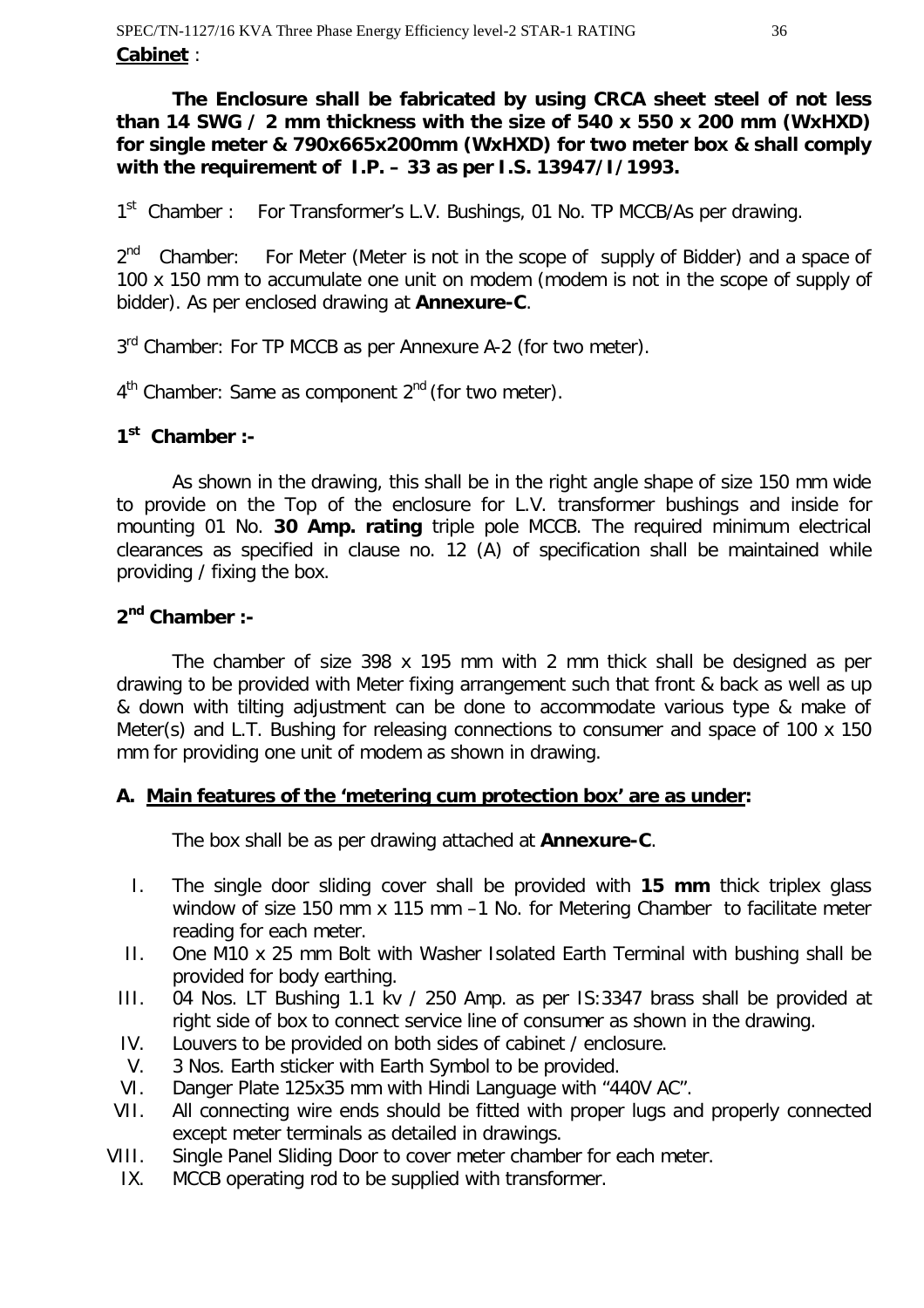- X. A Bakelite Sheet of size 300x200x6 mm has been provided for proper fixing of the meter for each meter.
- XI. Following size of lugs shall be provided for 16 KVA distribution transformers as under (for each meter/as required): Lugs for LT Terminal as per Catalogue No. 7033 / 1.20 mm – 08 Nos. Lugs for MCCB as per Catalogue No. 7030 / 1.20 mm – 06 Nos. Terminal ends for meter  $-$  CP  $-$  / 5.5 x 1.2 mm  $-$  08 Nos.
- XII. Copy of invoices and test certificates of MCCB verified from the original(s) available with the firm is to be enclosed with the inspection report alongwith a copy of authorization letter of manufacturer to the dealer.
- **XIII. All the connections except LED should be through PVC covered copper flexible cable of 16 mm sq. and for LED connections 2.5 mm sq. cable shall be used.**
- **XIV. The sliding cover shall be attached with the main body of M&P Box with the help of 02 Nos. nuts bolts each side of sliding cover (total 08 Nos. nuts bolts) as shown in the drawings.**
- **XV. 03 Nos. bolts in the holes of the upper portion of the back side sliding cover should be put up in such a way that the cover should not be fall down and head of the bolts should also be welded.**
- **XVI. 02 Nos. (01 no. on each corner) Stainless Steel Anti-theft fastener should be provided at the bottom to fix the sliding cover with the M & P Box.**
- **XVII. The M & P box is firmly fixed with the transformer tank by providing all the nuts and bolts (total 10 nos.) as per specification.**
- **XVIII. The stainless steel anti- theft nuts is provided on all four corner bolts of box and remaining nuts should be tack welded with the bolts.**
	- **XIX. Hexagonal head of all the anti-theft nuts should be removed/detached so that the purpose of use of anti-theft nut and bolt be fulfilled.**
	- **XX. It should be ensured that there should be continuous welding on the complete m & P box on all sides.**
	- **XXI. M&P Box should be properly fixed with LT side flange of transformer by using min. 3 mm thick gasket so that water should not be go inside of M&P Box.**

# **( The above points appearing at Sr. No. XIV to XXI will be checked in CTL)**

- XXII. Length of Cable to be provided for connections in M&P Box shall be as under:
	- I) **MCCB to Meter**:

 $Red(R) - 400$  mm Yellow  $(Y) - 400$  mm Blue  $(B) - 450$  mm

II) **From Meter to LT Distribution Terminal**:  $Red(R) - 600$  mm

Yellow  $(Y) - 500$  mm Blue  $(B) - 400$  mm

# **NOTE**:

- a. All dimensions are in MM.
- b. Sheet steel thickness: 2.0 mm (min)
- c. Paint shade: Exterior & Interior olive green colour conforming to Shade No. 220 of IS –5 of 1961
- d. Degree of enclosure protection IP:33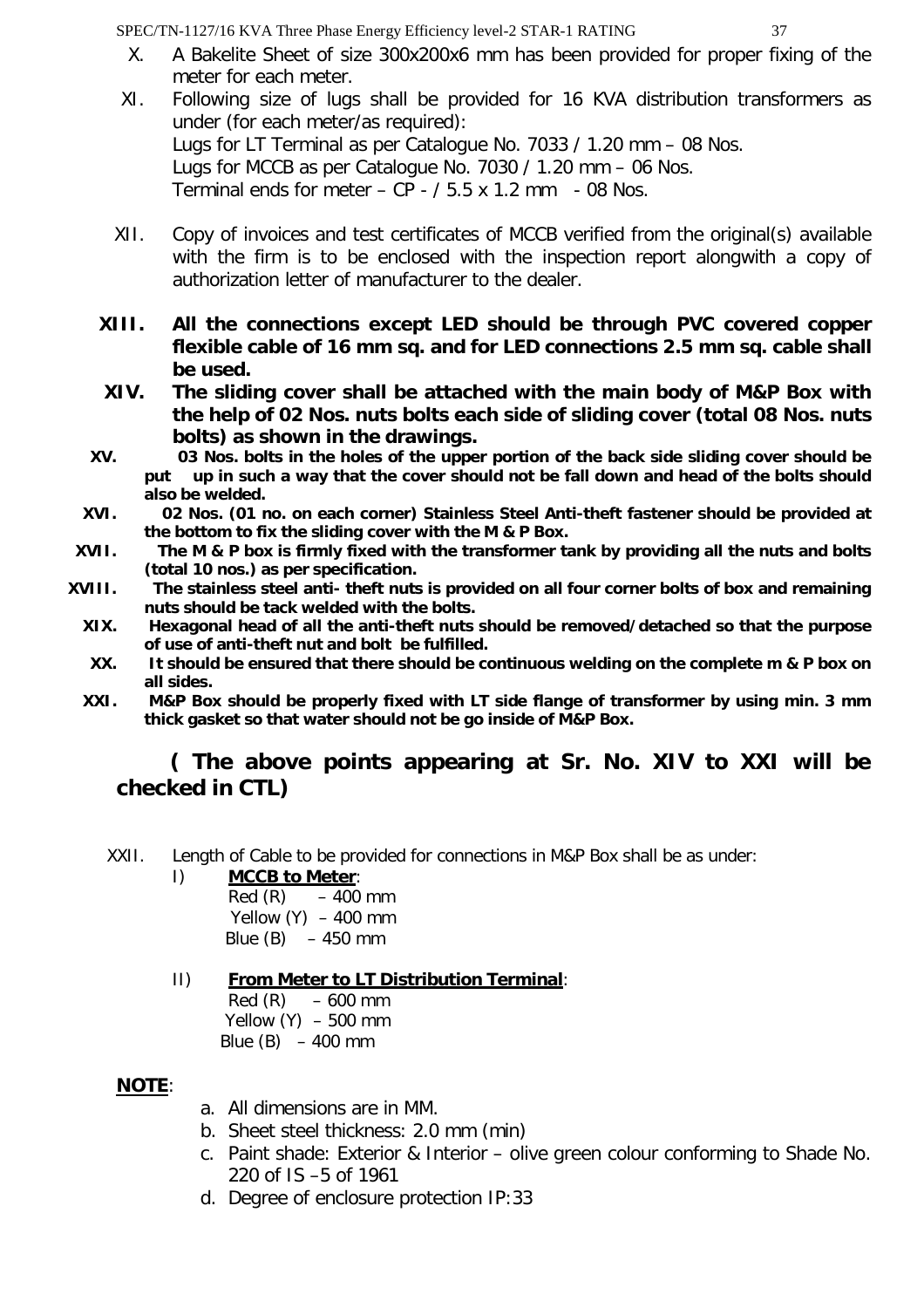#### **36.2 Specification of MCCB** :

The following makes of MCCB shall be acceptable :- Seimens / L & T / ABB / GE Power / Schneider – France / SPACEAGE \_Hyundai/ HAVELS/ C&S /HPL/Andeli only. The MCCB shall directly be purchased from the manufacturer or the authorized dealer or stockist, however in every case of purchase of MCCB the delivery shall be from the manufacturer's godown for which a copy of bill shall be given to inspecting officer at the time of stage inspection.

Three pole MCCB is to be provided on LV side with over load trip release with inverse time current characteristics for overload protection and magnetic trip release for instantaneous tripping in the wake of Short-Circuits.

These MCCB's shall be confirming to I.S. 13947/1993 as amended upto date. The rated un-interrupted current of MCCB shall be 100 Amp. with the overload release set at 30 Amp. for 16 KVA Distt Transformers. The type test certificate(s) as per the relevant standards of the MCCB's meeting the below mentioned tripping characteristics shall also be furnished along with the tender.

The MCCB's shall be manually independent & shall have quick make, quick break Mechanism, the detailed specification of MCCB shall be as under:

| Application                                    | Outdoor (enclosed).                        |
|------------------------------------------------|--------------------------------------------|
| Utilization category                           | 'A' (IS: 13947/1993) as amended upto date. |
| <b>Type</b>                                    | Thermal-Magnetic trip free mechanism.      |
| Number of poles                                | Three.                                     |
| Reference ambient temperature                  | 40 $\degree$ C.                            |
| Rated insulation level                         | 600 V.                                     |
| Rated operational voltage                      | 415 V.                                     |
| Continuous current rating                      | 100 A                                      |
| Fixed overload release setting (Amp)           | 30 Amp. for 16 KVA                         |
| Ultimate Short Circuit Breaking capacity (ICU) | 18 KA at 0.3 P.F. at 240 V AC.             |
| Rated service Short Circuit Breaking capacity  | 18 KA at 0.3 P.F. at 240 V AC.             |
| (ICS)                                          |                                            |
| Power factor for Short Circuit (max.)          | $0.3$ (lag.)                               |
| <b>Application Standard</b>                    | IS 13947 Part-2 (latest) - 1993            |
| Time current characteristics                   | To co-ordinate with HV fuse.               |
|                                                |                                            |

The MCCB shall not cause any nuisance tripping due to switching current of motor & capacitor loads, and shall have the following time-current characteristics:

#### **Multiple of normal current setting Tripping time**

| 1.05 | More than 2.5 HRS.                          |
|------|---------------------------------------------|
| 1.1  | Less than 2.5 Hrs.                          |
| 1.15 | More than 1 Hr. & less than 2 Hrs.          |
| 1.2  | More than 0.5 Hrs. & less than 1 Hr.        |
| 1.3  | Less than 20 minutes.                       |
| 1.4  | Less than 10 minutes.                       |
| 2.5  | Less than 1 minute.                         |
| 6.0  | Less than 5 seconds.                        |
| 8.0  | Less than 40 milli seconds.                 |
| 12.0 | Instantaneous (less than 20 milli Seconds.) |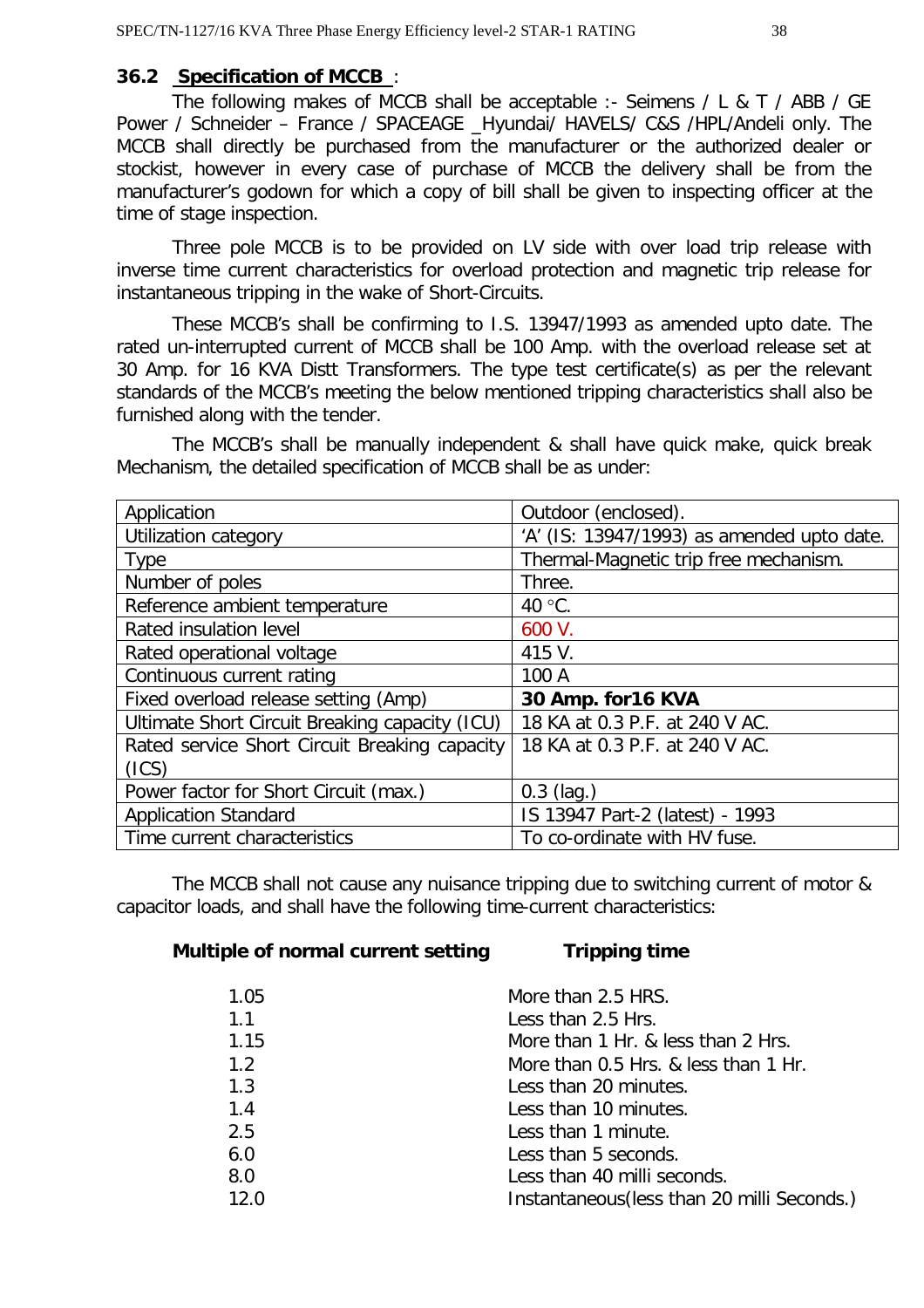For above time / current characteristics reference calibration temperature of the breaker shall be 50 degree C. Deration if any up to 60 degree C ambient temperature shall not exceed 10% of the current setting indicated above.

The Bidder shall submit the type test reports as per I.S. 13947/1993/IS1180 Part-I 2014 for test sequence I,II & III complete with certified drawings, Oscillograms and approved drawing from NABL approved laboratory alongwith the offer.

The MCCB's shall be marked with 'Brand Name' of manufacture and Ics in KA by embossing only whereas other particulars may be marked as per the manufacturers standard practice.

The contacts of MCCB should be self-wiping type so as to keep the contacts clean and millivolt drop low. The MCCB shall be provided with push to trip facility.

#### **Acceptance Tests:**

The following tests shall be carried out by purchaser's representative on MCCB's on the sample numbers equivalent to the number of transformers samples.

- 1. Overall Dimensional Checking.
- 2. High Voltage test at 3 kV for one minute.
- 3. Insulation resistance test.

#### **Instruction and operation Manual**

The successful bidder shall be required to submit 5 copies of Instruction and Operation manual for each lot of 100 Transformers (or part thereof) supplied. This instruction manual should give complete details about the pre-commissioning tests/checks and the details of preventive maintenance etc.

#### **36.3 Signal Light (LED Indicating Lamp):**

The MCCB enclosure shall be provided with LED indicating lamp to indicate tripping of MCCB. An auxiliary relay with changeover contacts can be used to connect LED indicating lamp to the transformer secondary terminals if MCCB is not having auxiliary contacts. In case the MCCB trips or switched OFF, the relay contacts are closed which turns ON the LED indicating lamp. When the MCCB is reset and switched ON, the indicating lamp switches OFF. Signal light shall be arranged to avoid damages while handling the MCCB enclosure at site.

# **37. PERFORMANCE BANK GUARANTEE:**

i) Performance bank guarantee shall be furnished as per provision of relevant clauses of the General Conditions of Contract for amount equivalent to 10% of contract value. The bank guarantee shall be initially valid for 60 months and shall be further extended to cover the balance guarantee period whenever required by the purchaser. The performance bank guarantee shall be furnished in the prescribed proforma on a Rajasthan Govt. Non-Judicial stamp paper amounting to 0.25% of the BG value or Rs. 25,000/-, whichever is less (it will also applicable on other type of Bank Guarantee(s)). Out side the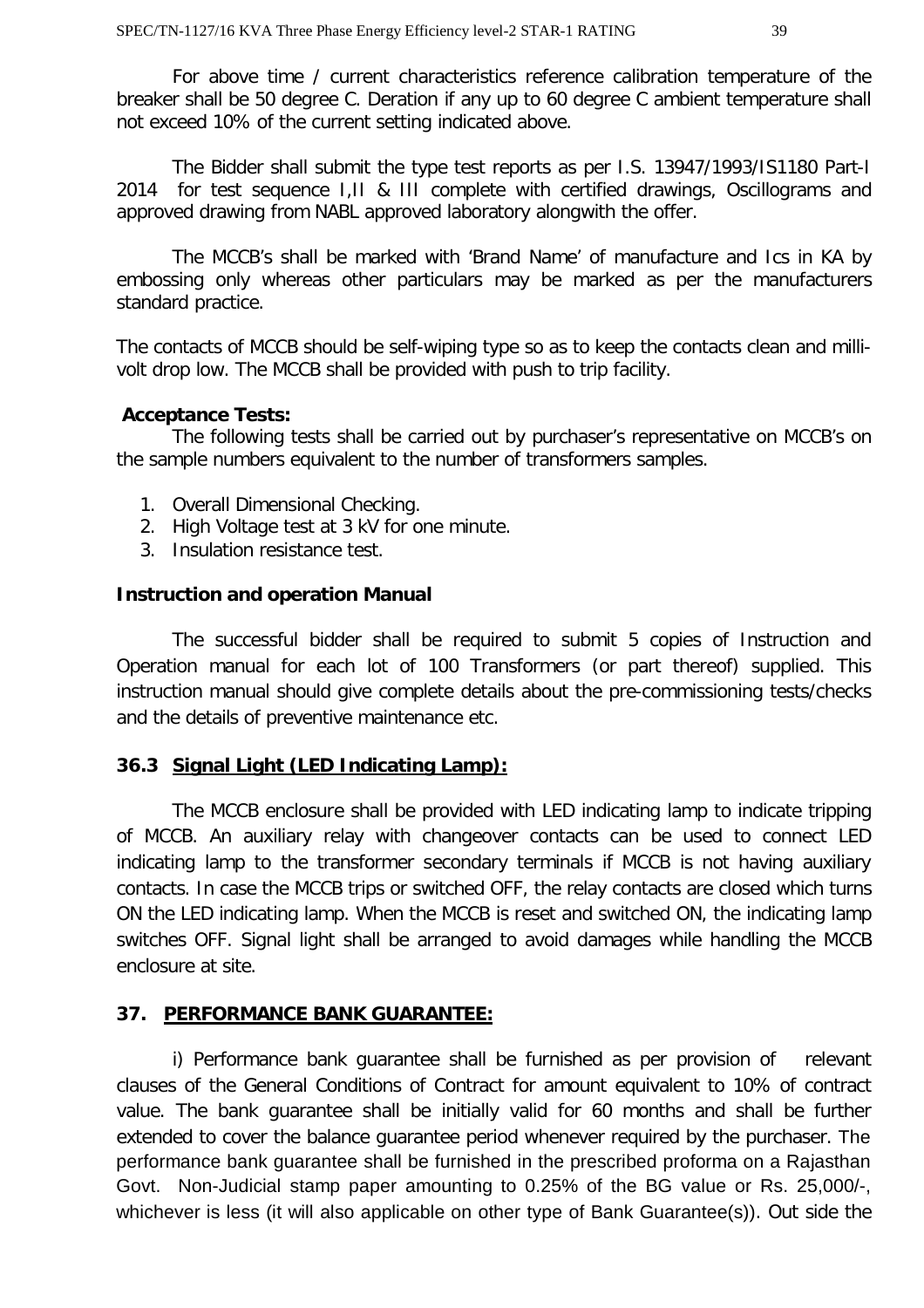SPEC/TN-1127/16 KVA Three Phase Energy Efficiency level-2 STAR-1 RATING 40 state of Rajasthan firms not furnishing the bank guarantee on non-judicial stamp paper of Rajasthan Govt. then they shall have to furnish a declaration certificate that the bank guarantee is duly stamped as per stamp duty applicable in their state. You shall also furnish manufacturer's warranty on non-judicial stamp paper of appropriate value of Govt. of Rajasthan as per clause No.1.41.2(a) of GCC in the prescribed proforma.

# **ALTERNATIVELY (FOR RAJASTHAN BASED FIRMS)**

You shall be exempted from furnishing of Performance Bank Guarantee in case you will furnish the Composite Bank Guarantee according to following slab of single order value (total F.O.R. value): **Amount of Composite Bank Guarantee (CBG) in Rs**.

| i) Single order of value upto Rs.1.00 crore             |                         | $-Rs.5.00$ lacs  |
|---------------------------------------------------------|-------------------------|------------------|
| ii) Single order above Rs.1.00 crore to Rs.2.00 crores  |                         | - Rs.10.00 lacs  |
| iii) Single order above Rs.2.00 crore to Rs.5.00 crores | $\Delta \sim 10^{11}$ m | Rs.15.00 lacs    |
| iv) Single order above Rs.5.00 crore to Rs.10.00 crores |                         | $-Rs.25.00$ lacs |
| v) Single order above Rs.10.00 crore to Rs.15.00 crores | $\Delta \sim 100$       | Rs.35.00 lacs    |
| vi) Single order above Rs.15.00 crore to Rs.25.00 crore | $\omega_{\rm{max}}$     | Rs.50.00 lacs    |

This is subject to the condition that total value of orders in hand (under execution) is upto Rs.2.5 crore for each Composite Bank Guarantee (CBG) of Rs.5.0 lac. In case or otherwise, the manufacturer will arrange the CBG of corresponding value or furnish a separate PBG @ 2% of amount exceeding Rs.25.00 crore.

# **The benefit of composite Bank guarantee be given only before submitting PBG/PBG amount deducted by Sr AO(CPC).If once firm submit PBG or amount deducted by Sr AO(CPC) , the amount of PBG will not be released till performance period over and request for CBG will not be entertained during currency of contract.**

# **38. QUANTITY:**

|                | Sr.No.   Item/ Rating                                            | <b>Quantity in Nos.</b> |
|----------------|------------------------------------------------------------------|-------------------------|
| $\mathbf{1}$ . | 11/0.433 KV, 16 KVA Aluminum Wound ENERGY EFFICIENT              | 10,000 Nos.             |
|                | LEVEL-2 (Star 1 Rating) Distribution Transformers with           |                         |
|                | Tamper Proof Metering & Protection Unit on LV side having        |                         |
|                | provision of single/double meter. The prices shall be            |                         |
|                | variable as per IEEMA Price Variation Formula without any        |                         |
|                | ceiling (The Base date for transformer will be 01.02.2017) & the |                         |
|                | price of M&P Box is FIRM                                         |                         |
|                | (The tentative ratio of single meter box & double meter box will |                         |
|                | be $3:7$ )                                                       |                         |

**NOTE:-**

- **A) Price bids shall be opened only of the firms who are having "BIS Certificae" as on opening of technical bid.**
- **B) Besides above changes, the technical parameters of the specifications wherever are deviating from the IS:1180 (Part-I/2014), the same shall be in accordance with IS:1180 (Part-I/2014) and its latest amendments, if any and the changes where the IS:1180 (Part-I/2014) is silent for technical parameters, same shall be applicable as per Discom specification.**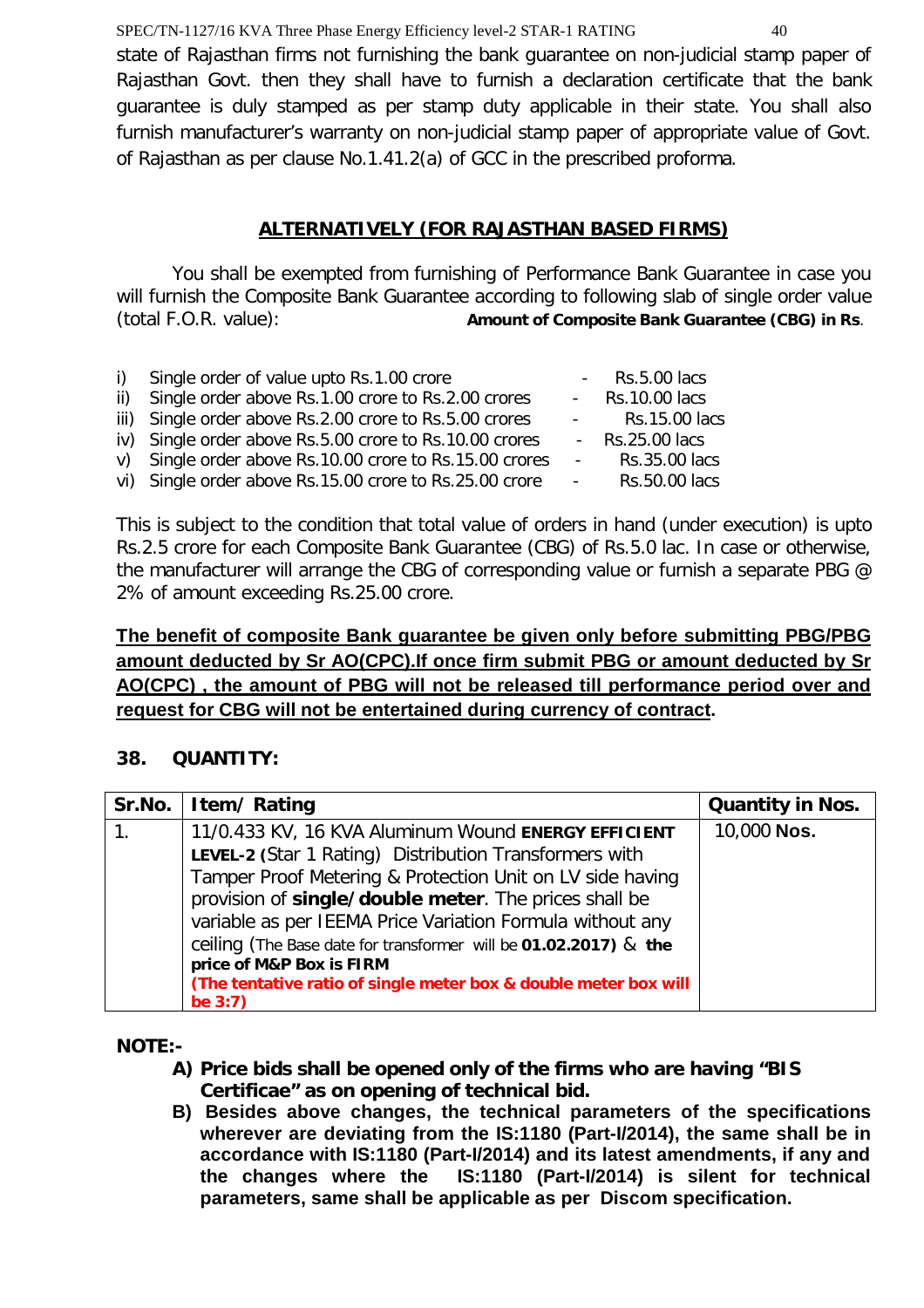# **SCHEDULE OF REQUIREMENT**

**16 KVA, 11/0.433 KV, ENERGY EFFICIENCY LEVEL-2 (STAR 1 RATING) ALUMINIUM WOUND (CRGO /AMORPHOUS CORE) DISTRIBUTION TRANSFORMERS WITH METERING CUM PROTECTION BOX HAVING PROVISION OF SINGLE/DOUBLE METER ON LV SIDE UNDER SPECIFICATION NO. AVVNL/SE(MM)/E1A1/TN-1127**

| Sr.No. | Item/Rating                                                                                                                                                                                                                                                                                                                                                                                                                                                                        | <b>Quantity in Nos.</b> |
|--------|------------------------------------------------------------------------------------------------------------------------------------------------------------------------------------------------------------------------------------------------------------------------------------------------------------------------------------------------------------------------------------------------------------------------------------------------------------------------------------|-------------------------|
|        | 11/0.433 KV, 16 KVA Aluminum Wound ENERGY EFFICIENT<br>LEVEL-2 (Star 1 Rating) Distribution Transformers with<br>Tamper Proof Metering & Protection Unit on LV side having<br>provision of single/double meter. The prices shall be<br>variable as per IEEMA Price Variation Formula without any<br>ceiling (The Base date for transformer will be 01.02.2017) & the<br>price of M&P Box is FIRM<br>(The tentative ratio of single meter box & double meter box will<br>be $3:7$ ) | 10,000 Nos.             |

**NOTE:-**

- **A) Price bids shall be opened only of the firms who are having "BIS Certificae" as on opening of technical bid.**
- **B) Besides above changes, the technical parameters of the specifications wherever are deviating from the IS:1180 (Part-I/2014), the same shall be in accordance with IS:1180 (Part-I/2014) and its latest amendments, if any and the changes where the IS:1180 (Part-I/2014) is silent for technical parameters, same shall be applicable as per Discom specification.**
- **C) The Star Rating will be as per notification letter dater 16.12.2016, Ministry of Power, Govt. Of India, New Delhi.**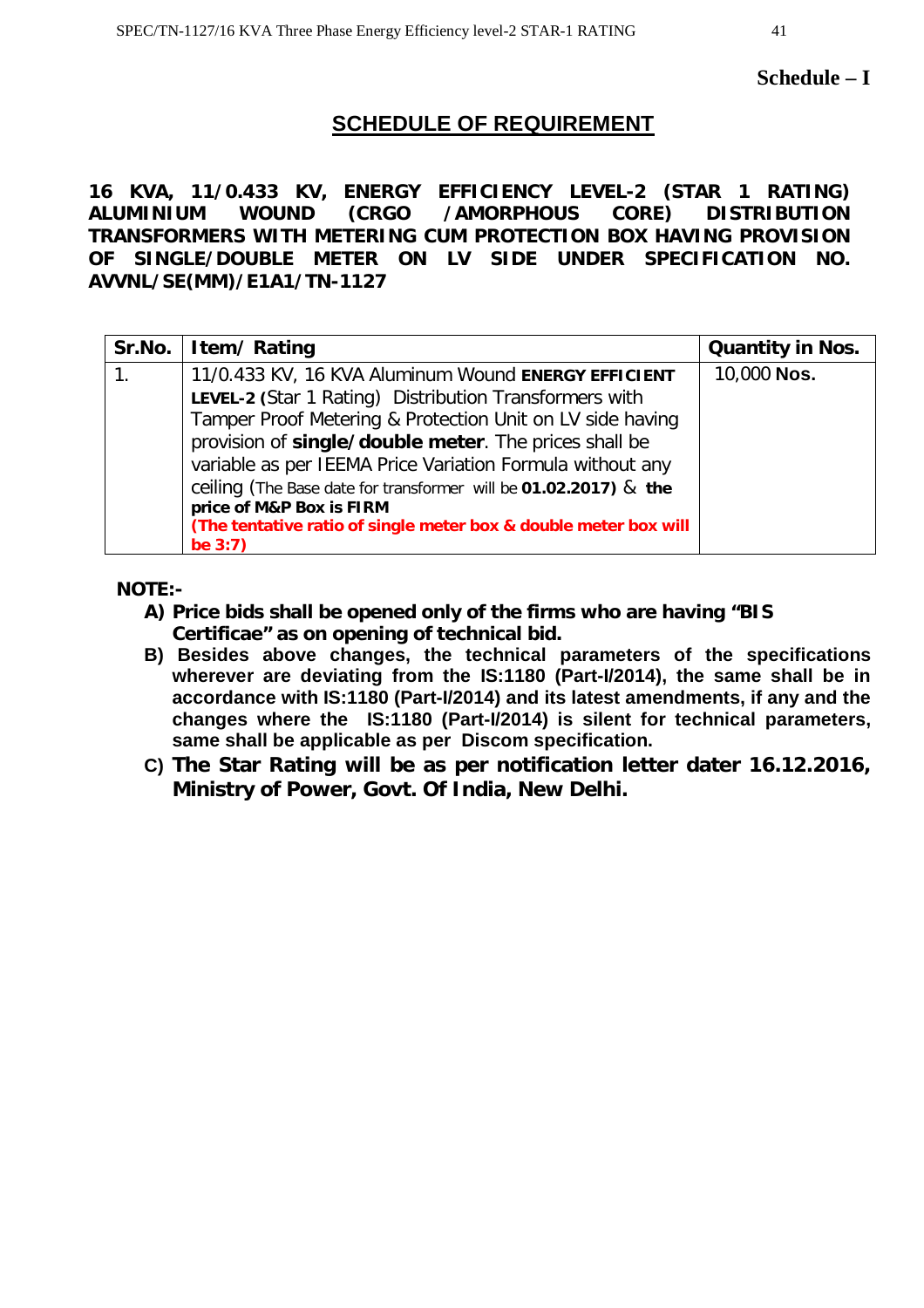#### **SCHEDULE- II**

# PRICE VARIATION CLAUSE FOR ALUMINIM WOUND DISTRIBUTION TRANSORMERS COMPLETE WITH ALL ACCESSORIES AND COMPONENTS (FOR SINGLE AND THREE PHASE OF RATINGS UPTO 2500 KVA AND VOLTAGE UPTO 33 KV) (BEE / ENERGY EFFICIENCY LEVEL AS PER IS:1180(PART-I): 2014) Supplied against domestic contracts UNDER **TN-1127**

#### **This price variation clause is applicable for 'Single Phase & Three Phase Aluminum Wound Distribution Transformers' for BEE / Energy Efficiency Level as per IS:1180 (Part-I):2014 of rating upto 2500 KVA and voltages upto 33 KV. The clause is to be used for domestic contracts.**

The price quoted/ confirmed is based on the input cost of raw material / components and labour cost as on the date of quotation and the same is deemed to be related to prices of raw materials and all India average consumer price Index number for industrial workers as specified in the price variation clause given below. In case of any variation in these prices and index numbers, the price payable shall be subject to adjustment, up or down in accordance with following formula.

|  |  |  |  | Po { AL ES IS IM TO W }                                          |  |  |
|--|--|--|--|------------------------------------------------------------------|--|--|
|  |  |  |  | $P =$ ----- { $10+19$ __ + 30 __ + 13 _ + 4 __ + 11 __ + 13 __ } |  |  |
|  |  |  |  | 100 { ALo ESo ISo IMo TOo Wo }                                   |  |  |

Wherein

| P                      | $=$ | Price payable as adjusted in accordance with the above formula.                                                                  |
|------------------------|-----|----------------------------------------------------------------------------------------------------------------------------------|
| P <sub>o</sub>         | $=$ | Price quoted/confirmed.                                                                                                          |
| Alo                    | $=$ | Price of EC Grade Aluminium rods (Properzi rods) or LME CSP Average of Aluminium<br>(refer notes)                                |
|                        |     | This price is as applicable on the 1 <sup>st</sup> working day of the month, <u>one</u> month prior to<br>the date of tendering. |
| <b>ESo</b>             | $=$ | Price of CRGO Electrical Steel Sheets (refer notes)                                                                              |
|                        |     | This price is as applicable on the 1 <sup>st</sup> working day of the month, one month prior to<br>the date of tendering.        |
| IS <sub>0</sub>        | $=$ | Price of HR coil of 3.15 mm thickness (refer notes).                                                                             |
|                        |     | This price is as applicable on the $1st$ working day of the month, one month prior to                                            |
|                        |     | the date of tendering.                                                                                                           |
| <b>IMo</b>             | $=$ | Price of insulating Materials (refer notes)                                                                                      |
|                        |     | This price is as applicable on the 1 <sup>st</sup> working day of the month, <u>one</u> month prior to<br>the date of tendering. |
| <b>TO</b> <sub>o</sub> | $=$ | Price of Transformer Oil (Refer notes).                                                                                          |
|                        |     | This price is as applicable on the $1st$ working day of the month, one month prior to<br>the date of tendering.                  |
| Wo                     | $=$ | All India average consumer price index number for industrial workers as published                                                |
|                        |     | by the Labour Bureau, Ministry of Labour, Govt. of India (Base 2001=100)                                                         |
|                        |     | This index number is as applicable on the first working day of the month, three<br>months prior to the date of tendering.        |

For example, if date of tendering falls in December, 2015, applicable price of Aluminium (AL<sub>o</sub>) and Transformer Oil (TO<sub>0</sub>) CRGO Steel Sheets (ES<sub>0</sub>), HR Coil (IS<sub>0</sub>) and insulating material (IM $_0$ ) should be as on 1<sup>st</sup> November, 2015 and all India average consumer price Index number (W0) should be for the month of September, 2015.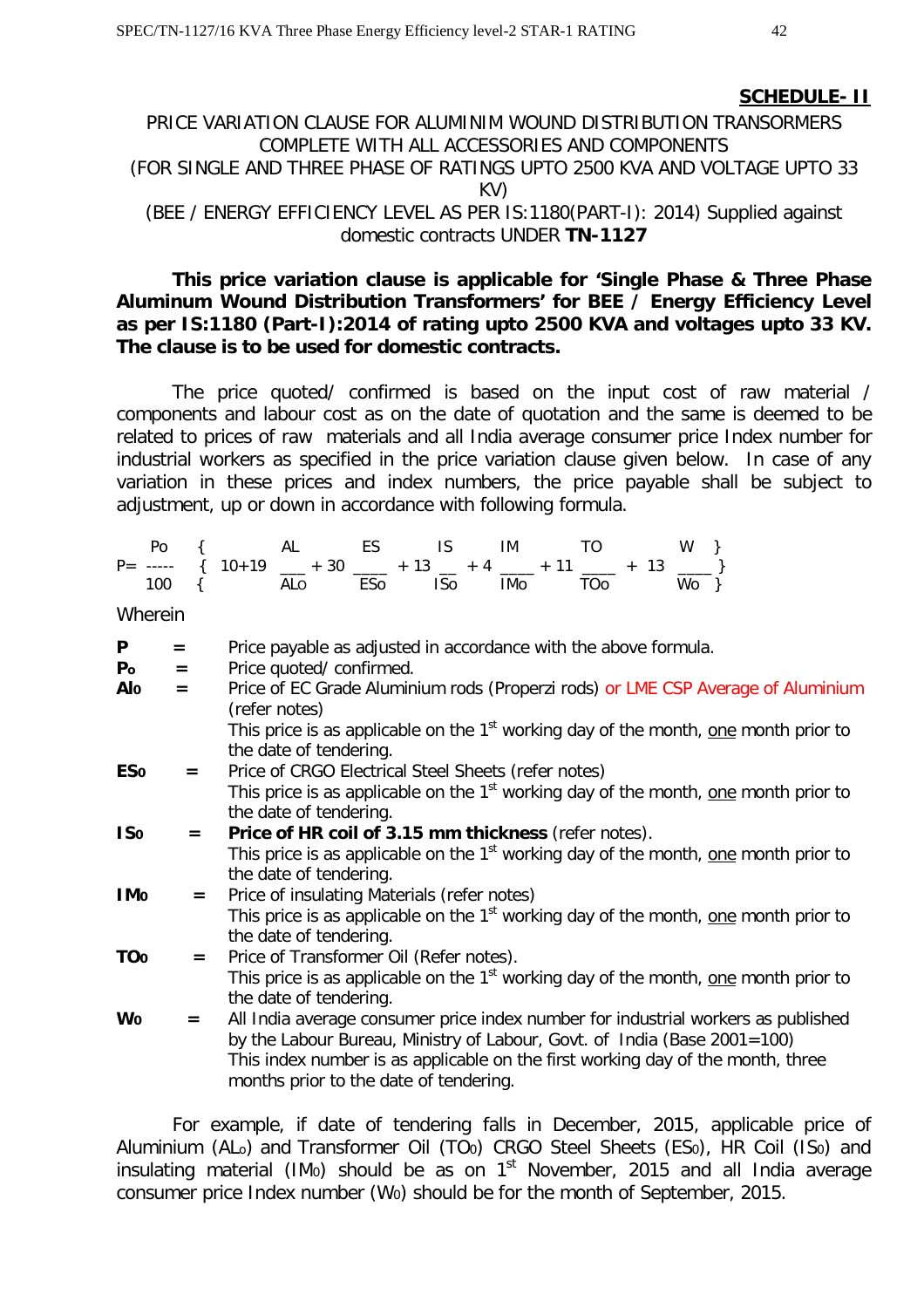The above prices and indices are as published by IEEMA vide circular reference number IEEMA (PVC) / DIST\_PWR\_TRF/-/- one month prior to the date of tendering.

| $=$ | Price of EC Grade Aluminium rods (Properzi Rods) or LME CSP Average of Aluminium<br>(refer notes)                         |
|-----|---------------------------------------------------------------------------------------------------------------------------|
|     | This price is as applicable on the 1 <sup>st</sup> working day of the month, one month prior to<br>the date of delivery.  |
| $=$ | C&F price of CRGO Electrical Steel Sheets (refer note)                                                                    |
|     | This price is as applicable on the 1 <sup>st</sup> working day for the month, one month prior to<br>the date of delivery. |
| $=$ | Price of HR coil of 3.15 mm thickness (refer notes)                                                                       |
|     | This price is as applicable on the 1 <sup>st</sup> working day of the month, one month prior to                           |
|     | the date of tendering.                                                                                                    |
| $=$ | Price of insulating Materials (refer notes)                                                                               |
|     | This price is as applicable on the 1 <sup>st</sup> working day of the month, one month prior to                           |
|     | the date of delivery.                                                                                                     |
| $=$ | Price of Transformer Oil (refer notes)                                                                                    |
|     | This price is as applicable on the 1 <sup>st</sup> working day of the month, one month prior to                           |
|     | the date of delivery.                                                                                                     |
| $=$ | All India average consumer price index number for Industrial workers, as published                                        |
|     | by the Labour Bureau, Ministry of Labour, Govt. of India (Base 2001=100)                                                  |
|     | This index number is as applicable on the first working day of the month, three                                           |
|     | months prior to the date of delivery.                                                                                     |
|     |                                                                                                                           |

For example, if date of delivery in terms of clause given below falls in Dec. 2015, the applicable price of aluminium (AL) and Transformer Oil (TO), CRGO steel sheets (ES), HR coil (IS) and insulating material (IM) should be as on  $1<sup>st</sup>$  Nov. 2015 and all India average consumer price index number (W) should be for the month of Sept. 2015.

The above prices and indices are as published by IEEMA vide circular reference number IEEMA (PVC) / DIST\_PWR\_TRF/-/- one month prior to the date of delivery.

# **Notes:-**

- (a) All prices of raw materials are exclusive of modvatable excise/CV duty amount and exclusive of any other central, state or local taxes; octroi etc. transformers manufacturers import some raw materials. The landed cost of these imported raw materials includes applicable custom duty but exclusive of modvatable CVD.
- (b) Most of the prices are as on first working day of the month.
- (c) Date of Tendering is the due date of tender submission or date of tender opening whichever is earlier.
- (d) The details of prices are as under:

1) The price of Aluminium in Rs./MT is the average Ex-works price of EC Grade Aluminium rods quoted by the primary producers confirming to specifications IS:5484 OR Price of LME average Cash SELLER Settlement price of Primary Aluminium in US\$ per MT as published by London Metal Bulletin (LME) including Premium for Aluminium ingot in US\$ per MT is converted in Indian Rs. / MT using exchange rate and adding appropriate customs duty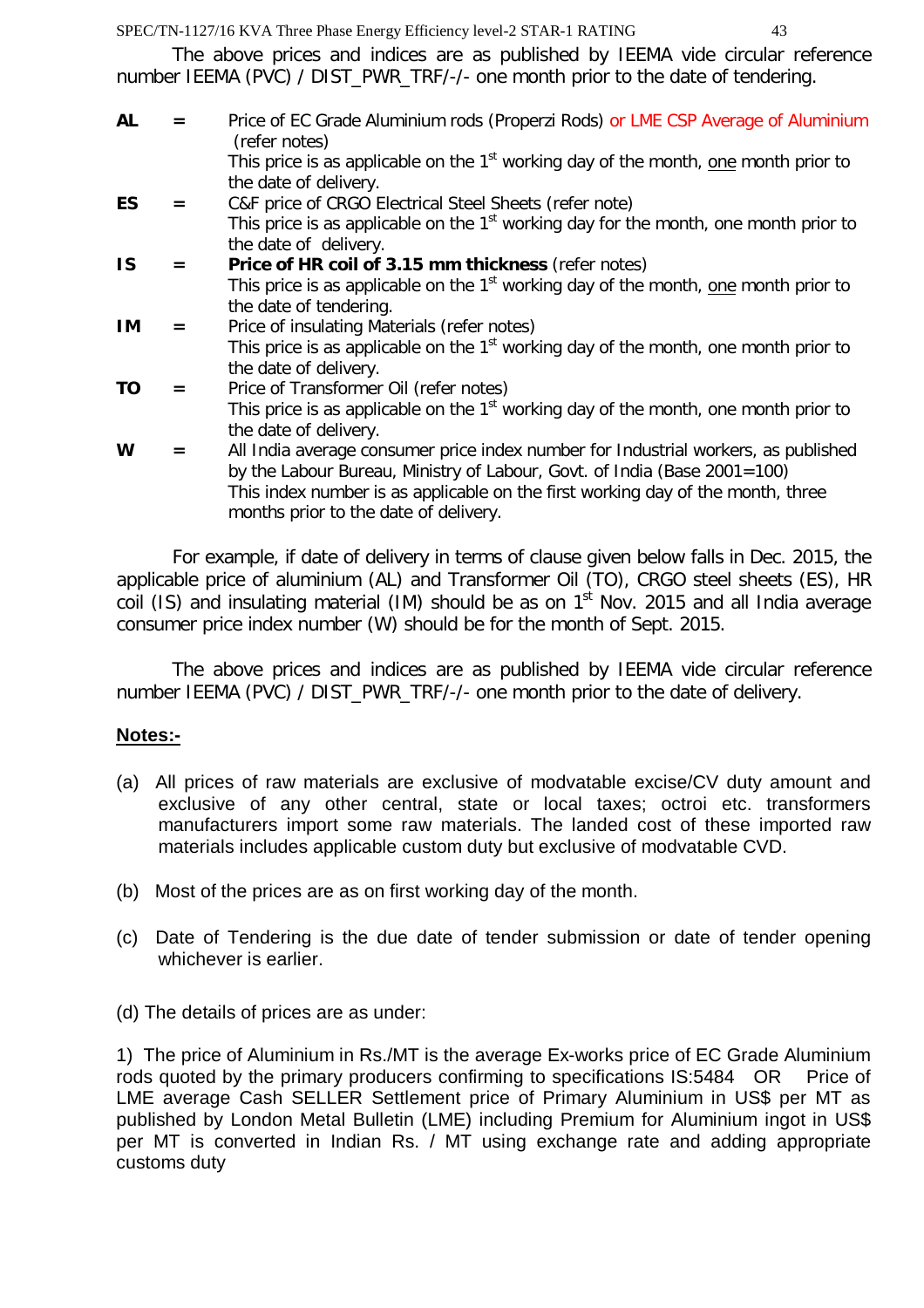2) The price of CRGO Electrical Steel Lamination suitable for Transformers of rating up to 10 MVA and voltage up to 33 KV (BEE & energy efficiency levels as per IS-1180 (part-1):2014) in Rs./MT is the average price as quoted by processing centres of overseas mills and lamination suppliers which is same as applicable for Power Transformers (of rating above 10 MVA or voltage above 33 KV)

3) Price of steel is the average retail price of HR Coil 3.15 mm thickness as published by Joint Plant Committee (JPC) in Rs./MT as on 1st working day of the month.

1) The average price of Insulating materials (in Rs./Kg) of pre-compressed pressboards of size 3 mm and 10 mm thick, 3200 mm x 4100 mm C&F price in free currency per MT converted into Indian Rupees with applicable exchange rates prevailing as on 1<sup>st</sup> working day of the month as quoted by primary suppliers. This price is the landed cost, inclusive of applicable customs duty only but exclusive of countervailing duty.

2) The price of Transformer Oil (in Rs./K.Ltr) is the average price on ex-refinery basis as quoted by primary producers for supply in drums.

**The claim of price variation shall be governed as per the Clause No. 1.10.2 of Instructions to Bidders**.

**NOTE- The Base date will be 01.02.2017 irrespective of date of tender opening**.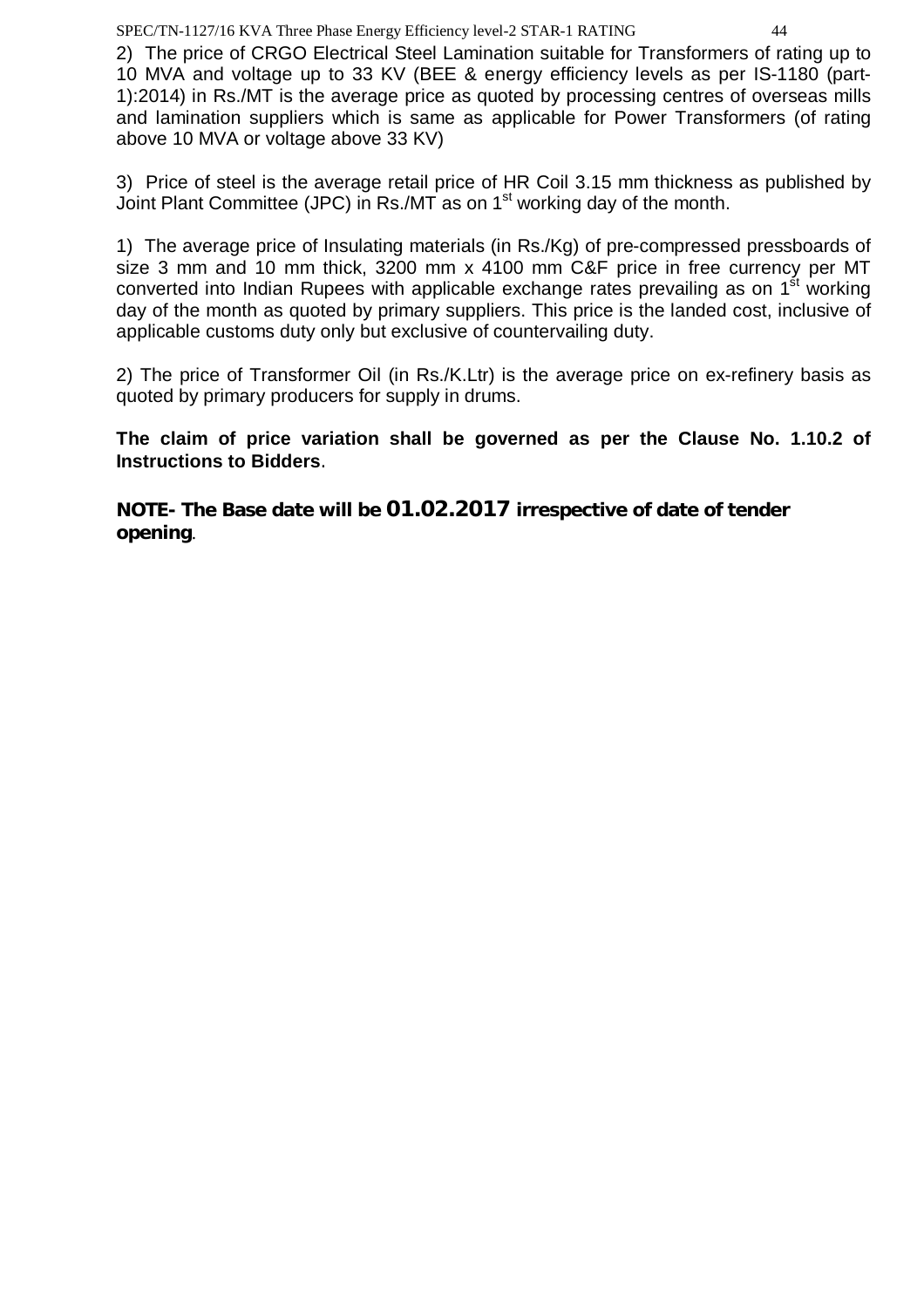#### **SCHEDULE II A**

#### **PRICES & PRICE VARIATION**

- a) The prices quoted shall be variable as per Price Variation Formula given in the Specification (Schedule-II) without any ceiling.
- b) If the price variation formula is changed, the same shall be applicable for the price variation. During the transit period when both old and new indices are being circulated, then the admissible Price Variation shall be applicable, which is advantageous to Nigam, and the period from which the old indices are discontinued then the P.V. shall be admissible with the new indices.
- c) The date of delivery applicable for claiming price variation shall be the date prevailing on the first day of Calendar month which shall be determined in the manner prescribed hereunder:-
- (i) When the material is offered within stipulated delivery schedule : For allowing P.V. the date of delivery shall be considered the date on which material is notified as being ready for inspection or date of receipt of inspection call in the office.
- (ii) When the material is offered after expiry of stipulated delivery schedule : For allowing P.V. in the cases supplies are made after the expiry of scheduled delivery, the price prevailing in the last month of the stipulated scheduled delivery or the date on which material is notified as being ready for inspection or date of receipt of inspection call in the office, whichever is beneficial to Nigam shall be allowed.
- (iii) When the material if offered ahead of delivery schedule on the request of Ajmer Vidyut Vitran Nigam Limited : Normally supplies ahead of delivery schedule shall not be accepted. However in case of urgency of material, if supplies are accepted ahead of delivery schedule, PV shall be allowed on the basis of the material is notified as being ready for inspection or date of receipt of inspection call in the office.
- (iv) When the material is offered ahead of delivery schedule by firm at their own and accepted by Nigam on the request of firm: Normally the request of the firm to accept the material ahead of delivery schedule will not be accepted. In case firm offers supplies ahead of delivery schedule at their own and such request is accepted by Nigam, the price prevailing in the last month of stipulated delivery schedule or the date on which material is notified as being ready for inspection or date of receipt of inspection call in the office, whichever is beneficial to Nigam shall be allowed.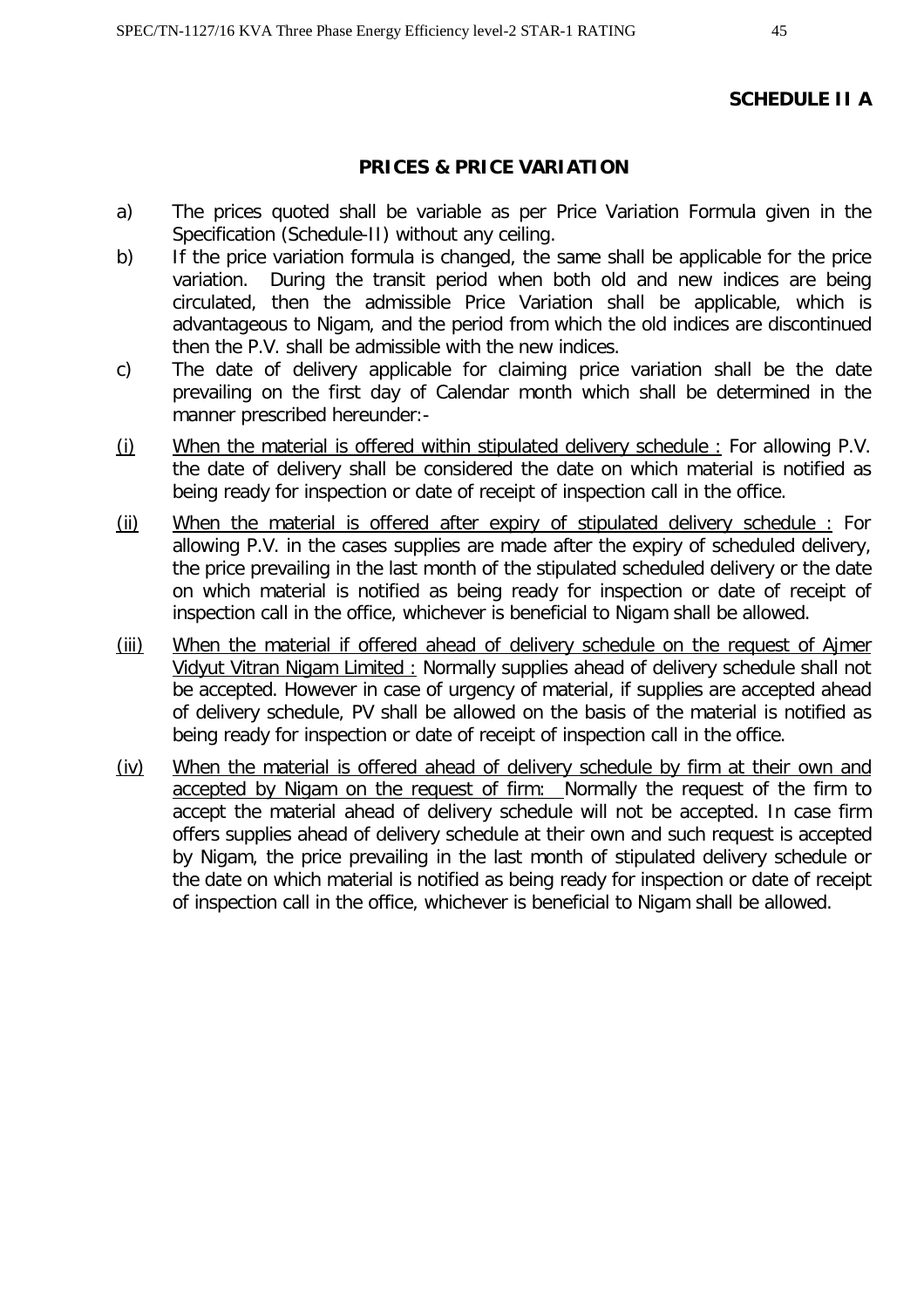# **Schedule – III**

# **AJMER VIDYUT VITRAN NIGAM LIMITED**

# **A Govt. of Rajasthan Undertaking Prescribed technical specification for supply of**

(Name of Material/Equipment/Machinery/T&P etc.)

| S.No. Technical specification   | Name of IS/other         | Other particulars |
|---------------------------------|--------------------------|-------------------|
| to which material/equipment/    | standard specification   | if any.           |
| Machinery/ $T\&P$ shall confirm | to which material should |                   |
|                                 | confirm                  |                   |

Certified that we agree to all the aforesaid technical specification except at S.No……. for which our technical specification shall be as under:-

| S.No. Technical specification   | Name of IS/other         | Other particulars |
|---------------------------------|--------------------------|-------------------|
| to which material/equipment/    | standard specification   | if any.           |
| Machinery/ $T\&P$ shall confirm | to which material should |                   |
|                                 | confirm                  |                   |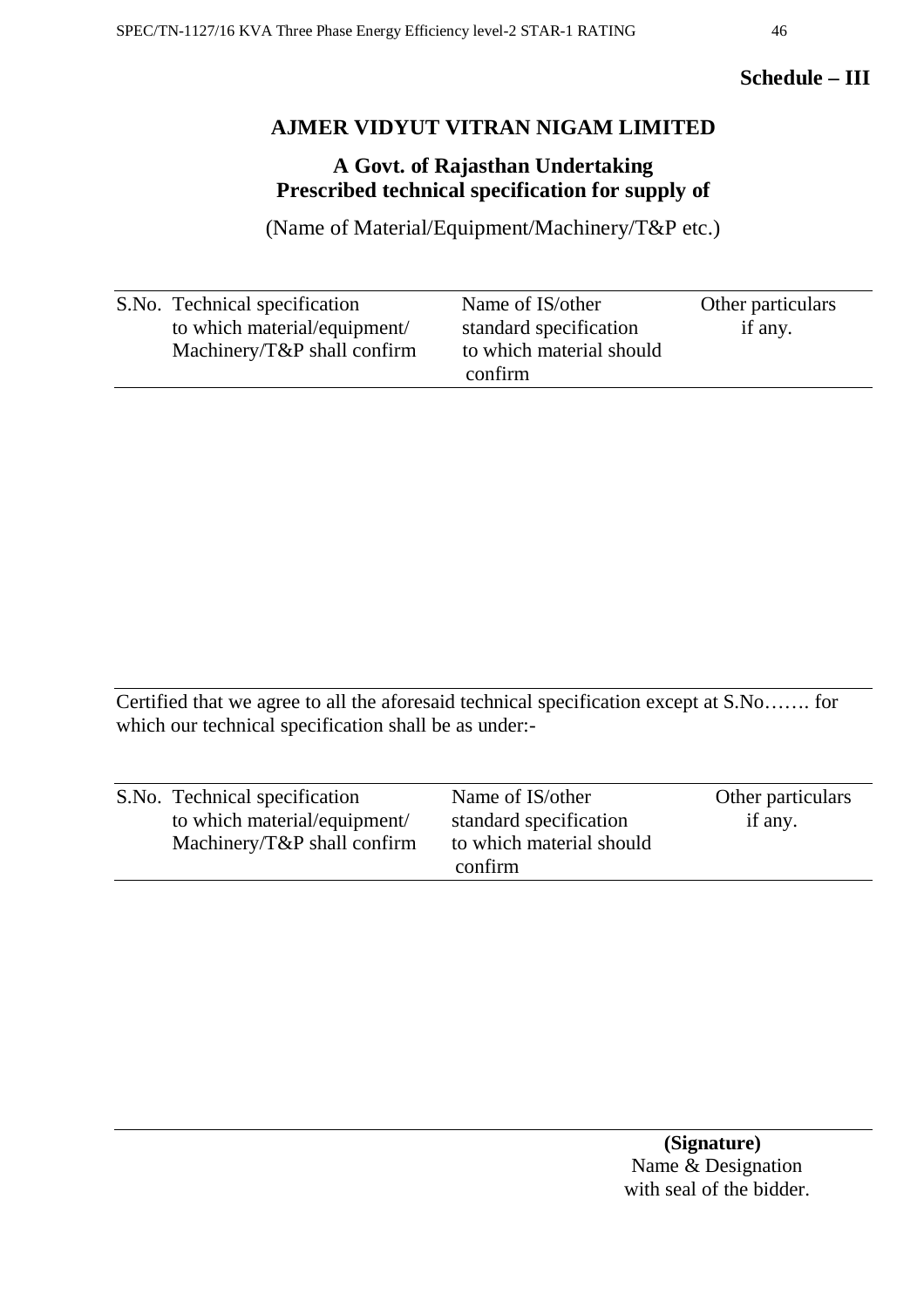#### **QUALIFICATION REQUIRMENT FOR 16 KVA THREE PHASE ALUMINIUM WOUND ENERGY EFFICENCY LEVEL-2 (STAR 1 RATING) DISTRIBUTION WITH METER PROTECTION BOX TRANSFORMERS HAVING PROVISION OF SINGLE/DOUBLE METR (TN- 1127)**

The bidder should fulfill following qualifying requirements for successful participation in the tender along with relevant documentary evidence supporting each qualifying requirement without which the offer shall be considered non-responsive & rejected.

I) The bidder should be a manufacturer of offered items. The offers from sole selling agent/ authorized dealers shall not be entertained.

II) The bidder is required to quote for minimum 5 % of tendered quantity, failing which the offer may be considered Non-Responsive.

III)The bidder should have designed, manufactured / fabricated, tested and supplied to **Licensed Power Utility / Discoms / Govt. Departments** Distribution Transformers at least 2XQQ (QQ being the quoted quantity) of similar or higher rating in last three financial years from the date of opening of techno commercial bid (For quantity verification C.A. Certificate should be furnished in prescribed performa as per schedule-VII(A) only). However, this will not be applicable for transformers having different number of phases i.e. quantity supplied in three phase transformers will not be considered for single phase and vice- versa.

#### **Note: The material supplied and accepted for same/ higher rating for Turnkey projects to a licensed power utility/Govt. shall be considered for the purpose of evaluating criteria. The certificate given by C.A. shall indicate above quantity separately.**

In support of fulfillment of the past supply criteria, the bidder shall furnish documentary evidence in the form of certificate from Chartered Accountant in the enclosed prescribed proforma only. This prescribed proforma should be furnished either in original or copy duly attested by Notary. The bidder shall also sign and affix seal on the C.A. Certificate. The certificate should have membership number with the name & address of the chartered accountant. Certificate should clearly indicate the quantity supplied, period of supply, voltage Class, Rating of the Transformer etc. in the format prescribed, any deviation to format or information diverted format, will not be considered and rejected.

IV) The BIS is must for participation in the bid alongwith the type test reports of offered type and design which should not be older than five years as on date of opening of technical bid. The type test should be conducted on one unit i.e. Short Circuit Withstand Test, Lightening Impulse Voltage Withstand Test, Temperature Rise Test and Pressure Test as per IS:1180 (Part-I)/2014 .The firm will furnish Type Test SBG of Rs.5.0 lac in lieu of non furnishing of Type Tests Reports of offered type & design .The firm will also furnish the valid BEE Certificate (16 KVA 3-phase to 160 KVA 3-phase DT) and inclusion of offered rating in the BIS Certificate before commencement of supply.

#### **Note: The price bid of only those bidders shall be opened whose BIS Certificate is valid as on the date of opening of Technical Bid.**

V) The bidder shall furnish valid type test certificates of same rating of offered item from a Govt. approved / Govt. recognized / NABL Accredited laboratory / ILAC i.e.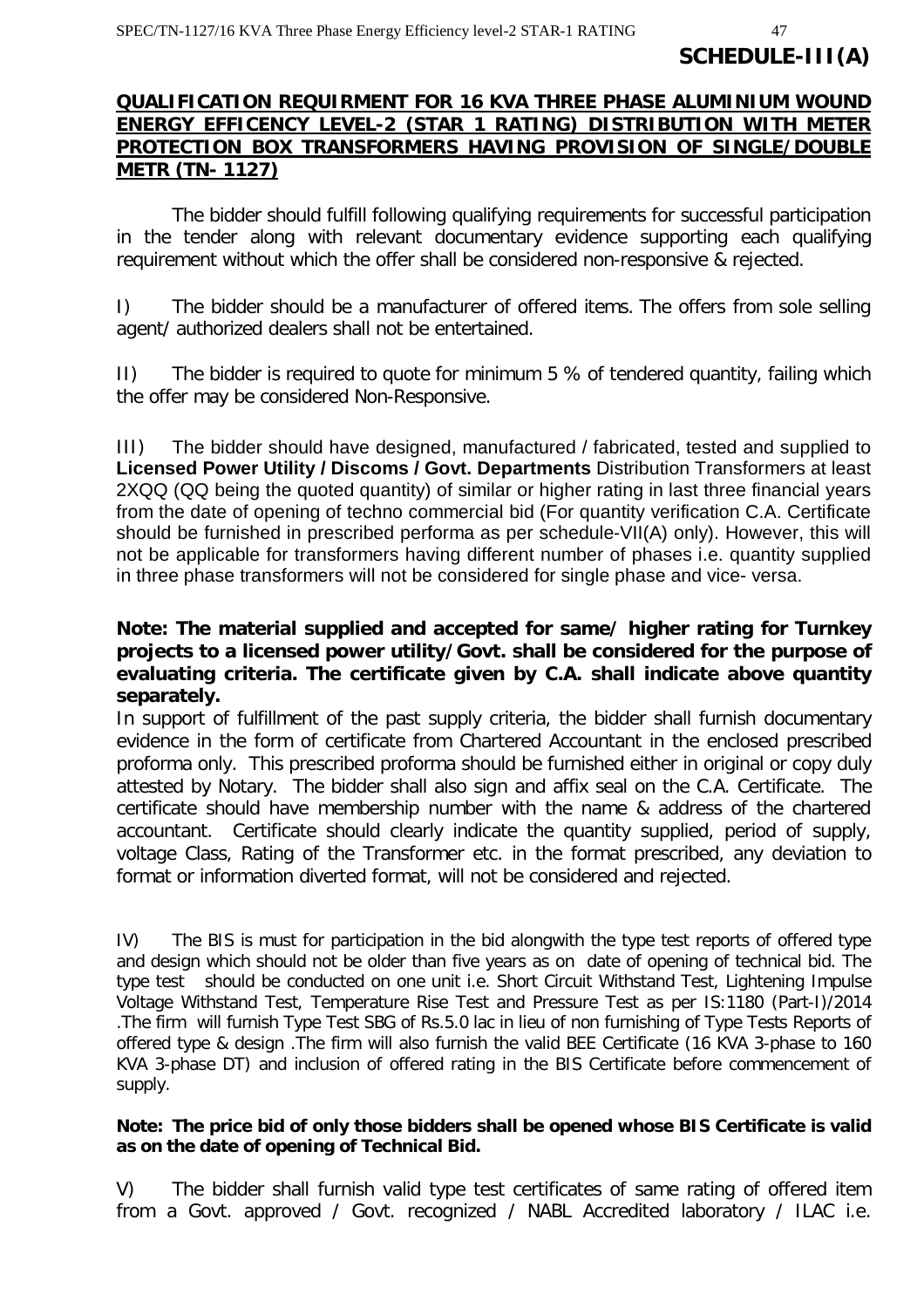International Laboratory Accredited Laboratory (in case of foreign laboratory). Such type test certificates should not be older than 5 years as on the date of opening of tender. For this purpose date of conducting type test will be considered. Type test conducted at supplier's own NABL accredited lab shall not be considered. The following Type Test shall be conducted on one unit at NABL/Govt. Approved Lab as per IS:1180 part-1/2014 (Details of Test given in the specification)

- a) Lightening Imp. Voltage Test at Min 75 KVp
- b) Short Circuit Test
- c) Temperature Rise Test
- d) Pressure Test.

**VI) In case the bidder is not in a position to furnish type test certificate of same rating of offered item and furnish type test certificate of higher rating from CPRI / independent NABL Accredited laboratory/ Govt. approved lab (which does not belong to tenderer) at the time of submission of bid, the bid of the bidders may be considered as responsive, if bidder gives an undertaking along with BG / DD / Pay Order that type test of rating offered shall be arranged from first lot (without asking for any delivery extension) from CPRI / independent NABL accredited lab.**

**The bank guarantee from a Scheduled Bank / DD / Pay Order should be for an amount of Rs.5.0 Lacs towards furnishing of satisfactory type test reports before commencement of scheduled delivery. In case the bidder fails to furnish successful type test certificates from the offered lot(s), their bank guarantee / DD/ Pay Order will be invoked / forfeited (Performa for submitting undertaking a bank guarantee is enclosed at Schedule-III C). The initial validity of B.G. shall be nine months.**

The firms may furnish the Type Test Reports of offered type & design or of higher rating with a Bank Guarantee of Rs. 5.0 lac along with the Technical Bid. However, the Bank Guarantee in lieu of non-furnishing of Type Tests be also accepted one working day prior from the date of opening of price bid.

**Note:-New state units & also those units located in Raj. which do not meet Qualifying Criteria may be considered for trial order subject to technical competency and furnishing of BG of Rs. 5.00 Lacs in lieu of non furnishing of Type test report of offered items and design but BIS Certificate must be valid as on date of opening of Technical Bid failing which the bid shall be considered Non-Responsive.**

VI) The bidder should possess adequate testing facilities for carrying out routine & acceptance test of items as per relevant standard at their works. The bidder shall furnish documentary evidence in support for conducting routine & acceptance test.

VII) The bidder shall clearly indicate the deviations such as Technical Deviation & Commercial Deviations in the prescribed proforma only. The deviations indicated elsewhere in the bid shall not be accepted.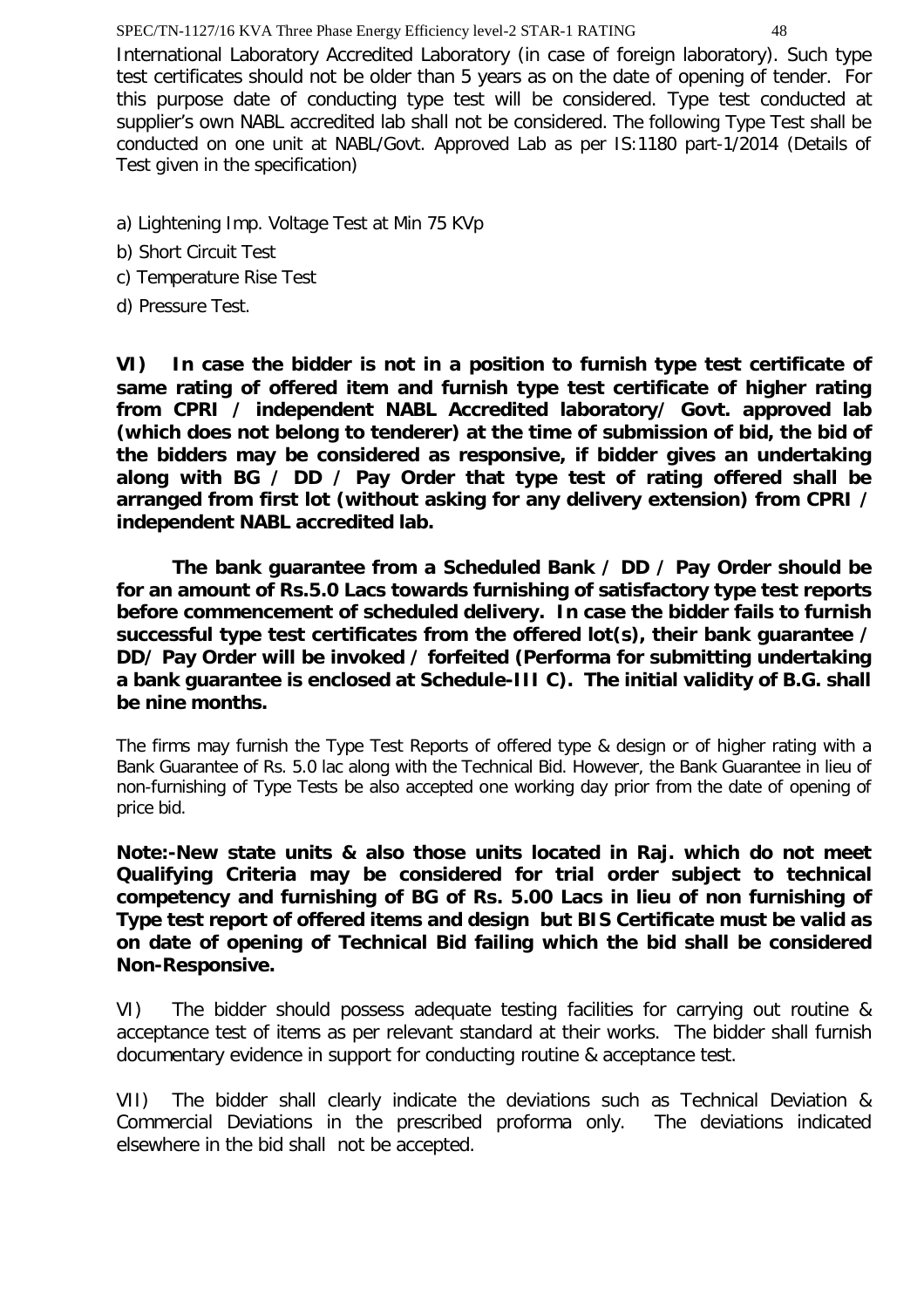VIII a) The bidder must clearly fill up each and every particular of Guaranteed Technical Particulars annexed with Technical Specification otherwise he will be responsible for Technical Non-Responsiveness.

VIII b) The type test certificates shall be furnished either in original or copy duly attested by notary.

# **IX) PERFORMANCE CRITERIA:-**

i) If a bidder has supplied upto 50% of ordered quantity in previous tender upto date of opening of subsequent tender and scheduled delivery period expired, the bid of such bidder will not be opened in the Discom for that item.

ii) However, if the supplies have been completed for a quantity more than 50% but not completed upto date of opening of subsequent tender and scheduled delivery period expired, the quantity equal to the quantity pending in previous tender for that item shall be reduced from the subsequent tender quantity to be allocated to the bidder.

# **X) POOR RECORD OF PERFORMANCE AND DELIVERY :**

The bidder who have been black listed **in any of the state Discom** or with whom business relations have been severed in Ajmer Discom shall not be considered. Severment of business relations will be done in case of following circumstances for the period and with the recovery mentioned against each:

| and conditions and does not comply with<br>contractual formalities.                            | i) When vendor does not accept order Forfeiture of EMD/cancellation of vendor<br>awarded on its accepted price and terms registration to recover amount of EMD<br>along with severment of business relations<br>for three years from the date of issue of<br>order.          |
|------------------------------------------------------------------------------------------------|------------------------------------------------------------------------------------------------------------------------------------------------------------------------------------------------------------------------------------------------------------------------------|
| ii) When vendor complies with contractual<br>formalities<br>but does not commence<br>supplies. | Levy of maximum recovery on account of<br>delay in delivery along with severment of<br>relations for a period of 2 years from the<br>date of issue of order or in next two bids<br>whichever is later along with forfeiture of<br>EMD / cancellation of vendor registration. |

#### **XI ) Black Listing:**

# **(A) Black Listing of Firms-**

After having given Show Cause Notice of 30 days, and having established & cogent reasons for blacklisting of the firm as given below, the firm should immediately be blacklisted for a period of 5 years indicating reasons of doing so, in the letter itself, and a copy of such blacklisting should be given to the firm, with the approval of CLPC:-

(i) There are sufficient and strong reasons to believe that the supplier or his employee has been guilty of malpractices such as manhandling/misbehaviour with Government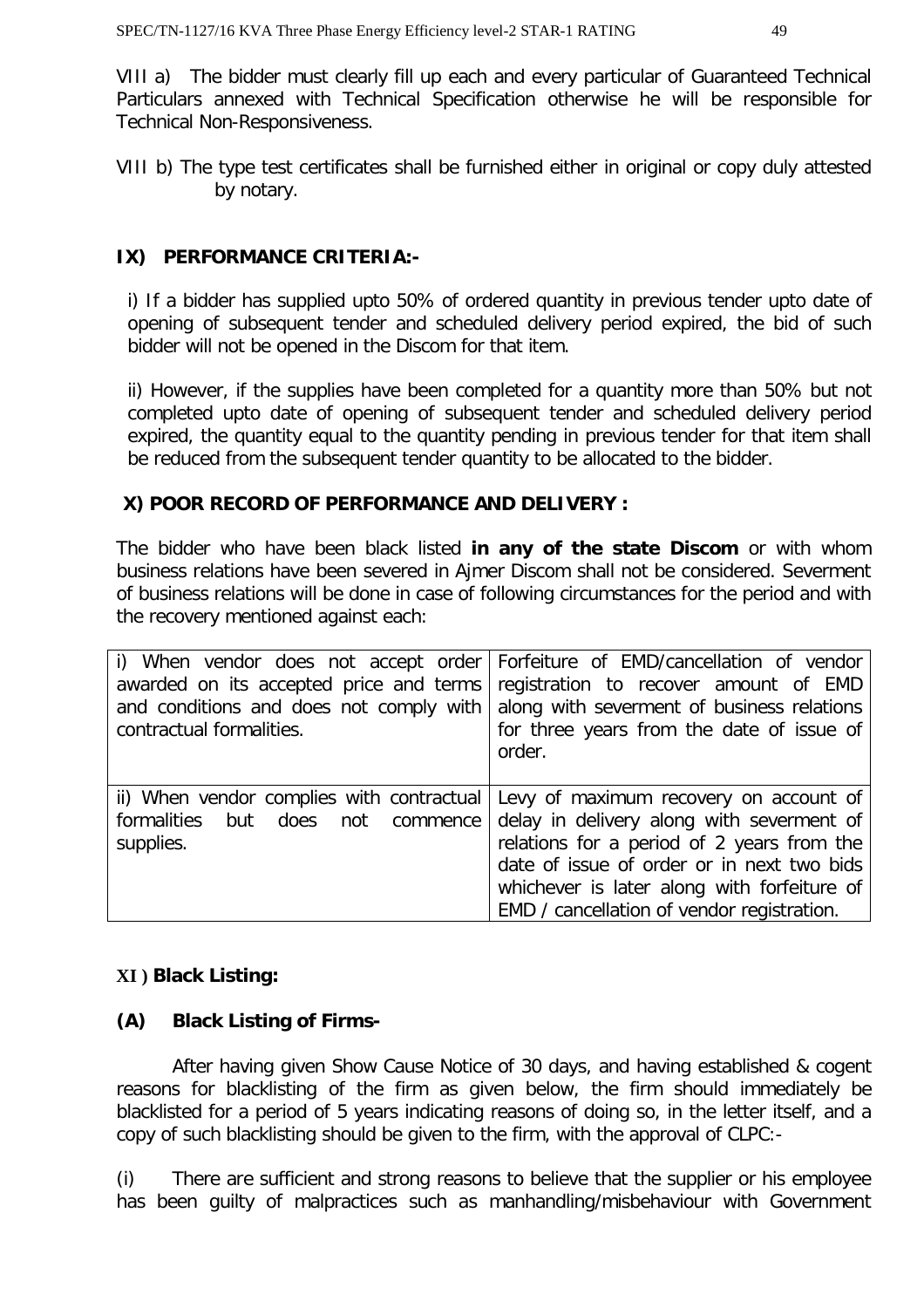official by supplier or his partner/employee, bribery, corruption or abatement of such a offence in a position where he could corrupt Nigam's official, fraud, vitiating fair tender process including substitution of or interpolation in tender, mis-representation, pilfer-aging or unauthorized use or disposal of Nigam's material issued for specific work etc.

(ii) Where a supplier or his partner or his representative has been convicted by a court of Law for offences involving moral turpitude in relation to the business dealing or where security considerations including suspected disloyalty to the Nigam/state so warrant the blacklisting.

(iii) If the State Bureau of Investigation or any other authorized investigating agency recommends for blacklisting after completing the investigation.

# **Note: - 1**

If a supplier after having tendered for a supply or after negotiations gives application voluntarily vitiating the fair tendering process, it shall also tantamount to malpractice.

# **Note: - 2**

A Black listed supplier –

- (i) shall not be entitled for registration in any of the Discom
- (ii) shall not be awarded any supply order in future in any Discom during the notified period.
- (iii) his registration if any shall stand cancelled immediately and his registration security /EMD/S.D. shall stand forfeited.
- (iv) In case of blacklisting of the firm by any one of Discom for the cogent prescribed reason(s) as stipulated above, the same shall be applicable to all the three Discoms and as a consequence of blacklisting, all the pending orders to that firm, will be cancelled in all three (3) Discoms with immediate effect. However in respect of completed/executed contract G.P. obligations as well as other liabilities shall be fulfilled by the supplier.

# **1. Severment of Business relation:**

After having given Show Cause Notice of 30 days, and having established & cogent reasons for Severment of business relation as given below, the firm should immediately be severed the business relations for a period of 2 to 3 years indicating reasons of doing so, in the letter itself, and a copy of such severment should be given to the firm, with the approval of CLPC:-

- (i) The supplier continuously refuses to pay Nigam dues without showing adequate reasons and where the purchasing authority is satisfied that no reasonable dispute attracting reference to Settlement Committee or Court of Law exists for the supplier's action of non-supply.
- ii. When vendor does not accept LOI/detailed purchase order awarded on its accepted prices and terms & conditions or does not comply with the contractual formalities.
- iii. When vendor/supplier who otherwise completed contractual formalities but does not commence supplies on the date of opening of technical bid of the fresh tender/completion of schedule delivery period whichever is later.

# **Note:-**

1. In case supplier does not deposit outstanding dues towards Nigam, even after completion of severment period, the period of severment will continue.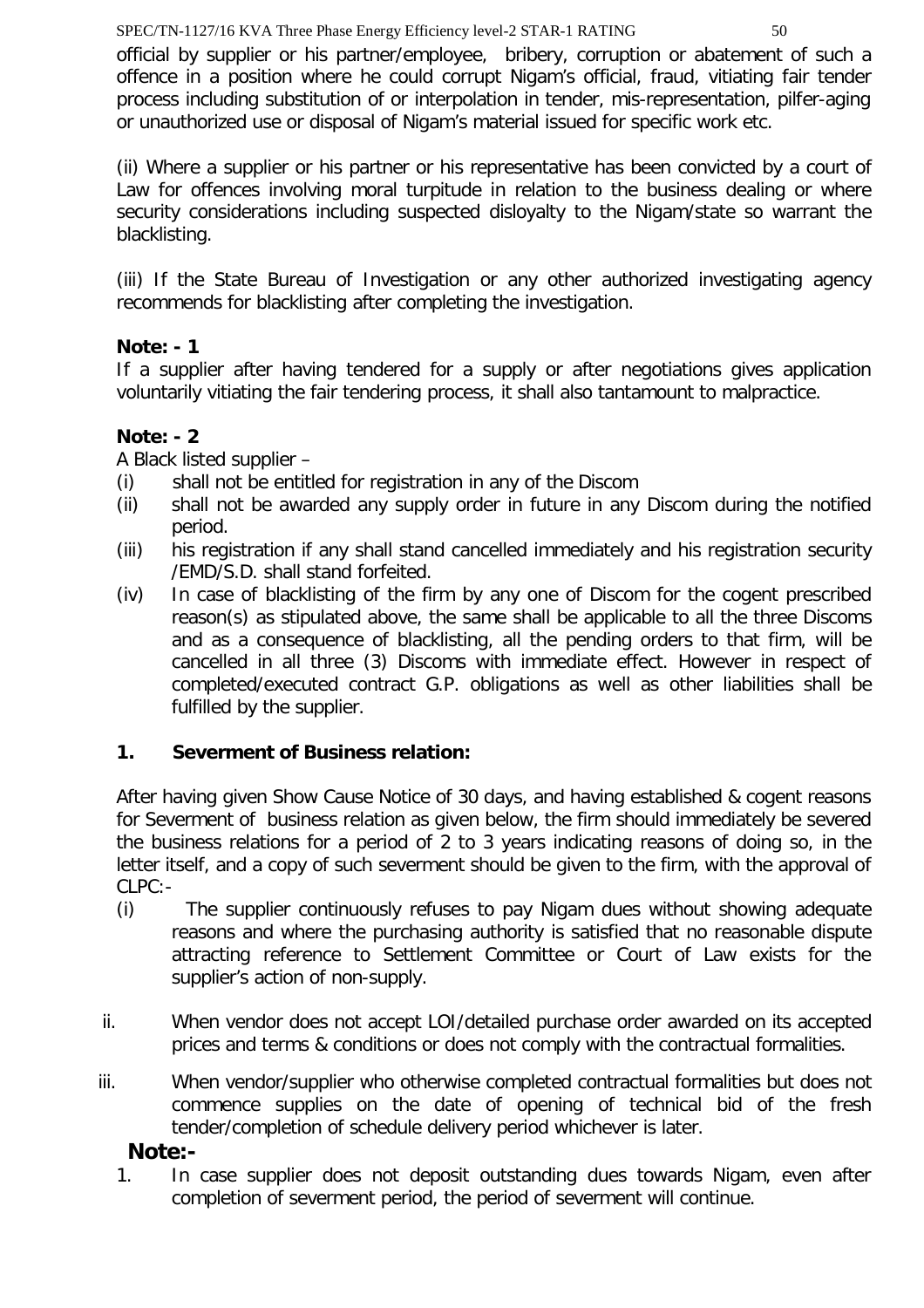- 2. Severment done purely/ mainly on account of non-deposition of dues against the supplier/vendor/contractor could be lifted by CLPC, if the dues are deposited prior to the expiry of such severment period.
- 3. Severment done by one Discom for non-supply of material and /or corresponding non-recovery of dues will not be effective in other Discoms **except in respect of common purchase cases of three Discom.**
- 4. On severment of business, the EMD/SD/vendor registration security will be forfeited.
- 5. The orders in execution satisfactorily will not be cancelled other than the order on which severment have been done.

# **(C) DEBARMENT:-**

Reasons on which Debarment can be made:-

- (i) The competent authority may debar the supplier on account of his performance or other disabilities, if it is no longer considered fit to remain under vendor registration as per his obligation under vendor registration.
- (ii) If at any subsequent stage of inspection of firms after award of contract, it is found that firm does not have sufficient tech. staff or required/necessary technical equipments, the purchasing authority can debar the firm for one year or next tenders whichever is later. The debarment will be lifted only on re-inspection of firm's works; the defects noticed earlier are fully rectified to the satisfaction of Nigam.
- (iii) When contract agreement executed and supplies commenced but could supply only up to 50% of ordered quantity and scheduled delivery period expired, then the firm can be debarred for one year or next tender whichever is later in that Discom only for that particular item/rating/ capacity/size etc.
- (iv) The suppliers who have been awarded contract for supply of material is not adhering to the periodic delivery schedule, the contract awarding authority reserve the right to terminate the contract and may debar the firm in participating in tender for a period of 2 to 3 years.

**Note:-1.** On debarment, the EMD/ SD/Vendor Registration security shall be forfeited.

**Note:-2.** If the firm is debarred in one Discom for any reasons then the same should not be applicable in other Discom **subject to exception that in case of common Discoms purchases such debarment of a firm would be applicable to all three Discoms for that particular item and rating/capacity/size etc.**

# **XII ) APPEALS AND APPLICATIONS :**

Appeal against the order of blacklisting, severment and debarment can be filed before BOD within a period of 3 months from the date of intimation. The letter of appeal will be addressed to the order placing authority. Who will process the case for placing the matter in B.O.D. with in a period 60 days. The BOD may reduce or waive the penalty, if sufficient reasons/supporting documents are furnished by the supplier.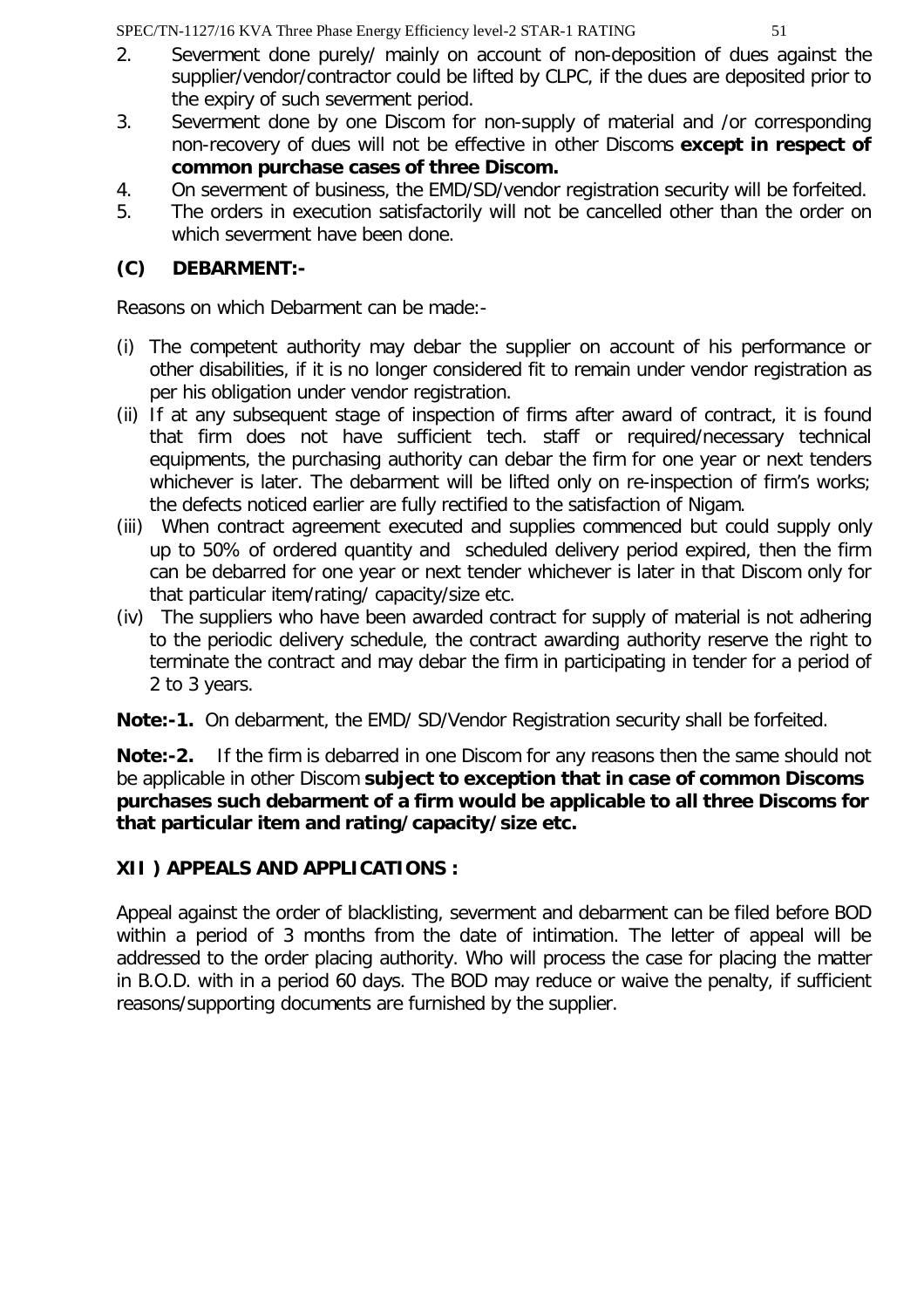#### **AJMER VIDYUT VITRAN NIGAM LTD., AJMER SCHEDULE OF PRICES**

(Must be filled by the tenderer and returned with the tender)

The Superintending Engineer (
) The Executive Engineer () The Assistant Engineer () AVVNL,

\_\_\_\_\_\_\_\_\_\_\_\_\_\_\_\_\_\_\_\_\_\_\_\_.

With reference to your invitation to tender against Specification No. \_\_\_\_\_\_\_\_\_ we agree to supply \_\_\_\_\_\_\_\_\_\_\_\_\_\_\_\_\_ our price is variable and given as follows:

| S.<br>N<br><b>O.</b> | Partic<br>ulars<br>of<br>Materi<br>al | Unit<br>$Ex-$<br>works<br>Price<br>(in<br>$Rs.$ ) | Excise<br>duty<br>(Per<br>Unit)<br>Rate | Freigh<br>t (Per<br>Unit)<br>(In<br>Rs.) | Insu<br>ranc<br>e<br>(Per<br>Unit<br>(In<br>$Rs.$ ) | CST/VAT<br>(Per Unit)                    | Total<br>Price<br>In Rs.<br>(Per Unit) | <b>Entry Tax</b><br>$\omega \qquad \%$<br>(In Rs.) | All<br>adjusted<br>unit<br>F.O.R.<br>Destinatio<br>n Price<br>including<br><b>Entry Tax</b> | Total<br>Contract<br>Value<br>(In Rs.) |
|----------------------|---------------------------------------|---------------------------------------------------|-----------------------------------------|------------------------------------------|-----------------------------------------------------|------------------------------------------|----------------------------------------|----------------------------------------------------|---------------------------------------------------------------------------------------------|----------------------------------------|
| 1.                   | 2.                                    | 3.                                                | $\overline{4}$                          | 5                                        | 6                                                   | 7                                        | 8                                      | 9                                                  | 10                                                                                          | 11                                     |
|                      |                                       |                                                   |                                         |                                          |                                                     |                                          |                                        |                                                    |                                                                                             |                                        |
|                      |                                       |                                                   |                                         |                                          |                                                     | TO BE UPLOADED ONLINE ON WEB SITE IN BOQ |                                        |                                                    |                                                                                             |                                        |
|                      |                                       |                                                   |                                         |                                          |                                                     |                                          |                                        |                                                    |                                                                                             |                                        |
|                      |                                       |                                                   |                                         |                                          |                                                     |                                          |                                        |                                                    |                                                                                             |                                        |
|                      |                                       |                                                   |                                         |                                          |                                                     |                                          |                                        |                                                    |                                                                                             |                                        |
|                      |                                       |                                                   |                                         |                                          |                                                     |                                          |                                        |                                                    |                                                                                             |                                        |

Note :-

- (i) **Bidders are requested to quote only one price for 16 Kva distribution transformers with M&P box having provision of Single/double meter.**
- (ii) The prices as quote above are valid for a period of 120 days from the next date of opening of this tender.
- (iii)The bidder is required to quote the prices in the above format only. Bids having prices quoted in other format/manner are liable to be ignored.
- (iv) The bidder must fill each and every column of the above format . Mentioning "extra/ Inclusive" in any of the column may lead for rejection of the price bid.
- . (v)The unit Ex-work price to be indicated in Col. No. 4 should be exclusive of taxes & duties which are to be indicated in separate columns meant for the purpose..

(vi) In case of price bid break-up is given component wise and also given sum total by the bidder but there is a difference between aggregate of component wise and sum total , then lesser of the two will be taken into account.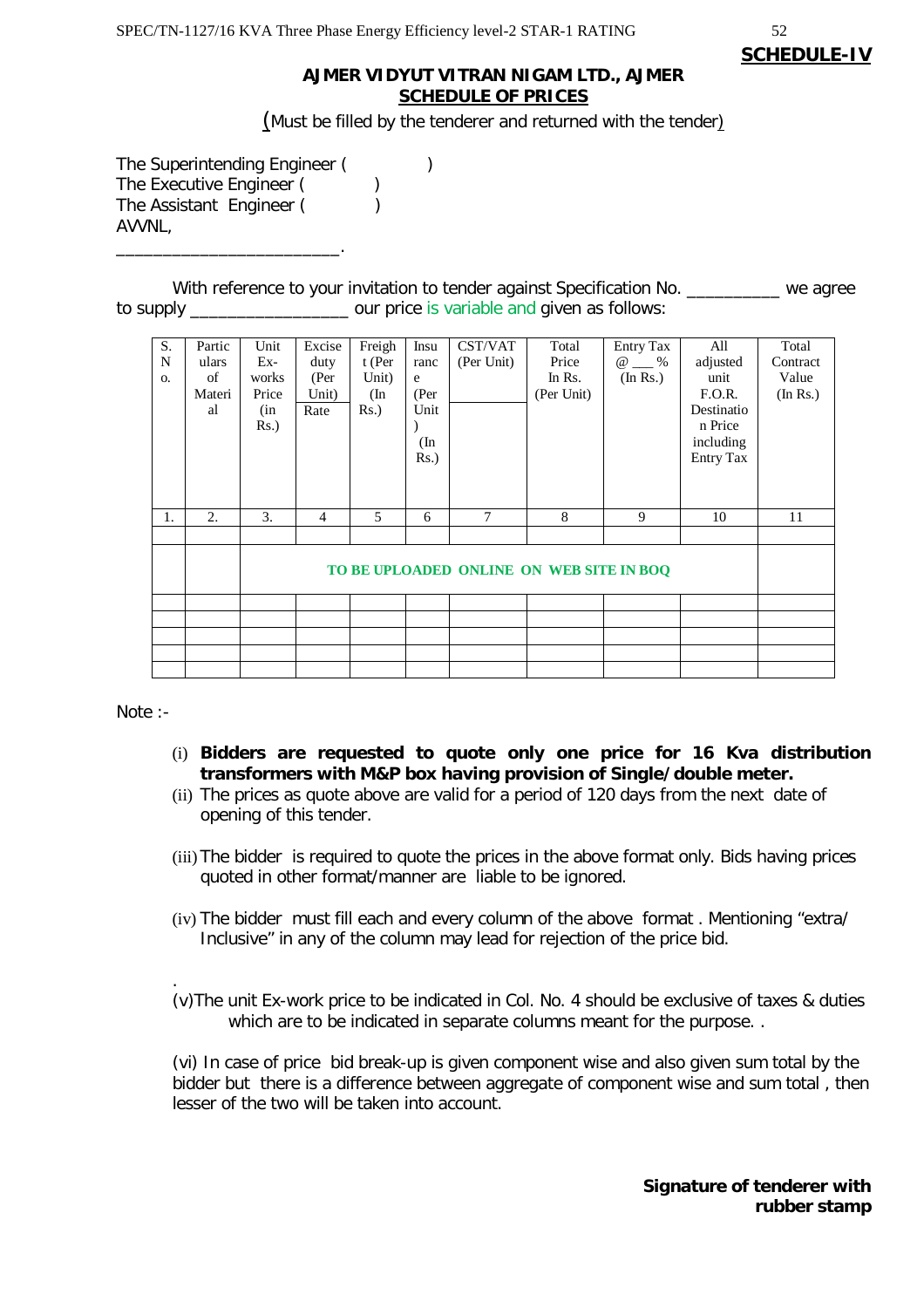#### **SCHEDULE-IV `A'**

#### **Must be filled-in by the tenderer and attach with technical bid (Part-I)**

To,

The Superintending Engineer (MM), Ajmer Vidyut Vitran Nigam Limited, Ajmer.

Dear Sir,

With reference to your invitation to tender against specification No. AVVNL/SE (MM)/E1A1/TN-1127we agree to supply the following quantity:-

| S.       | Particulars of item | Tendered | Qty.    | Justification of    | Status of        |
|----------|---------------------|----------|---------|---------------------|------------------|
| N        |                     | Quantity | Offered | quantity offered as | <b>Type Test</b> |
| $\Omega$ |                     |          |         | per Qualifying      | Certificates.    |
|          |                     |          |         | Requirement.        |                  |
|          |                     | 3        |         | 5                   |                  |
|          |                     |          |         |                     |                  |
|          |                     |          |         |                     |                  |
|          |                     |          |         |                     |                  |
|          |                     |          |         |                     |                  |
|          |                     |          |         |                     |                  |
|          |                     |          |         |                     |                  |

- 1. The offer is valid for a period of 120 days from the next date of opening of this tender.
- 2. The base date of prices will be **01.02.2017** (as per IEEMA latest circular) irrespective of date of tender opening
- 3. It is noted that the quantities as mentioned in the specification are approximate and we agree to supply any quantity as per your requirement.
- 4. The delivery shall strictly be in accordance with our delivery clause as given in **Schedule-VIII** of this specification. In case we fail to deliver the material as indicated in the clause No. 1.23, we are liable to pay recovery for delay in delivery as per clause No. 1.24 of this Schedule-II of this specification. The material shall conform to your specification No. AVVNL/SE(MM)/E1A1/TN-1127 and as per relevant ISS in all respect.
- 5. We confirm that we agree to all the terms & conditions as well as the technical stipulations of your specification No. AVVNL/SE(MM)/E1A1/TN-1127and there are no deviations other than as specified in the **Schedule VI (A&B).**

Yours faithfully,

 Signature of tenderer with stamp Dated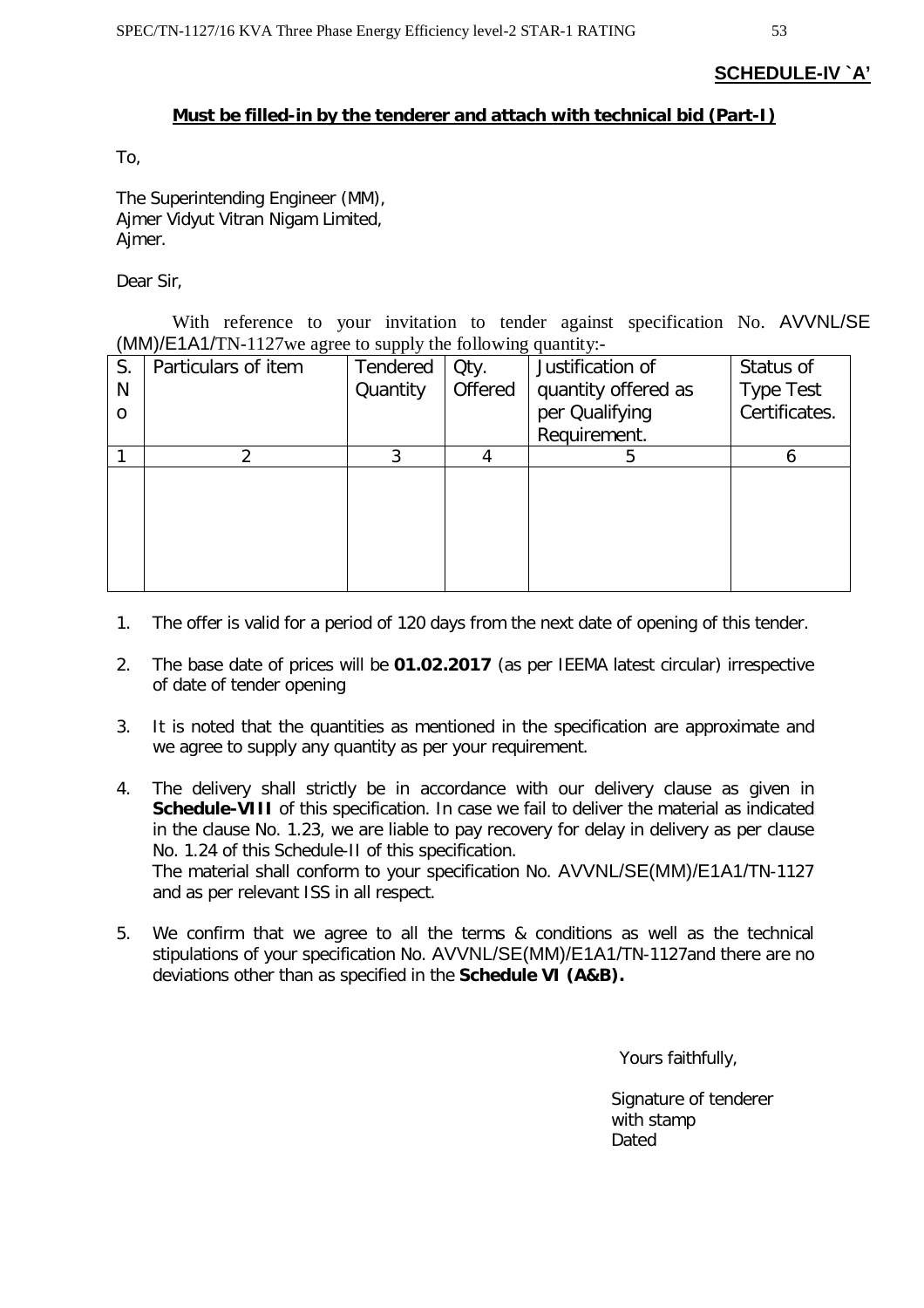# **Schedule – V**

# **AJMER VIDYUT VITRAN NIGAM LIMITED A Govt. of Rajasthan Undertaking**

Statement of guaranteed technical particulars and other performance data for supply of ……………………………………….. (Name of material) against specification no..………………………..

S.No. Particulars of technical & other performance data guaranteed.

Certified that we agree to all the aforesaid technical particulars and other performance data except following :-

| S.No. | Particulars of technical & other | Reasons for           |
|-------|----------------------------------|-----------------------|
|       | Performance data                 | deviations/departure. |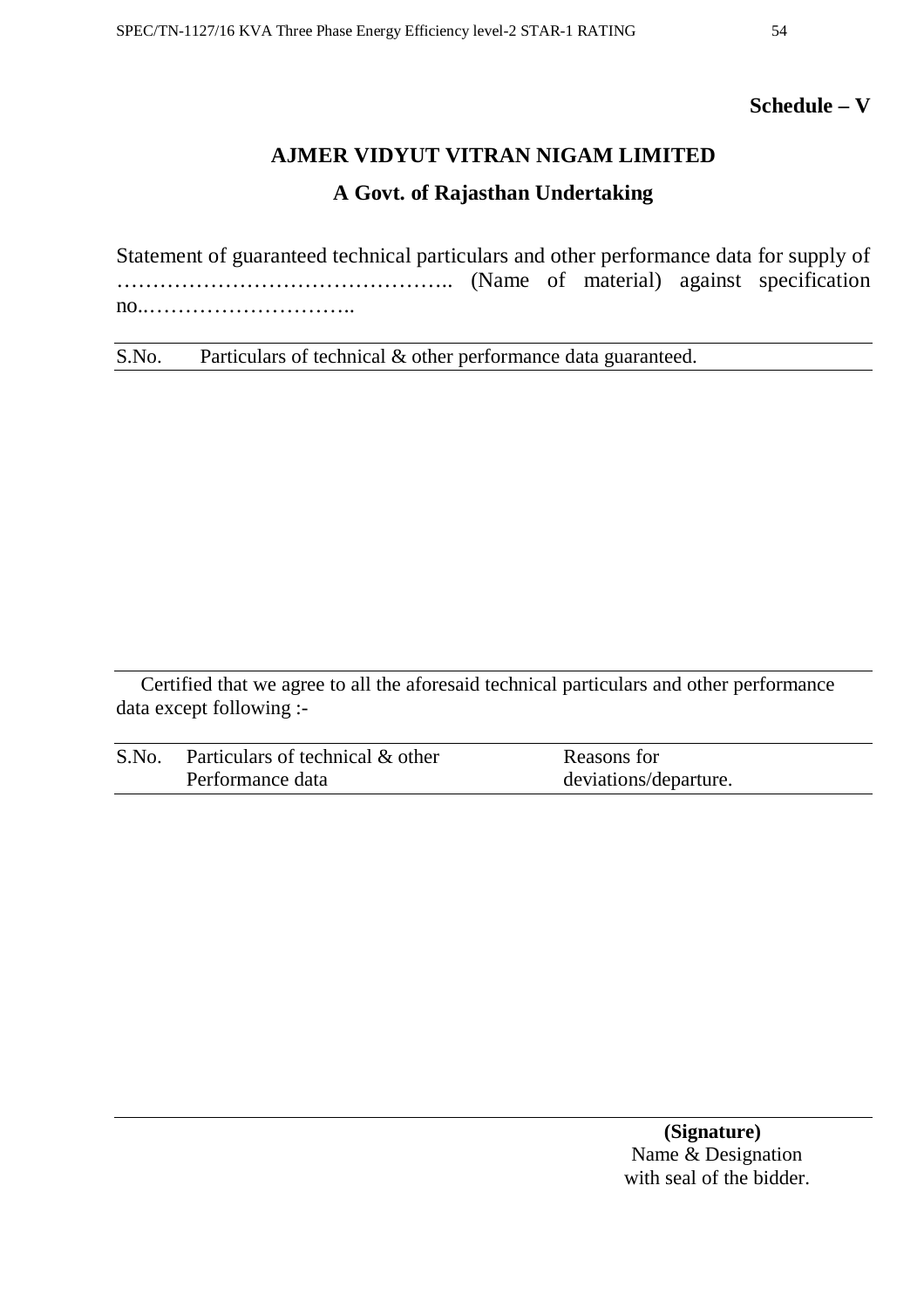#### MANUFACTURER'S GUARANTEED TECHNICAL PARTICULARS **Transformer Rating: 16 KVA (AL Wound ) 11 / 0.433 KV ENERGY EFFICENCY LEVEL-2 (STAR 1 RATING) WITH METER PROTECTION BOX AGAINST TN-1127**

| S.<br>No. | <b>PARTICULARS</b>                                                                                                                                                      | <b>As Offered</b><br><b>16 KVA</b> |
|-----------|-------------------------------------------------------------------------------------------------------------------------------------------------------------------------|------------------------------------|
| 1.        | Manufacturer's Name and Address                                                                                                                                         |                                    |
| 2.        | Service (Outdoor, continuously rated)                                                                                                                                   |                                    |
| 3.        | Type (CRGO / Conventional)                                                                                                                                              |                                    |
| 4.        | Continuous max. Rating under peak<br>ambient temp. of 50 °C                                                                                                             |                                    |
| 5.        | Rated voltage :<br>H <sub>V</sub><br>(a)<br>(b) L V                                                                                                                     |                                    |
| 6.        | Rated current<br>(a)<br>H V<br>L V<br>(b)                                                                                                                               |                                    |
| 7.        | Rated Frequency                                                                                                                                                         |                                    |
| 8.        | No. of phases                                                                                                                                                           |                                    |
| 9.        | Method of connection :<br>HV<br>(a)<br>L V<br>(b)                                                                                                                       |                                    |
| 10.       | Vector group reference                                                                                                                                                  |                                    |
| 11.       | Method of cooling                                                                                                                                                       |                                    |
| 12.       | Max. temperature rise obtained by the<br>transformer when run at the<br>maximum ambient temp. of 50 °C<br>(a) Of top oil by thermometer<br>(b) Of winding by resistance |                                    |
| 13.       | Hottest spot temperature, at rated<br>voltage, calculated<br>and<br>current<br>corresponding to the yearly weighted<br>average ambient temp. of 35 °C                   |                                    |
| 14.       | Total Load losses (Watts) at 75 Deg.<br>C. at 50% loading (Max).                                                                                                        |                                    |
| 15.       | Total Load losses (Watts) at 75 Deg.<br>C. at 100% loading (Max.).                                                                                                      |                                    |
| 16.       | Percentage impedance at full load<br>and at 75 ° C                                                                                                                      |                                    |
| 17.       | Percentage resistance at<br>full load<br>and at 75 $\degree$ C                                                                                                          |                                    |
| 18        | Percentage reactance at full load                                                                                                                                       |                                    |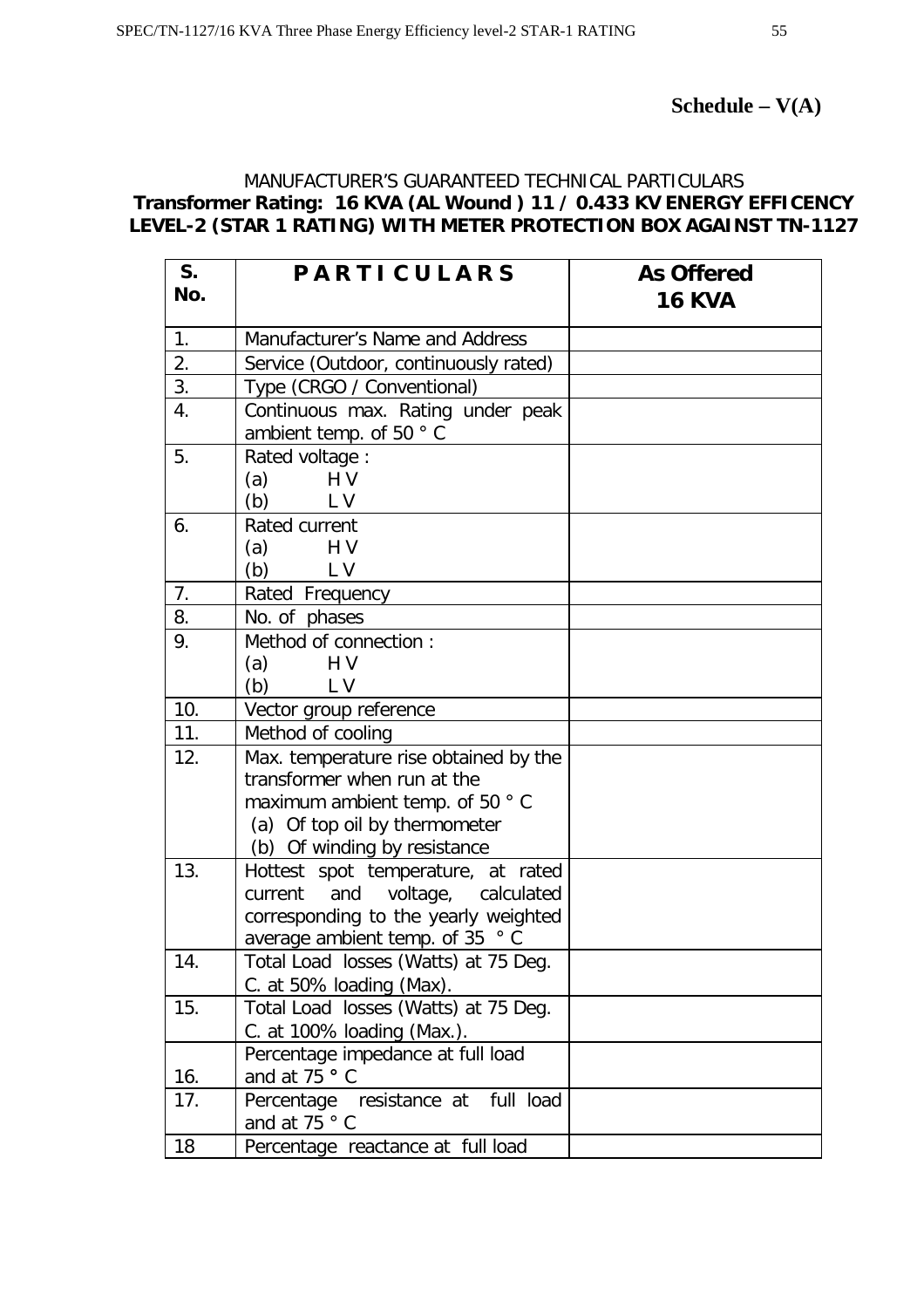| S.<br>No. | <b>PARTICULARS</b>                                                                                                                                                                                                                                                                                                                                                               | <b>As Offered</b><br><b>16 KVA</b> |
|-----------|----------------------------------------------------------------------------------------------------------------------------------------------------------------------------------------------------------------------------------------------------------------------------------------------------------------------------------------------------------------------------------|------------------------------------|
| 19.       | Efficiency at 75 $\degree$ C :-<br>a) At unity power factor :-<br>i) At 125% of full load<br>ii) At 100% of full load<br>iii) At 75% of full load<br>iv) At 50% of full load<br>At 25% of full load<br>V)<br>b)At 0.8 power factor :-<br>At 125% of full load<br>i)<br>ii) At 100% of full load<br>iii) At 75% of full load<br>iv) At 50% of full load<br>v) At 25% of full load |                                    |
| 20.       | Maximum efficiency                                                                                                                                                                                                                                                                                                                                                               |                                    |
| 21.       | Load at which maximum efficiency<br><b>OCCULS</b>                                                                                                                                                                                                                                                                                                                                |                                    |
| 22.       | % regulation at full load & at 75 ° C:<br>a) At unity power factor<br>b)At 0.8 power factor                                                                                                                                                                                                                                                                                      |                                    |
| 23.       | Max. flux density at rated voltage<br>and rated frequency                                                                                                                                                                                                                                                                                                                        |                                    |
| 24.       | Percentage no load current at rated<br>frequency (without any positive<br>tolerance)<br>a) At rated voltage<br>b) At 112.5% rated voltage                                                                                                                                                                                                                                        |                                    |
| 25.       | Insulation level of transformer :-<br>a) Impulse strength of HV<br>b)Power frequency withstand voltage<br>HV<br>LV                                                                                                                                                                                                                                                               |                                    |
| 26.       | H V Bushing details:-<br>Rating of the bushing<br>(a)<br>Impulse strength<br>(b)<br>Power frequency withstand<br>(c)<br>voltage, dry and wet<br>IS reference<br>(d)                                                                                                                                                                                                              |                                    |
| 27.       | LV Bushing details :-<br>(a) Rating of the bushing<br>Power frequency withstand<br>(b)<br>Voltage, dry and wet<br>IS reference<br>(c)                                                                                                                                                                                                                                            |                                    |
| 28        | <b>Core Details</b><br>a) type of core<br>b) Grade<br>c) Thickness<br>d) Core Dia<br>e) Effective Core Area, taking<br>stacking factor as 0.97                                                                                                                                                                                                                                   |                                    |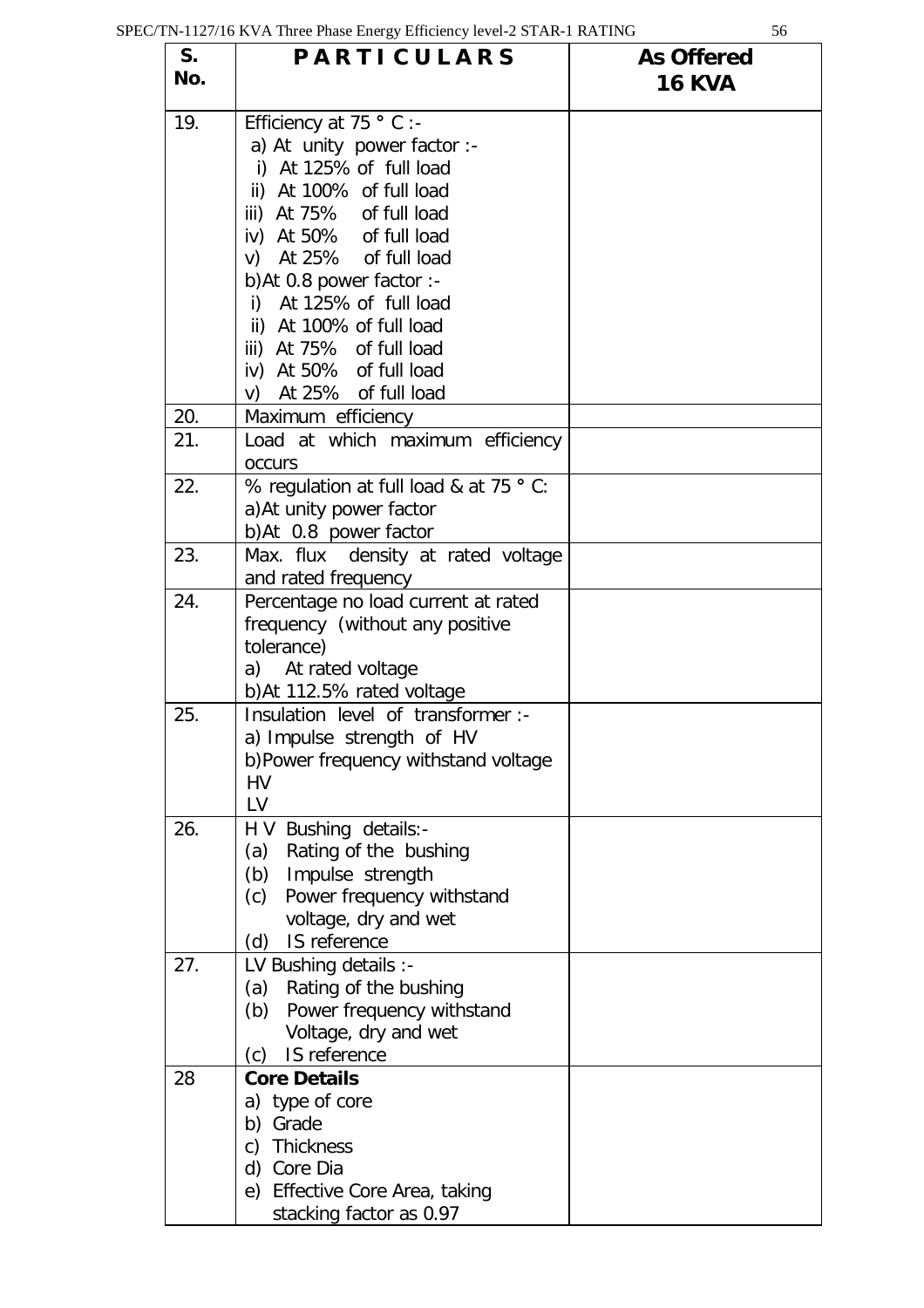| S.<br>No. | <b>PARTICULARS</b>                       | <b>As Offered</b><br><b>16 KVA</b> |
|-----------|------------------------------------------|------------------------------------|
|           | f) Centre distance between limbs         |                                    |
|           | Window height                            |                                    |
| 29.       | H V coil constructional details:-        |                                    |
|           | (a) type of winding                      |                                    |
|           | (b)No. of coils per phase                |                                    |
|           | (c)Conductor cross Section(min.)         |                                    |
|           | (d) Bare conductor dia                   |                                    |
|           | (e)Covered conductor dia                 |                                    |
|           | (f) Phase current (HV)                   |                                    |
|           | (g) Current density                      |                                    |
|           | (h)Coil I.D                              |                                    |
|           | (i)Coil O.D                              |                                    |
|           | (j)Coil axial length                     |                                    |
|           | (k) Total no. of turns per phase         |                                    |
|           | (I) Resistance per ph. at 75 $\degree$ C |                                    |
|           | (m) Weight of covered conductor per      |                                    |
|           | transformer                              |                                    |
|           | (n) Inter layer insulation               |                                    |
|           | (0) No. of vertical spacers per circle   |                                    |
|           | (in the annular gap between LV & HV)     |                                    |
| 30.       | LV coil constructional details:-         |                                    |
|           | (a) type of winding                      |                                    |
|           | (b)No. of coils per phase                |                                    |
|           | (c) Conductor cross section(min.)        |                                    |
|           | (d) Bare conductor size                  |                                    |
|           | (e) No. of conductors in parallel        |                                    |
|           | (f)Covered conductor size                |                                    |
|           | (g)Phase current $(LV)$                  |                                    |
|           | (h) Current density                      |                                    |
|           | $(i)$ Coil I.D.                          |                                    |
|           | (j)Coil O.D.                             |                                    |
|           | (k)Coil axial length                     |                                    |
|           | (I) Total no. of turns per phase         |                                    |
|           | (m) Resistance per phase at 75 ° C       |                                    |
|           | (n) Weight of covered conductor per      |                                    |
|           | transformer                              |                                    |
|           | (o) Inter layer insulation               |                                    |
|           | (p) No. of vertical spacers per circle   |                                    |
| 31.       | Minimum external clearances in air       |                                    |
|           | (with B M C s mounted)                   |                                    |
|           | (a) HV phase to phase                    |                                    |
|           | (b) HV phase to earth                    |                                    |
|           | (c) LV phase to phase                    |                                    |
|           | (d) LV phase to earth                    |                                    |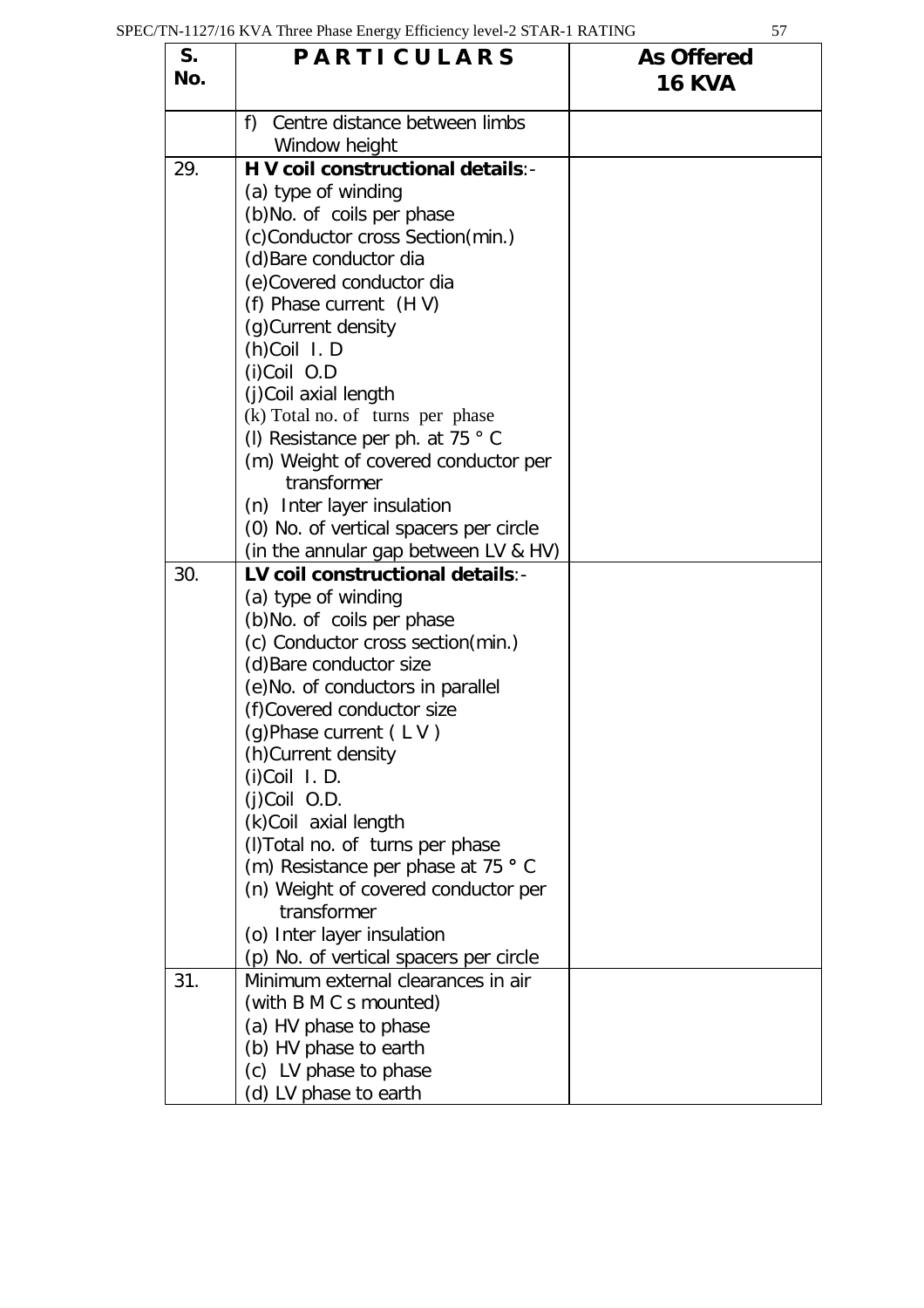| S.<br>No.   | <b>PARTICULARS</b>                                                                                                                                                                                                                                                                                                                                                                                                                                                                                                                                                                                                                                                                                                                                                                                            | <b>As Offered</b><br><b>16 KVA</b> |
|-------------|---------------------------------------------------------------------------------------------------------------------------------------------------------------------------------------------------------------------------------------------------------------------------------------------------------------------------------------------------------------------------------------------------------------------------------------------------------------------------------------------------------------------------------------------------------------------------------------------------------------------------------------------------------------------------------------------------------------------------------------------------------------------------------------------------------------|------------------------------------|
| 32.         | Minimum internal clearances (in oil)<br>(a) Between HT outside surface and<br>tank inside (non bushing side)<br>(b) Between HT outside surface & tank<br>inside (HV & LV bushing side)<br>(c) Between HV windings and yokes<br>(end insulation)<br>(d)LV windings & yokes<br>(e) From top of yoke to inside of top<br>cover of tank (with gasket)<br>(f)LT / HT coil annular gap. (bare<br>Conductor)<br>(g) Radial clearance between core &<br>LV coil (Bare conductor)<br>(h) Phase to phase Clearance<br>between Limbs (HV Conductors), with<br>a minimum of 2 Nos. x 1mm Press<br>board covering the tie rods<br>(i) Minimum thickness of locking<br>Spacers between HV coil sections<br>(including 1 mm ring of press board)<br>Maximum clearance of core<br>(i)<br>channels from tank walls at each end |                                    |
| 33.<br>34.  | Tank details :-<br>(a) Clear inside tank dimensions:<br>(i)<br>Length<br>(ii)<br><b>Breadth</b><br>(iii)<br>Height<br>(b) Tank sheet thickness<br>Sides<br>(i)<br>(ii) Top<br>(iii) Bottom<br>(c) Tank stiffener details<br>(i) No. of stiffeners around<br>the tank<br>(ii) Size<br>Cooling radiator details :<br>(a) Cooling tube size<br>(b) Total length of tubes used<br>(c) Whether cooling calculations<br>attached?                                                                                                                                                                                                                                                                                                                                                                                   |                                    |
|             | (d) No. of tubes on each side                                                                                                                                                                                                                                                                                                                                                                                                                                                                                                                                                                                                                                                                                                                                                                                 |                                    |
| 35.         | Tie rod details                                                                                                                                                                                                                                                                                                                                                                                                                                                                                                                                                                                                                                                                                                                                                                                               |                                    |
| 36          | <b>Core Details</b><br>Size of core frame channels                                                                                                                                                                                                                                                                                                                                                                                                                                                                                                                                                                                                                                                                                                                                                            |                                    |
| (i)<br>(ii) | Core diameter (mm)                                                                                                                                                                                                                                                                                                                                                                                                                                                                                                                                                                                                                                                                                                                                                                                            |                                    |
| (iii)       | Core stud details                                                                                                                                                                                                                                                                                                                                                                                                                                                                                                                                                                                                                                                                                                                                                                                             |                                    |
|             |                                                                                                                                                                                                                                                                                                                                                                                                                                                                                                                                                                                                                                                                                                                                                                                                               |                                    |
| (iv)        | Core coil assembly base supports                                                                                                                                                                                                                                                                                                                                                                                                                                                                                                                                                                                                                                                                                                                                                                              |                                    |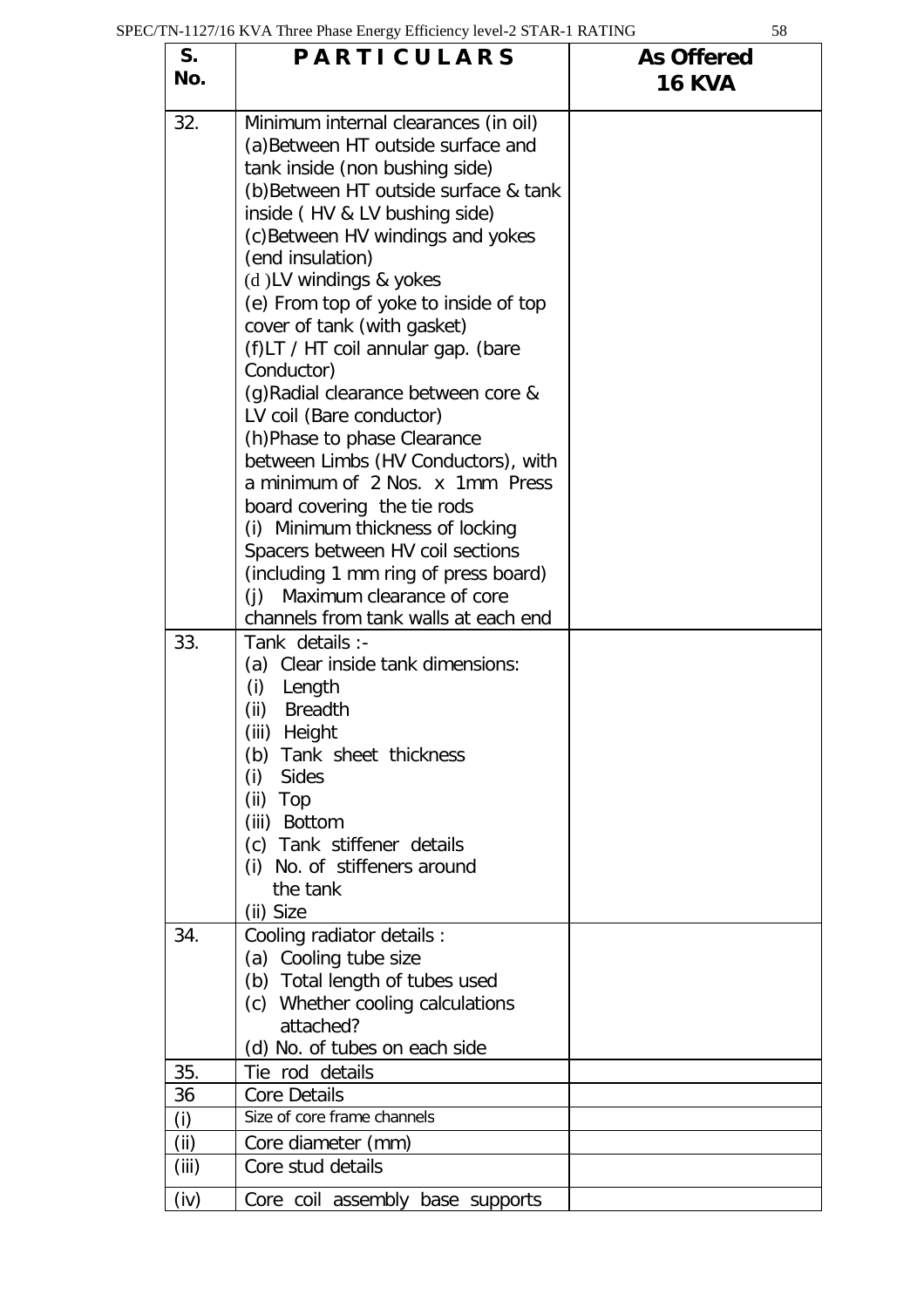| i<br>۰.<br>×<br>٠ | ۰.<br>۰.<br>v |
|-------------------|---------------|

| S.<br>No. | <b>PARTICULARS</b>                                                                                                                                                                                                                                                                                                                                      | <b>As Offered</b><br><b>16 KVA</b> |
|-----------|---------------------------------------------------------------------------------------------------------------------------------------------------------------------------------------------------------------------------------------------------------------------------------------------------------------------------------------------------------|------------------------------------|
|           | $2$ Nos $)$                                                                                                                                                                                                                                                                                                                                             |                                    |
| (v)       | Window Height (mm)                                                                                                                                                                                                                                                                                                                                      |                                    |
| (vi)      | Limb Center (mm)                                                                                                                                                                                                                                                                                                                                        |                                    |
| 37.       | Transformer weight details:<br>(a) Core coil assembly<br>(b) Tank with fittings<br>(c) Oil weight<br>(d) Total weight of transformer<br>(e) Volume of oil (minimum<br>quantity for first filling)                                                                                                                                                       |                                    |
| 38.       | <b>Overall dimensions</b><br>(a) Length<br>(b) Breadth<br>(C)Height                                                                                                                                                                                                                                                                                     |                                    |
| 39.       | Whether the bidder is an ISO:<br>9001 / 9002 certified company?                                                                                                                                                                                                                                                                                         |                                    |
| 40        | <b>MCCB</b><br>1. Rated current<br>2. Rated voltage<br>3. Fixed overload release<br>setting (Amp)<br>4. No.of poles<br>5. Rated short Ckt. Breaking<br>capacity (KA) is equal to<br>ultimate breaking capacity as<br>per IS 13947/1993<br>6. Power factor for short<br>ckt.(max.)<br><b>Utilisation Capicity</b><br>7.<br>Type of MCCB<br>8.<br>9. Make |                                    |

 **(Signature)** Name & Designation with seal of the bidder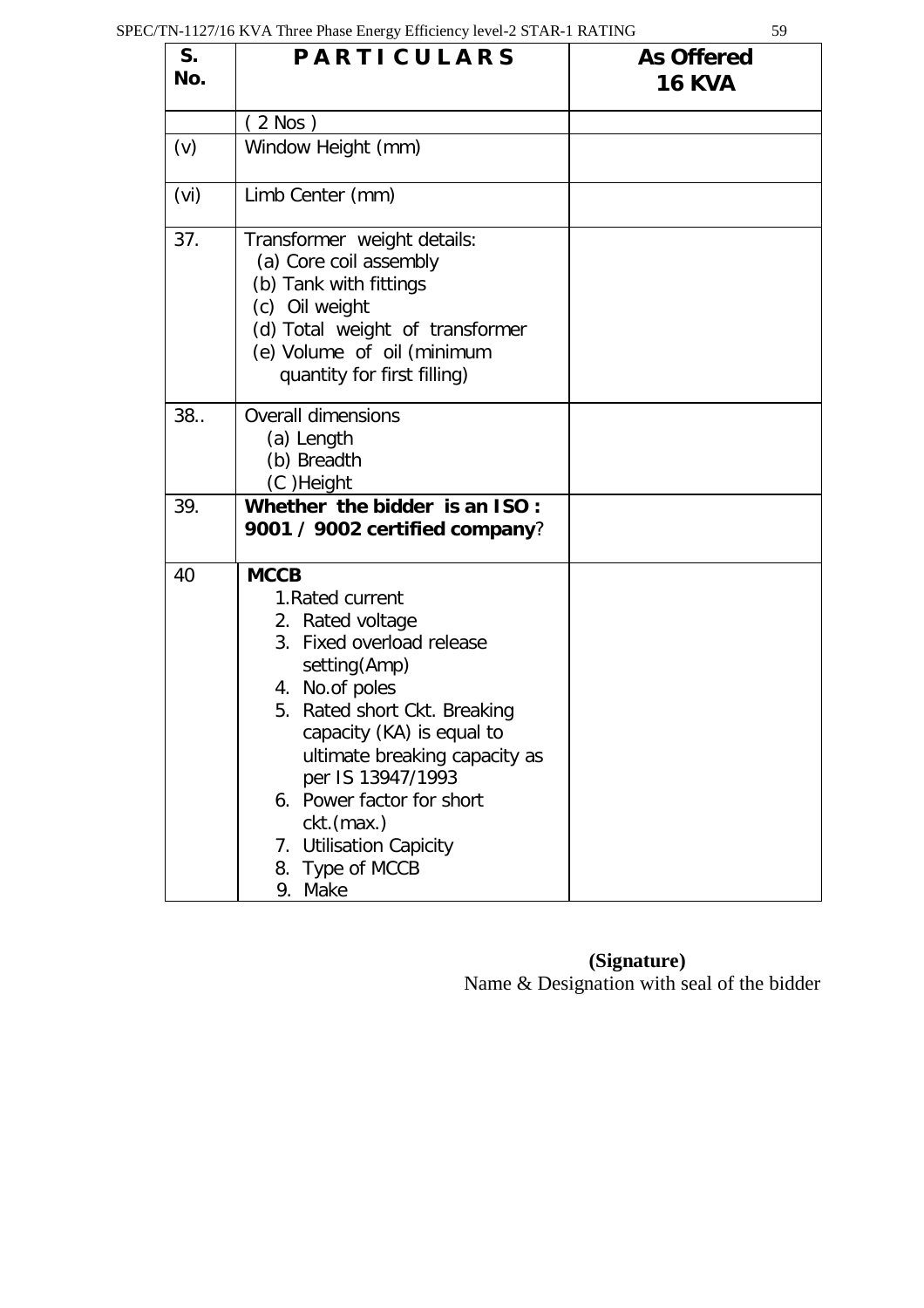# **AJMER VIDYUT VITRAN NIGAM LIMITED**

# **A Govt. of Rajasthan Undertaking DEPARTURE/DEVIATION FROM TECHNICAL SPECIFICATION**

The bidder shall state under this schedule the departure from the Purchaser's specification in respect of technical is as under:-

S.No. Main Deviations from Technical Specification.

Certified that we agree to all the technical specification of the NIT except for the deviation to the extent indicated above.

> **(Signature)** Name & Designation with seal of the bidder.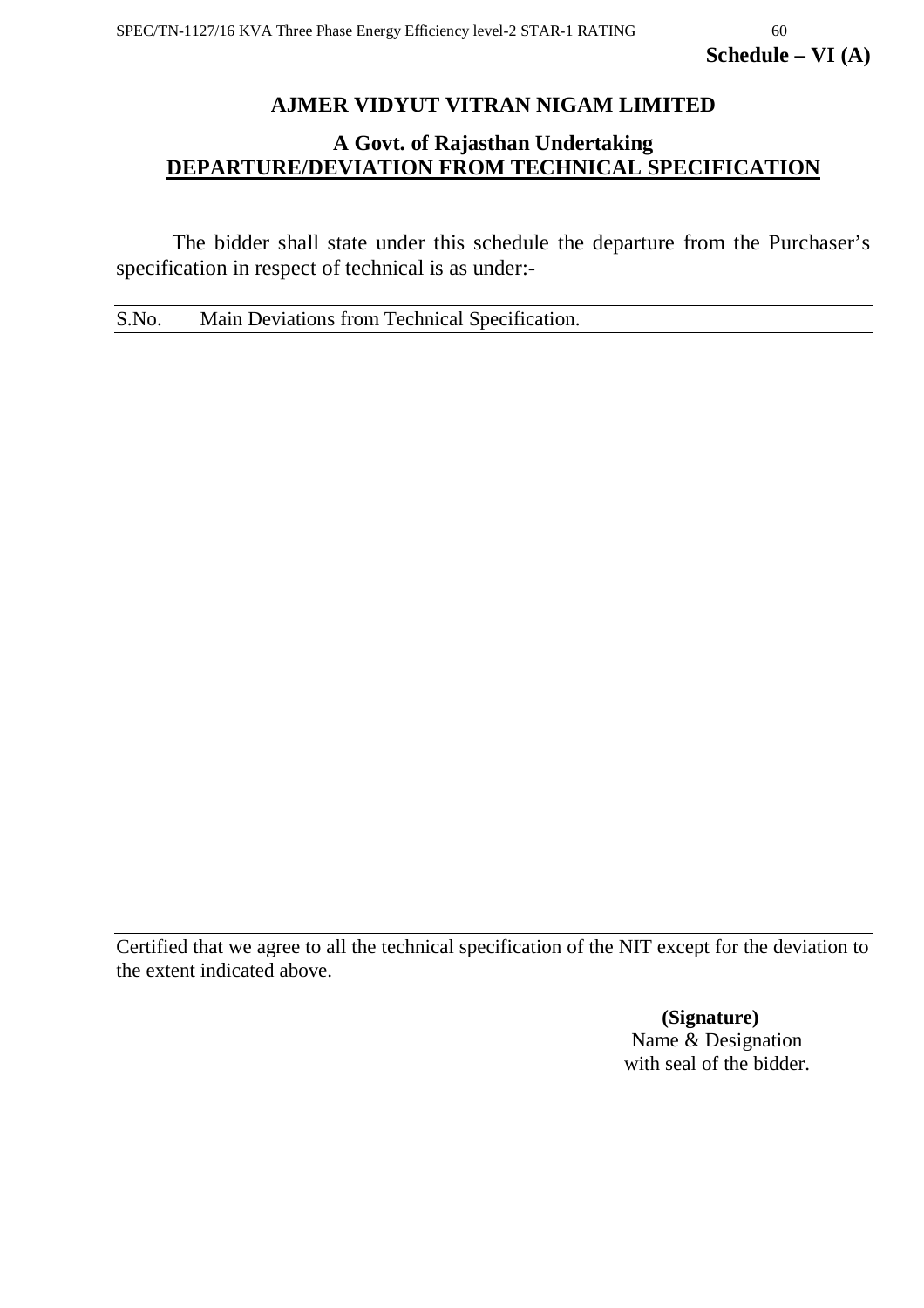# **AJMER VIDYUT VITRAN NIGAM LIMITED**

# **A Govt. of Rajasthan Undertaking DEPARTURE FROM COMMERCIAL TERMS & CONDITIONS OF THE SPECIFICATION**

The bidder shall state under this schedule the departure from the Purchaser's specification in respect of Commercial terms & conditions:-

S.No. Main Deviations from Specification.

Certified that we agree to all the commercial terms & conditions as laid down in General Conditions of Contract to the specification except for the deviation to the extent indicated above.

> **(Signature)** Name & Designation with seal of the bidder.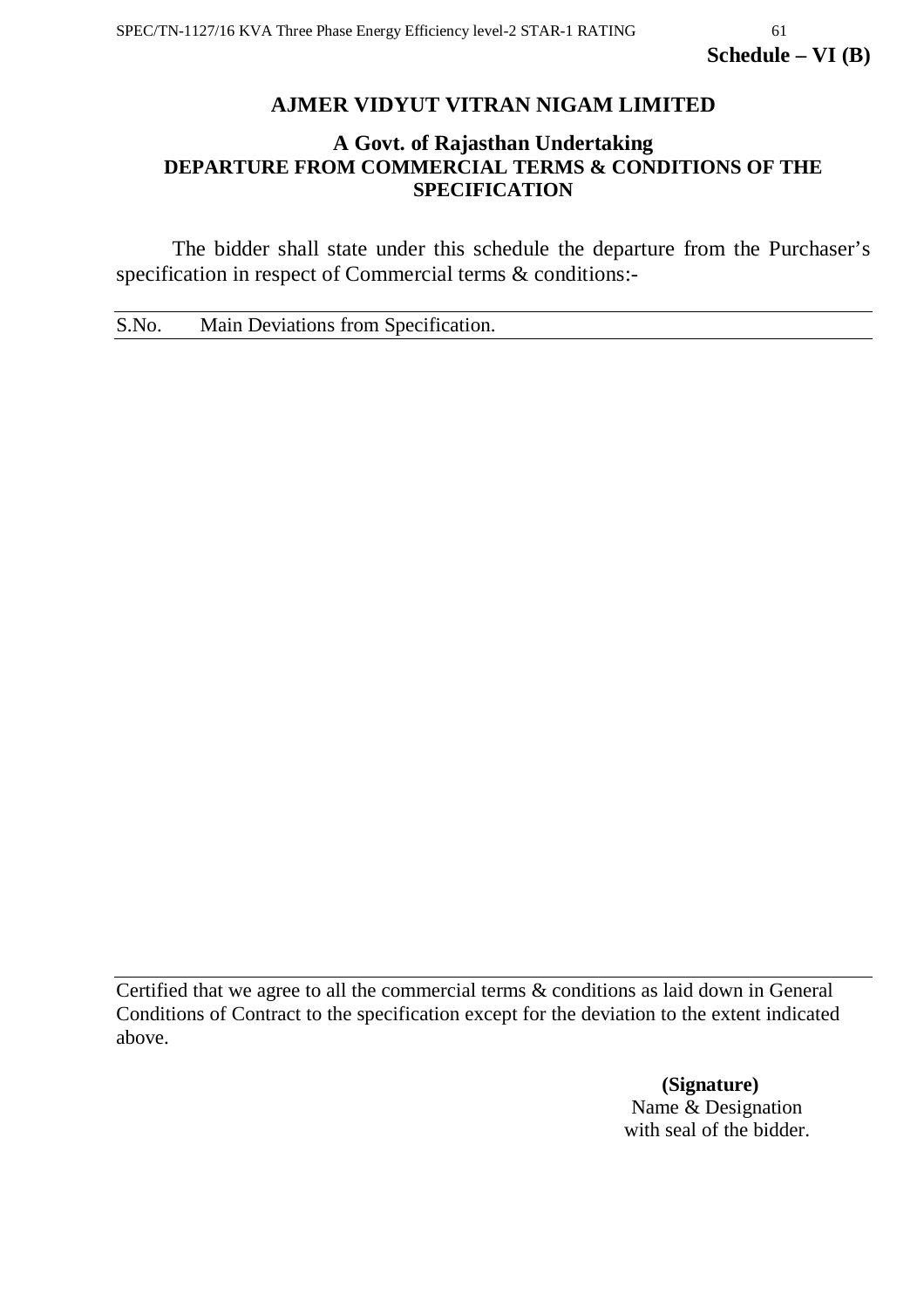# **Schedule – VII**

# **AJMER VIDYUT VITRAN NIGAM LIMITED**

# **A Govt. of Rajasthan Undertaking LIST OF PAST SUPPLIES**

The bidder shall state under this schedule whether material and equipments, similar to those offered in the tender have been previously supplied by him. A list shall be given of such orders executed by him together with information regarding the names of purchasing organizations, quantities supplied and when the supplies were effected. This list should be in form given below:-

| S.No. Detailed particulars Qty in<br>of items supplied | Nos. | & Date | Order No. Name & details<br>of purchasing authority Completion | Date of |
|--------------------------------------------------------|------|--------|----------------------------------------------------------------|---------|
|                                                        |      |        |                                                                |         |

| If executed partially<br>to be mentioned<br>$(Qty.$ in Nos) | whether still<br>to be executed | Delivery<br>stipulated in<br>order | Remarks |  |
|-------------------------------------------------------------|---------------------------------|------------------------------------|---------|--|
|                                                             |                                 |                                    |         |  |

**Note:** Separate schedules are to be furnished by the bidder for past supply to the JVVNL/AVVNL/JdVVNL, other State Electricity Boards and other Departments /Organisations.

Name & Designation with seal of the bidder.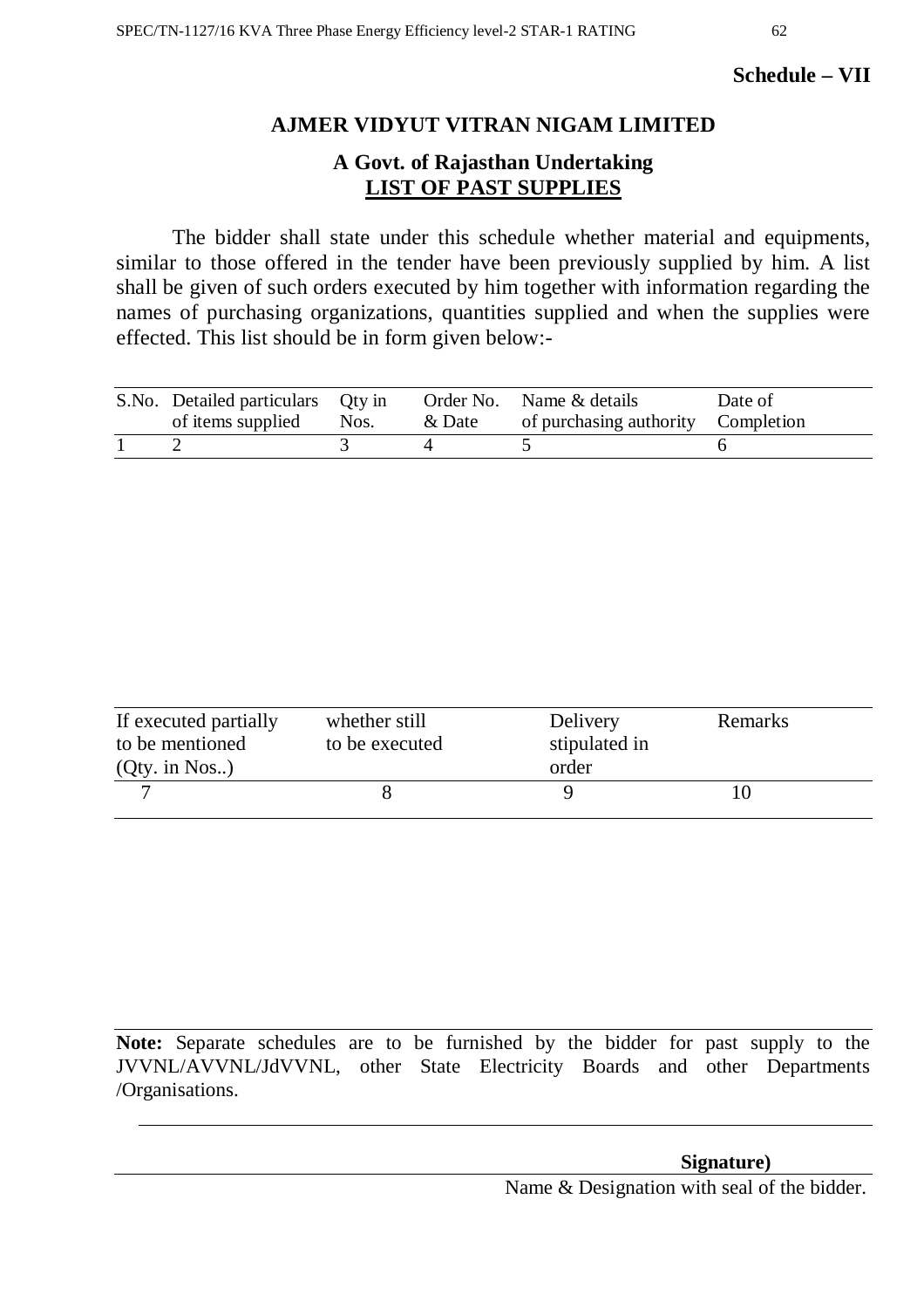**SCHEDULE-VIIA**

**TN-1127**

#### **TO WHOMSOEVER IT MAY CONCERN**

This is to certify that M/s. **Example 10** (Complete with address) have manufactured and supplied the goods / equipments / material during the following financial year(s) to the Licensed Power Utilities / Government Departments / Discoms/ SEBs as detailed out below:

#### **FOR THE LAST THREE FINANCIAL YEARS FROM THE DATE OF OPENING OF TECHNO-COMMERCIAL BID.**

| S.N          | Financial | Detailed | Name and       | Order No. | Unit | Ordered  |       | <b>Actual Supplied</b> |       | Remark |
|--------------|-----------|----------|----------------|-----------|------|----------|-------|------------------------|-------|--------|
| $\mathbf{o}$ | year in   | Particul | particulars of | & date    |      |          |       | during the financial   |       | S      |
|              | which     | ars of   | purchasing     | against   |      |          |       | year                   |       |        |
|              | material  | item(s)  | authority      | which     |      | Quantity | Value | Quantity               | Value |        |
|              | supplied  | supplied |                | item(s)   |      |          | (Rs)  |                        | (Rs)  |        |
|              |           |          |                | supplied  |      |          |       |                        |       |        |
|              | ⌒         | 3        |                |           | 6    | ⇁        | 8     | Q                      | 10    | 11     |
|              |           |          |                |           |      |          |       |                        |       |        |
|              |           |          |                |           |      |          |       |                        |       |        |
|              |           |          |                |           |      |          |       |                        |       |        |

| Signature,              | Signature of |
|-------------------------|--------------|
| Name & Designation      | Name :       |
| With Seal of the Bidder | Address:     |
| Date                    |              |
| Place                   | Membership   |

Signature of C.A<br>Name:

Membership No

The above particulars are true and correct based on explanations, records and books of accounts produced before us. Further the above certificate issued on the request of the company

CA Firm (\_\_\_\_\_\_\_\_\_\_\_\_\_\_\_\_\_\_\_\_)

**Note:- The C.A. certificate must be signed by the bidder and C.A. firm. The details i.e. address of C.A. & membership No. shall clearly be mentioned on C.A. certificate. In case C.A. certificate is not signed by the bidder/furnished without membership No. & address of C.A. then same may not be considered for which responsibility rests with the bidder.**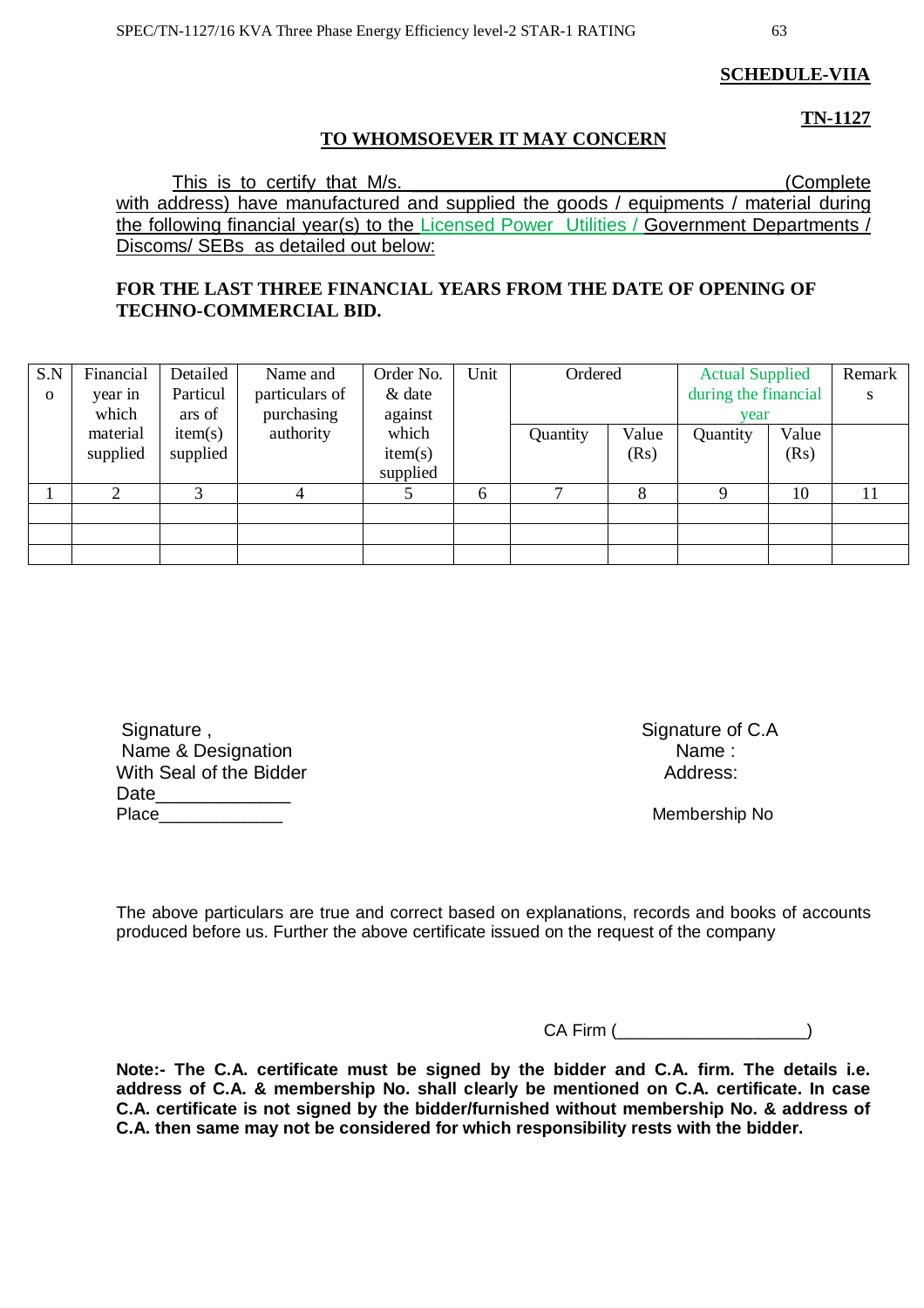#### **SCHEDULE-VIII**

# **AJMER VIDYUT VITRAN NIGAM LIMITED DELIVERY SCHEDULE AGAINST TN-1127**

# **PART-A**

The delivery schedule of the material by the Purchase Officer is as mentioned hereunder:

| Sr.<br>No. | <b>Particulars of Material</b>                                                                                                                                                                                   | ment<br>period | Commence   Rate of supply   Period<br>per month of completion<br>of<br>delivery<br>entire material   material | for<br><b>of</b><br>delivery                                                 |
|------------|------------------------------------------------------------------------------------------------------------------------------------------------------------------------------------------------------------------|----------------|---------------------------------------------------------------------------------------------------------------|------------------------------------------------------------------------------|
|            | 16 KVA, 11/0.433 KV 3 PHASE AL WOUND   45 days from<br>Energy Efficiency level-2 (star 1 RATING)   the date of  <br>DISTRIBUTION TRANSFORMAR WITH<br>HAVING PROVISION<br>0F<br>BOX<br>M&P<br>SINGLE/DOUBLE METER | issue of PO    | Nos.<br>per<br>month (to be quoted<br>by tenderer)                                                            | half<br>Eight<br>and<br>months<br>excluding<br>commencement<br>period (Max.) |

# **PART-B**

In case tenderer deviates from the delivery schedule mentioned by the purchaser in Part-A then the delivery schedule by the tenderer shall be indicated/ mentioned as under:

| Sr.<br>No. | <b>Particulars of Material</b>                                                                                                                                                   | <b>Commenc</b><br>ement<br>period | Rate of supply Period<br>per<br>delivery of delivery<br>entire material   material | for<br>month of $\mathsf{complement}$ |
|------------|----------------------------------------------------------------------------------------------------------------------------------------------------------------------------------|-----------------------------------|------------------------------------------------------------------------------------|---------------------------------------|
|            | 16 KVA, 11/0.433 KV 3 PHASE AL WOUND<br>Energy Efficiency level-2 (star 1 RATING)<br>DISTRIBUTION TRANSFORMAR WITH<br>BOX HAVING PROVISION<br>- OF<br>M&P<br>SINGLE/DOUBLE METER |                                   |                                                                                    |                                       |

# **NOTE:**

- **(i) The offers deviating in deliveries mentioned above at part 'A' shall be considered as non responsive** in accordance to Clause No. 35 of the technical specification Section - III. **In case if ordered quantity is different than quoted quantity then monthly deliveries shall be adjusted proportionately.**
- (ii) During the commencement period the contractual formalities shall be got completed.

# **Signature**

 **Name & Designation With seal of the tenderer**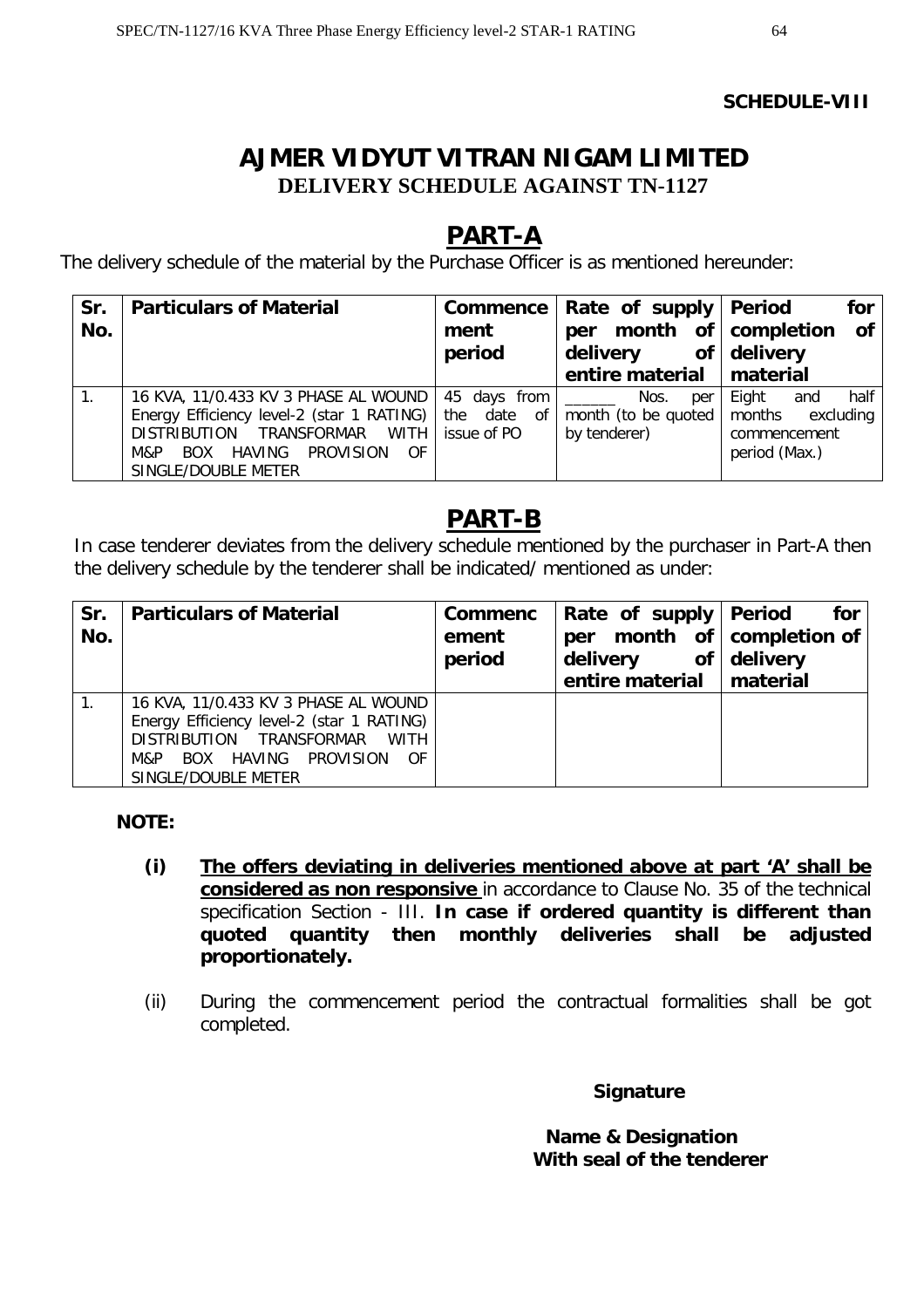# **Schedule – IX**

# **AJMER VIDYUT VITRAN NIGAM LIMITED**

# **A Govt. of Rajasthan Undertaking**

List of Equipments and Technical Hands Available with the Firm

(To be filled in by the bidders & enclosed with the bid)

Manufacturers and / or their authorized agents who are quoting against this bid are requested to furnish the following information along-with the bid. The Purchaser will have the discretion to ignore the bid without the under noted particulars and/or ignore the bid particulars.

- 1. Name and Address of Manufacturer.
- 2. Place where works exist.
- 3. Details of machinery particularly with B.H.P. of each item installed.
- 4. Details of staff employed in the works.
- 5. Date when started the manufacturing of item under reference.
- 6. List of items manufactured.
- 7. Literature and drawings of items manufactured showing their description, size, design and other important technical particulars.
- 8. Details of order so far, executed alongwith the names of organization to whom supplied.
- 9. Manufacturing capacity.
- 10.Is the workshop open for inspection by the representative of the board, if required?
- 11. Statement of financial resources and Banking Reference alongwith Balance-Sheet for previous two years.
- 12.Testing facilities available for the manufactured articles in the testing laboratory of works.
- 13.Whether the Firm is a small/medium/large scale industry.
- 14.Registration No. with :
	- i. Small Scale, National/State.
	- ii. DGTD
	- iii. State Industries Department.

 **(Signature)** Name & Designation with seal of the bidder.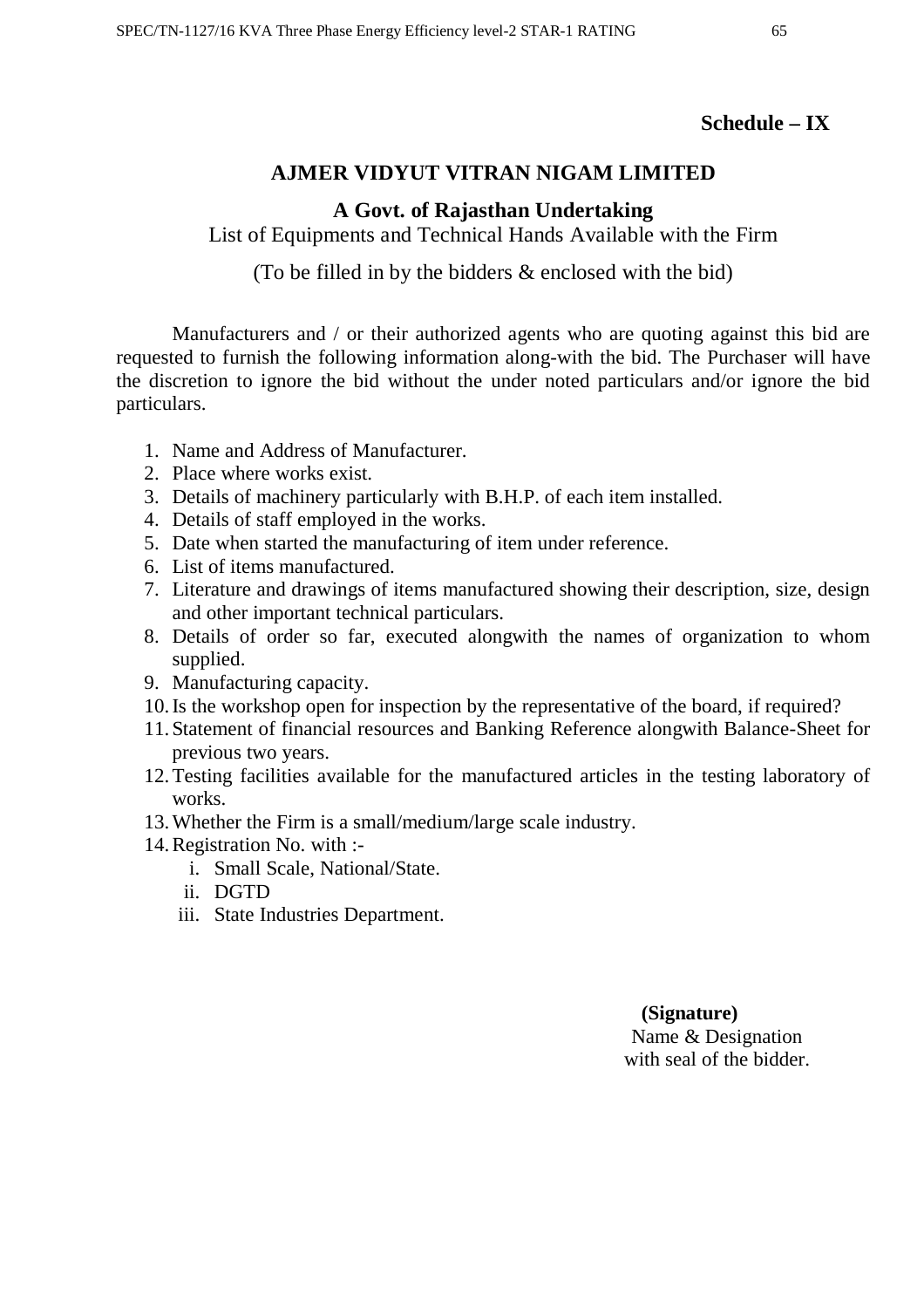#### **SCHEDULE-XI**

# **UNDERTAKING**

I/WE UNDERTAKE THAT TYPE TESTS OF OFFERED ITEM FURNISHED BY US ARE AS PER THE REQUIREMENT OF SPECIFICATION OF TN-1127. IN CASE IF TYPE TESTS FURNISHED BY US OF OFFERED RATING OF DISTRIBUTION TRANSFORMER ARE NOT FOUND AS PER REQUIREMENT OF THE SPECIFICATION THEN WE WILL RE-CONDUCT TYPE TESTS i.e SHORT CIRCUIT, IMPULSE, TEMPERATURE RISE & PRESSURE ON ONE UNIT AS PER IS-1180(PART-I)/2014 AND OBTAIN THE BIS CERTIFCATION BEFORE THE COMMENCEMENT OF SUPPLY OR FROM THE SAMPLE SELECTED BY NIGAM'S REPRESENTATIVE FROM THE FIRST OFFERED LOT, FREE OF COST.

> **(SIGNATURE)** NAME & DESIGNATION WITH SEAL OF THE BIDDER.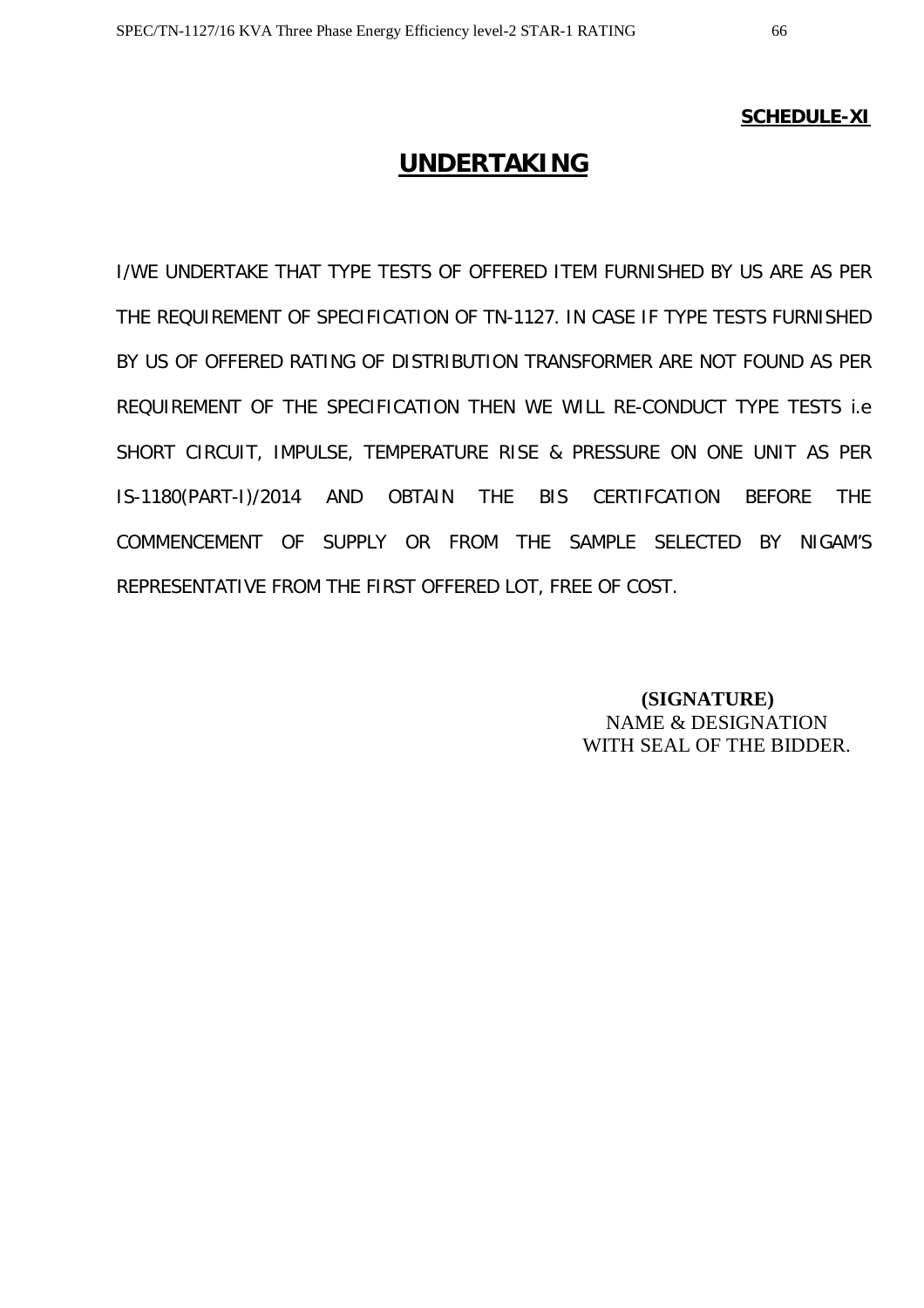**Schedule – III -B**

# **BANK GUARANTEE IN LIEU OF FURNISHING OF TYPE TEST CERTIFICATE**

# **(On Rajasthan Non-Judicial Stamp Paper of appropriate value)**

#### **To,**

The Superintending Engineer (MM), Ajmer Vidyut Vitran Nigam Limited, Panchsheel Nagar, Makarwali Road, Ajmer- 305004.

Dear Sir,

Whereas Ajmer Vidyut Vitran Nigam Limited, Ajmer (hereinafter called the Purchaser) has issued a tender enquiry under TN\_\_\_\_\_\_\_\_\_ for procurement of \_\_\_\_\_\_\_\_\_\_\_\_\_\_\_\_\_\_\_ (name of material).

Whereas M/s \_\_\_\_\_\_\_\_\_\_\_\_\_\_\_\_\_\_\_\_\_\_\_\_\_\_\_\_\_\_\_(hereinafter called the bidder) has furnished a bid for supply of \_\_\_\_\_\_\_\_\_\_\_\_\_\_\_\_\_\_\_\_\_\_\_ to the Superintending Engineer (MM), Ajmer Vidyut Vitran Nigam Limited, Ajmer or his nominated officer(s).

Whereas in accordance with the provision of the specification of the aforesaid TN\_\_\_\_\_\_\_\_\_\_, the bidder can deposit a bank guarantee in lieu of the requirement of furnishing the type test certificates.

Whereas M/s \_\_\_\_\_\_\_\_\_\_\_\_\_\_\_\_\_\_\_\_\_ (the bidder) have requested us (Name of the Bank) to furnish the bank guarantee, in lieu of the type test certificate, for an amount equivalent to Rs. **Example 20** (in words also) only.

Under this Bank Guarantee, we (Name of the Bank) hereby undertake unconditionally and irrevocably to guarantee as primary obligator and not as Surety merely, the payment to the purchaser on his first demand without whatsoever right of objection on our part and without his first claim to the bidder, in the amount not exceeding (amount of guarantee in figures and words).

Payment pursuant to this undertaking will be demanded by the purchaser from the Bank and will be met by the Bank without question in the case in which the bidder, on receipt of the order and/ or after the acceptance of this tender, makes default in furnishing the required type test certificates. As to whether the occasion or ground has arisen for such demand the decision of the Superintending Engineer (MM), Ajmer Vidyut Vitran Nigam Limited shall be final.

The liability of the Bank shall not at any time exceed Rs.\_\_\_\_\_\_\_\_\_\_ (Rupees  $\Box$ 

The undertaking will be determined on but will not withstanding such determination, continue to be in force till the expiry of 3 months from that date.

No indulgence or grant of time by the purchaser to the bidder without the acknowledgement of the Bank will discharge the liabilities of the Bank under this guarantee.

The guarantee herein contained shall not be affected by any change in the constitution of the bidder.

All disputes arising under the said guarantee between the Bank and the bidder or between the bidder and the purchaser pertaining to the guarantee shall be subject to the jurisdiction of Courts only at AJMER in Rajasthan.

The Bank further undertake not to revoke this guarantee during its currency except with the previous consent of the Superintending Engineer (MM), Ajmer Vidyut Vitran Nigam Limited, Ajmer.

Notwithstanding anything contained herein before, the Bank's liability under this guarantee i.e. restricted to Rs. \_\_\_\_\_\_\_\_\_\_\_\_\_\_ (Rupees \_\_\_\_\_\_\_\_\_\_\_\_\_\_\_\_\_\_\_\_\_\_\_\_\_\_\_) and the guarantee shall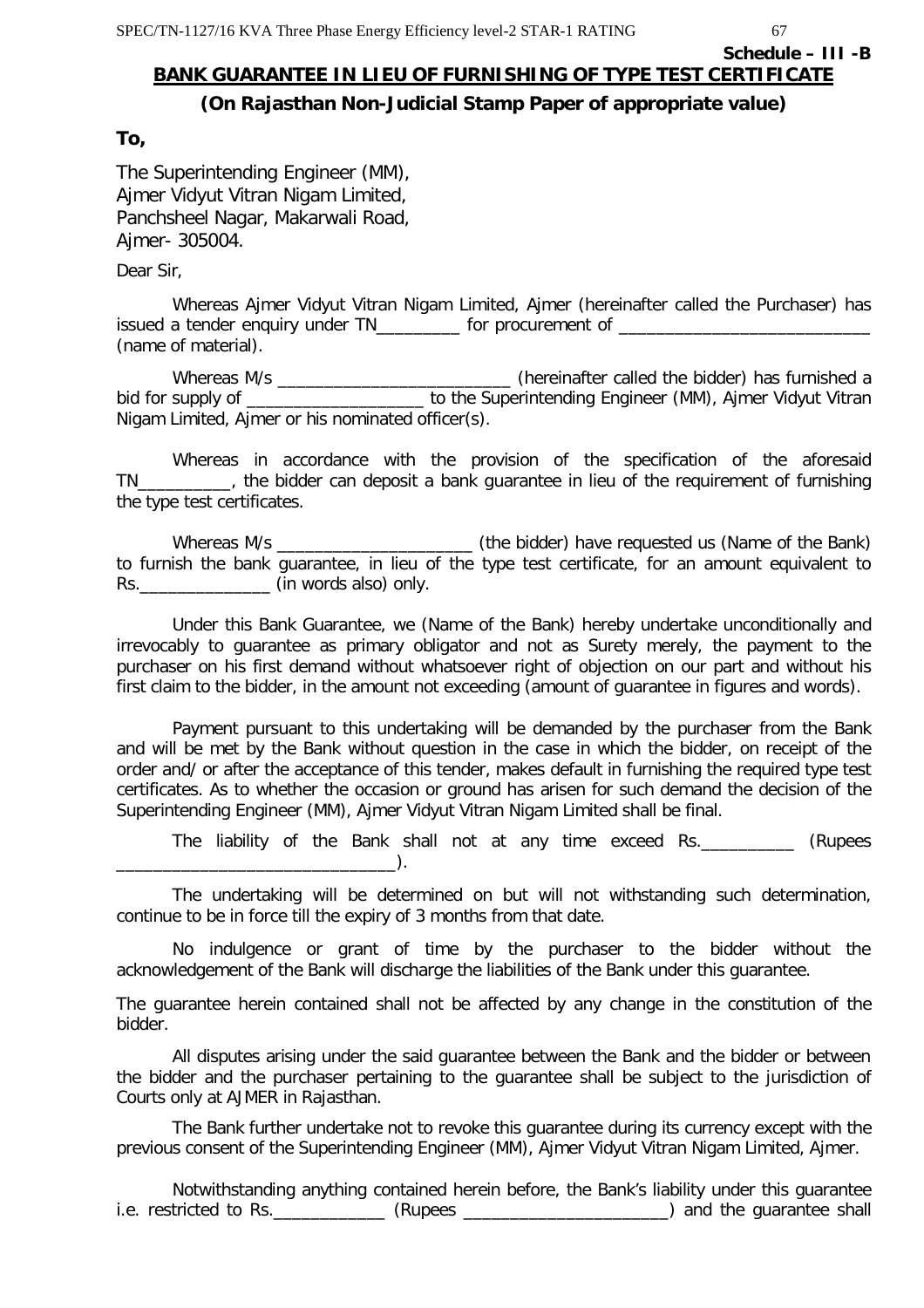remain in force upto \_\_\_\_\_\_\_\_\_\_\_. Unless demand or claim in writing is presented on the Bank within three months from that date, the Bank shall be released and discharged from all liabilities there-under. However, the validity of the bank guarantee shall be extended as and when required by the purchaser.

IN WITNESS WHEREOF the Bank has executed these presents the day \_\_\_\_\_\_\_\_\_ month \_\_\_\_\_\_\_\_\_\_and year\_\_\_\_\_\_\_\_\_\_\_\_.

Yours faithfully,

 (Bankers) EXECUTANT

Witnesses:

1.

2.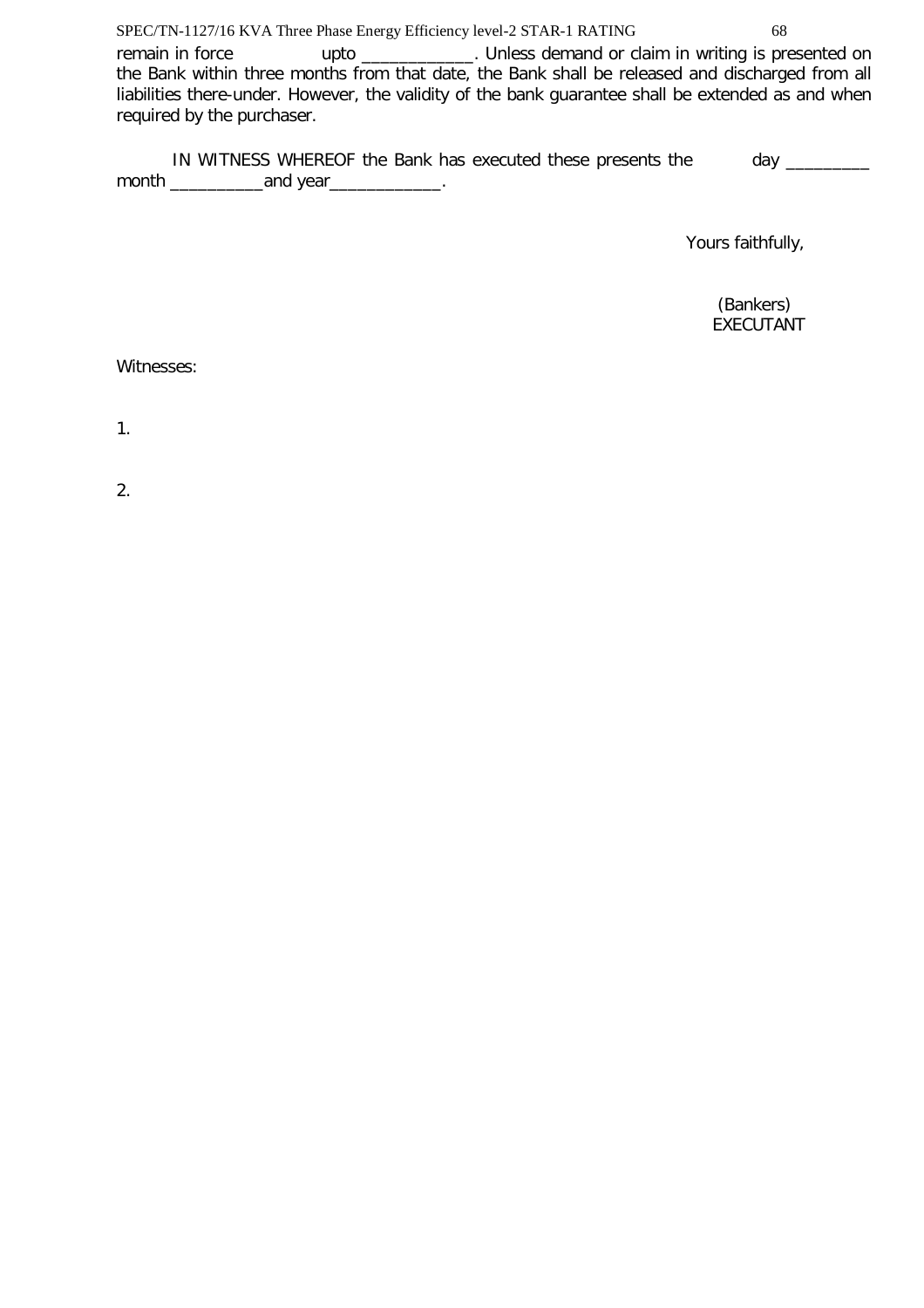**Schedule - X**

# **GENERAL PARTICULARS ABOUT THE TENDER IN BRIEF**

# AJMER VIDYUT VITRAN NIGAM LIMITED (Material Management Wing) **VIDYUT BHAWAN, MAKARWALI ROAD, PANCHSHEEL, AJMER**

# **TELEPHONE: 0145-2644529 FAX: - 0145 – 2644542**

**Email:-semmajmer@gmail.com, Website-www.avvnl.com**

**SPECIFICATION NO. AVVNL/SE(MM)/E1A1/TN-1127 FOR SUPPLY OF 16 KVA, 11/0.433 KV, STAR 1RATING ALUMINIUM WOUND (CRGO /AMORPHOUS CORE) DISTRIBUTION TRANSFORMERS WITH METERING CUM PROTECTION BOX HAVING PROVISION OF SINGLE METER ON LV SIDE AGAINST TN–1127.**

| Last date & time for down loading of tender | 16.03.2017 (up to 1.30 PM)            |  |  |
|---------------------------------------------|---------------------------------------|--|--|
| documents:                                  |                                       |  |  |
| Last date & time for online (E-tendering)   | 16.03.2017 (up to 5.00 PM)            |  |  |
| Tender/offer:-                              |                                       |  |  |
| Date & time of online opening of tender     | 17.03.2017 at 2:30 PM                 |  |  |
| RISL Processing Fee (Non Refundable)        | Rs. 1000/-                            |  |  |
| Cost of Specification (Non Refundable)      | Rs. 5000/-                            |  |  |
| Validity                                    | 120 days from the next date of        |  |  |
|                                             | opening of techno commercial Bid      |  |  |
|                                             | Rs. 5,00,000.00 (Rs. Five Lac Only)   |  |  |
| Earnest money                               | or exemption Certificate of vendor    |  |  |
|                                             | registration of Class "A" category in |  |  |
|                                             | AVVNL or above.                       |  |  |
| Tendering Qty.                              | 10,000 Nos.                           |  |  |
| Contact person (Authorized Bid Signatory)   | Superintending Engineer (MM),         |  |  |
|                                             | AVVNL, Ajmer                          |  |  |
| Mobile No.                                  | 9414004258                            |  |  |
| Telephone                                   | 0145-2644529                          |  |  |
|                                             | 3. Web.-www.avvnl.com                 |  |  |
| Website & E-Mail:                           | 4. $E$ -mail:-                        |  |  |
|                                             | Web:-http:/risl.rajasthan.gov.in,     |  |  |
|                                             | Email:-info.risi@rajasthan.gov.in     |  |  |
| <b>Address Of RISL:-</b>                    |                                       |  |  |

 Rajcomp Info Services Limited (RISL) 1<sup>st</sup> Floor, Yogna Bhawan, Tilak Marg, C-Scheme, Jaipur (Rajasthan) Phone:-0141-5103902, 4031900 Fax: - 0141-2228701 Web:- **http:/risl.rajasthan.gov.in,** Email:-**info.risi@rajasthan.gov.in**

1. The bids not accompanied with qualification requirement , technical requirement indicated in the specification and other requirement given here under will be considered as incomplete offer and sufficient grounds for offer to be passed over:

Capacity, capability and competency proofing documents.

 Capacity /orders of similar and higher rating of tendered equipment booked as on date of biding with type and rating and construction details of equipment for which order received be indicated.